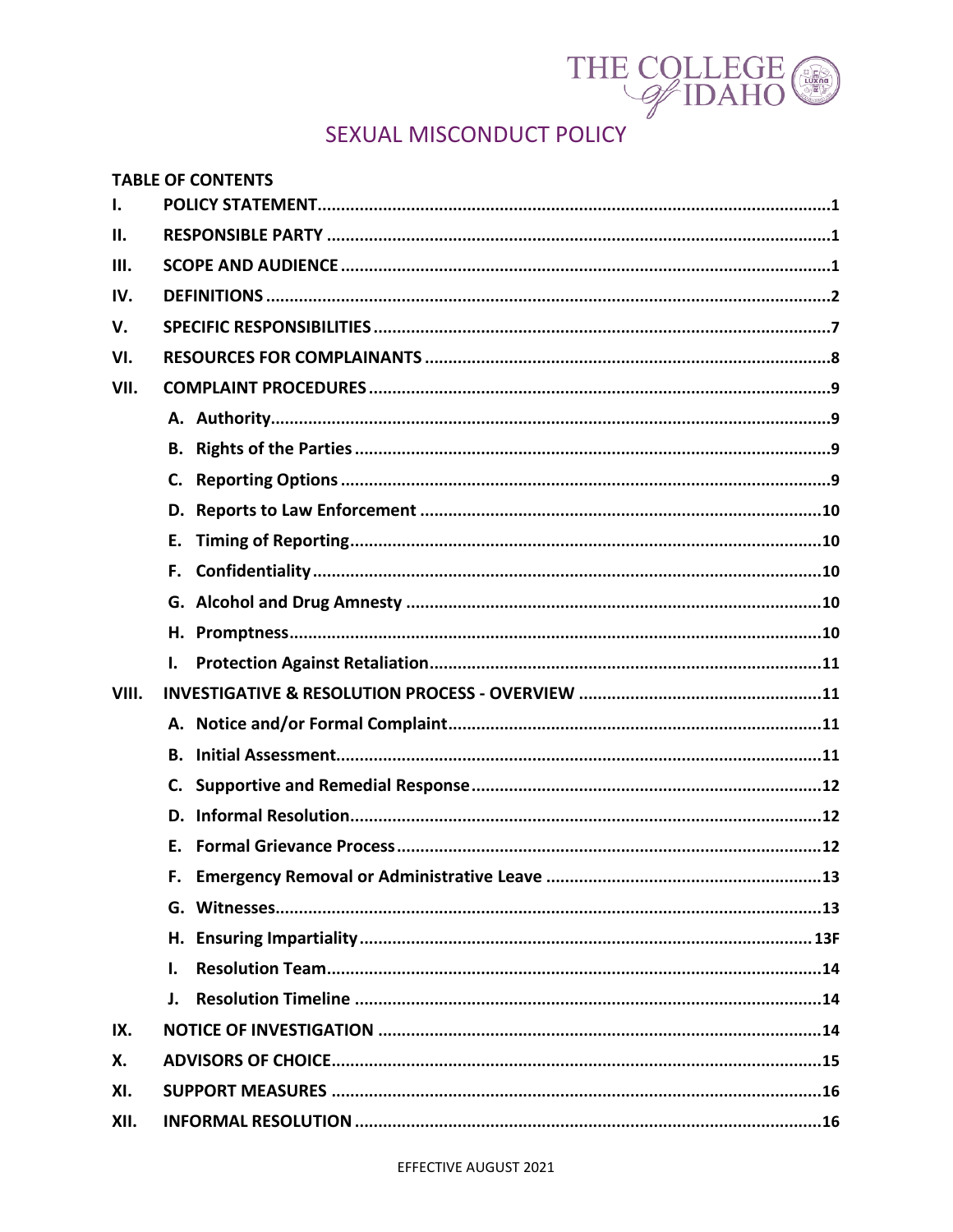| XIII. | RESPONDENT ACCEPTS RESPONSIBILITY FOR ALLEGED VIOLATIONS 17                |  |  |  |
|-------|----------------------------------------------------------------------------|--|--|--|
| XIV.  |                                                                            |  |  |  |
| XV.   | MANDATORY DISMISSAL OF FORMAL COMPLAINT UNDER TITLE IX19                   |  |  |  |
| XVI.  | PERMISSIVE DISMISSAL OF FORMAL COMPLAINT UNDER TITLE IX19                  |  |  |  |
| XVII. |                                                                            |  |  |  |
|       |                                                                            |  |  |  |
|       |                                                                            |  |  |  |
|       |                                                                            |  |  |  |
|       |                                                                            |  |  |  |
|       |                                                                            |  |  |  |
|       |                                                                            |  |  |  |
| XIX.  |                                                                            |  |  |  |
| XX.   |                                                                            |  |  |  |
|       |                                                                            |  |  |  |
|       |                                                                            |  |  |  |
| XXI.  |                                                                            |  |  |  |
| XXII. |                                                                            |  |  |  |
|       | XXIII. TRAINING AND EDUCATIONAL PROGRAMMING AND NOTIFICATION OF SERVICES25 |  |  |  |
|       |                                                                            |  |  |  |
|       |                                                                            |  |  |  |
|       |                                                                            |  |  |  |
|       |                                                                            |  |  |  |
|       |                                                                            |  |  |  |
|       |                                                                            |  |  |  |
|       |                                                                            |  |  |  |
|       |                                                                            |  |  |  |
|       |                                                                            |  |  |  |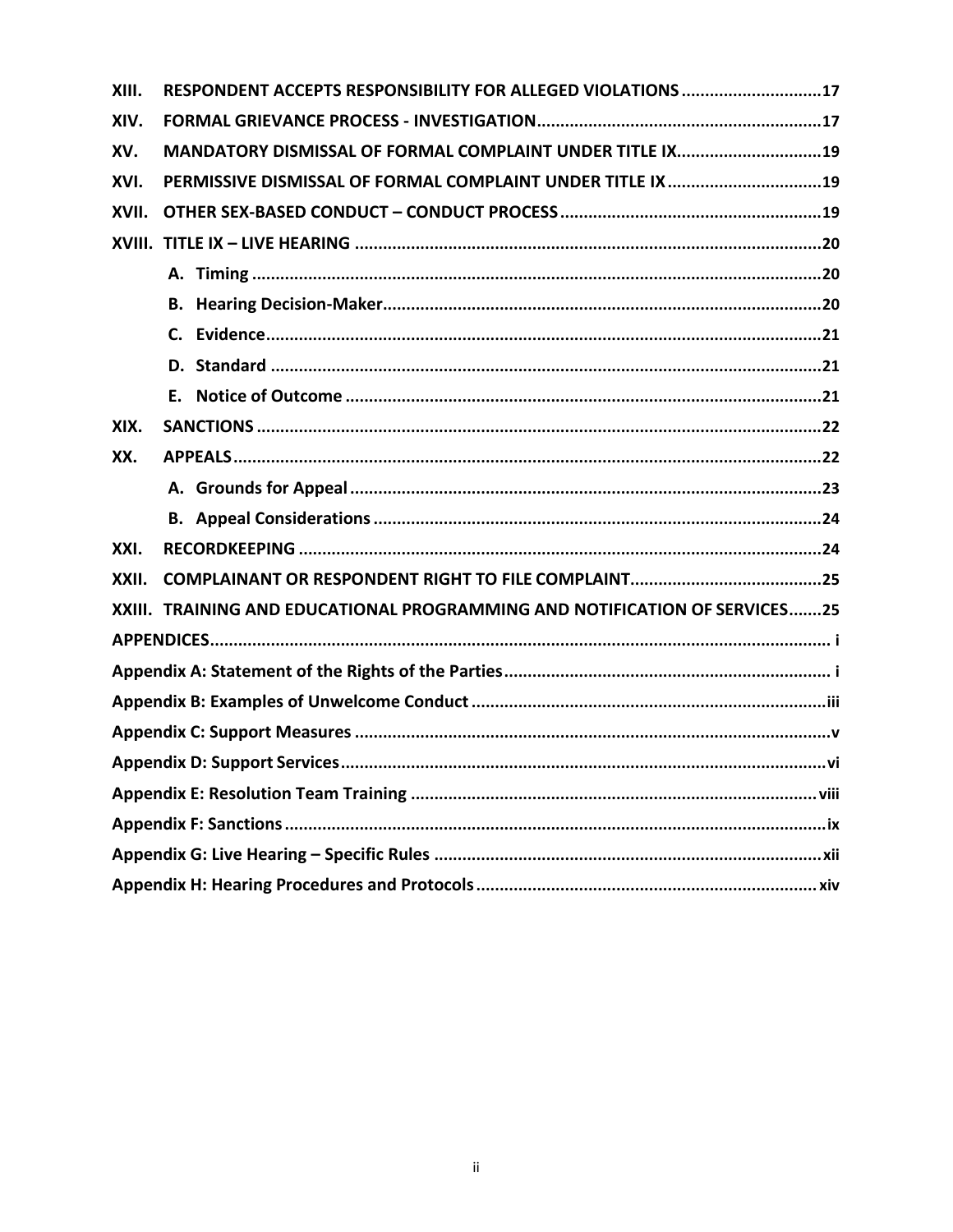

# SEXUAL MISCONDUCT POLICY

#### <span id="page-2-0"></span>**I. POLICY STATEMENT**

The College of Idaho is committed to maintaining a working, learning, and campus living environment in which all Members of the College Community (defined below) are treated with dignity and respect. The College strives to create an environment that supports, encourages, and rewards career and educational advancement on the basis of ability and performance. Accordingly, the College prohibits discrimination on the basis of sex, sexual orientation, gender, gender identity and pregnancy. The College also prohibits Sexual Harassment (defined below), including but not limited to, Sexual Assault (defined below), relationship violence, and stalking.

The College will promptly and fairly investigate allegations of sexual misconduct and Retaliation (defined below) in accordance with this policy. The Title IX Coordinator has the authority to investigate and address patterns of conduct or issues identified in campus climate surveys.

All Members of the College Community are responsible for following this policy to create a campus environment free from prohibited sex and gender-based discrimination and Sexual Harassment. The College expects all Members of the College Community to avoid any behavior or conduct that could reasonably be interpreted as sex or gender-based discrimination or Sexual Harassment.

#### <span id="page-2-1"></span>**II. RESPONSIBLE PARTY**

The Title IX Coordinator coordinates the College's response to discrimination based on sex in Education programs or activities and allegations of sexual misconduct, including Sexual Harassment and Sexual Assault.

Jodi Nafzger Title IX Coordinator Blatchley 201 2112 Cleveland Blvd. Caldwell, Idaho 83605 [titleix@collegeofidaho.edu](mailto:titleix@collegeofidaho.edu) 208-459-5139

#### <span id="page-2-2"></span>**III. SCOPE AND AUDIENCE**

This policy applies to all sex-based conduct that occurs on or off-campus between students, staff, faculty, or other Members of the College Community. Such conduct will follow the procedural steps as outlined below.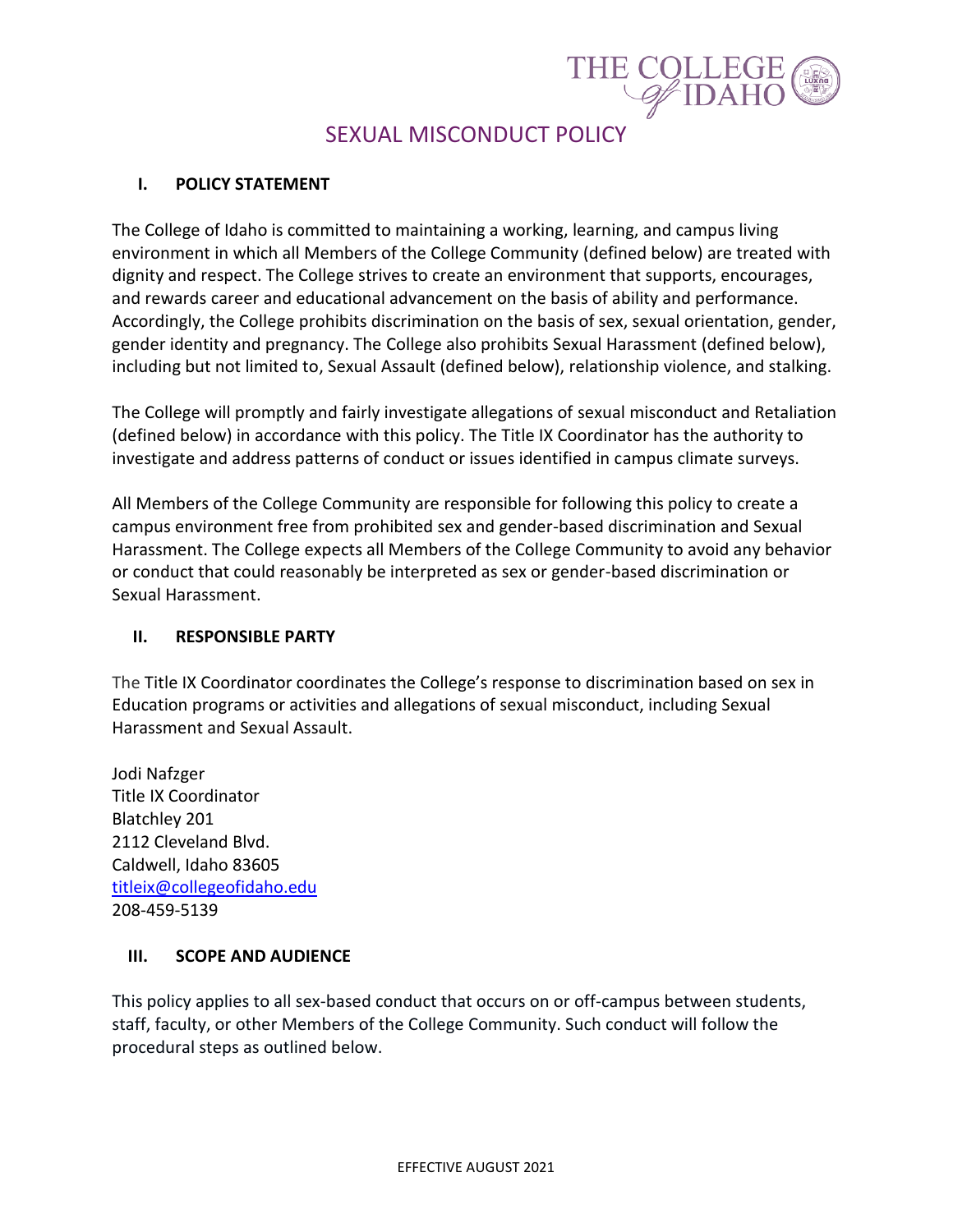- A. Title IX Violations: Upon sexual misconduct allegations that meet the definitions under Title IX of the Education Amendments of 1972 and where a Formal Complaint (defined below) is filed, the College will follow the Formal Grievance Process (defined below) with respect to Title IX as outlined in this policy and in the 2020 Title IX Regulations.
- B. Other Sex-Based Conduct: Upon sexual misconduct allegations that do not meet the Title IX definitions or occur outside the jurisdiction of Title IX, the College will investigate such allegations under its own authority and will follow the Formal Grievance Process with respect to sex-based conduct that falls outside of Title IX as outlined in this policy.

Title IX of the Education Amendments of 1972 protects people from discrimination based on sex in education programs or activities that receive federal financial assistance. Title IX states:

No person in the United States shall, on the basis of sex, be excluded from participation in, be denied the benefits of, or be subjected to discrimination under any education program or activity receiving federal financial assistance.

As a recipient of federal financial assistance, the College is required to ensure that none of its education programs and activities discriminate on the basis of sex or gender. Sexual Harassment, Sexual Assault, relationship violence, stalking and sexual exploitation are also prohibited under this policy.

Sexual Harassment allegations concerning an employee that implicate Title VII of the Civil Rights Act of 1964 may be investigated pursuant to the Harassment Prevention Policy or the Sexual Misconduct Policy, at the discretion of the Director of Human Resources or the Title IX Coordinator.

#### <span id="page-3-0"></span>**IV. DEFINITIONS**

- 1. Advisor A person who is chosen by a Party or appointed by the College to accompany and advise the Party throughout the Resolution process. During any Live Hearing, each Party must have an Advisor present to ask the questions. If a Party does not have an Advisor during live questioning, the College will appoint one.
- 2. Coercion To Force one to act based on fear of harm to one's self or others. Means of Coercion may include, but are not limited to pressure, threats, emotional intimidation, or the use of physical Force.
- 3. Complainant An individual who reports, or is reported to have experienced, conduct prohibited under this policy regardless of whether the individual makes a report or seeks disciplinary action.
- 4. Confidential Resources Health & Wellness Center counselors and staff, campus ministers, or student advocates, acting in their official capacity, who can provide confidential guidance and resources. A report to a Confidential Resource will be used by the College administration to track trends, to plan educational awareness programming, and to address other community safety concerns, but the student's or employee's name will not be disclosed and no official actions will be taken without the student's or employee's permission (as allowed under law).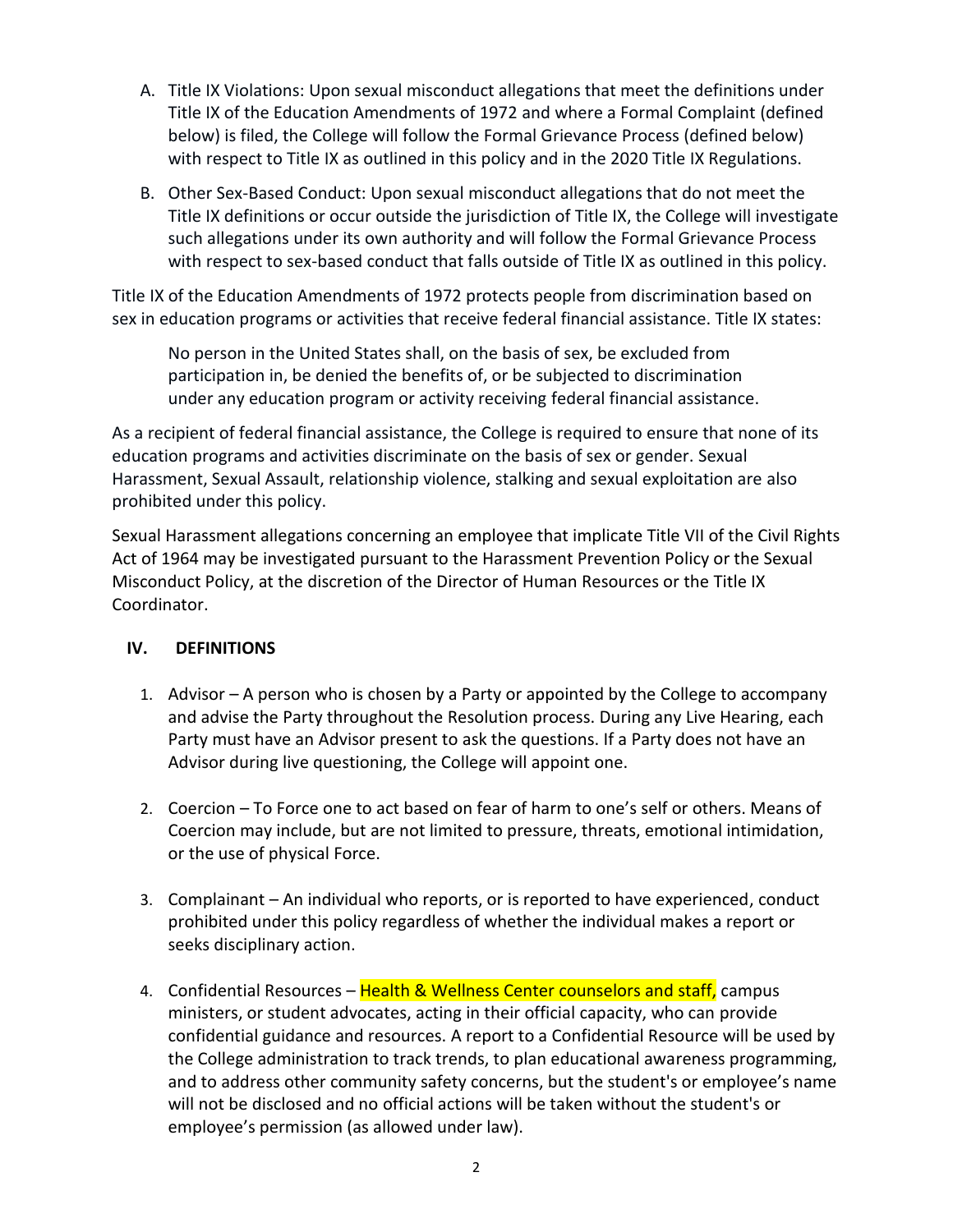5. Consent – Voluntary, informed, and freely-given agreement to engage in a course of conduct which may be withdrawn at any time. Consent is demonstrated through words or actions creating clear permission or willingness to engage in mutually agreed-upon sexual activity. Neither silence, the absence of resistance, nor the existence of a prior consensual sexual relationship are sufficient to indicate Consent.

A person who is incapacitated by alcohol or illegal or prescription drugs, unconscious, or asleep cannot give Consent. Agreement to engage in a course of conduct shall not be considered as freely given and shall not constitute Consent when it is obtained through harassment, Coercion, threats, or other forcible conduct.

An individual under sixteen (16) years of age cannot give Consent for sexual activity. Those individuals who are sixteen (16) or seventeen (17) years of age may only Consent to sexual encounters with partners who are less than three (3) years older.

- 6. Education Programs or Activities Locations, events, or circumstances where the College exercises substantial control over both the Respondent and the context in which the Sexual Harassment or discrimination occurs and also includes any building owned or controlled by a student organization (e.g., fraternity and sorority) that is officially recognized by the College.
- 7. Force The use of physical violence and/or physical imposition to gain sexual access. Force also includes threats, intimidation (implied threats), and Coercion that is intended to overcome resistance or produce Consent.
- 8. Formal Complaint A document filed by a Complainant against a Respondent or signed by the Title IX Coordinator alleging Sexual Harassment and requesting that the College conduct an investigation. When filed by a Complainant, the Formal Complaint must have a physical or digital signature. A Formal Complaint must be filed before a formal or Informal Resolution may be sought.
- 9. Final Determination A conclusion by a preponderance of the evidence of whether alleged conduct occurred and if so, whether it constituted a violation under this policy.
- 10. Finding A conclusion by a preponderance of the evidence that the conduct did or did not occur as alleged.
- 11. Formal Grievance Process A method of formal resolution designated by the College to address conduct that falls under this policy and which complies with the requirements of 34 CFR Part 106.45.
- 12. Good Faith Intention to be open and honest with no deliberate intention to deceive or defraud.
- 13. Hearing Decision-Maker (and/or Panel) Those who have decision-making and sanctioning authority within the College's Formal Grievance Process. The College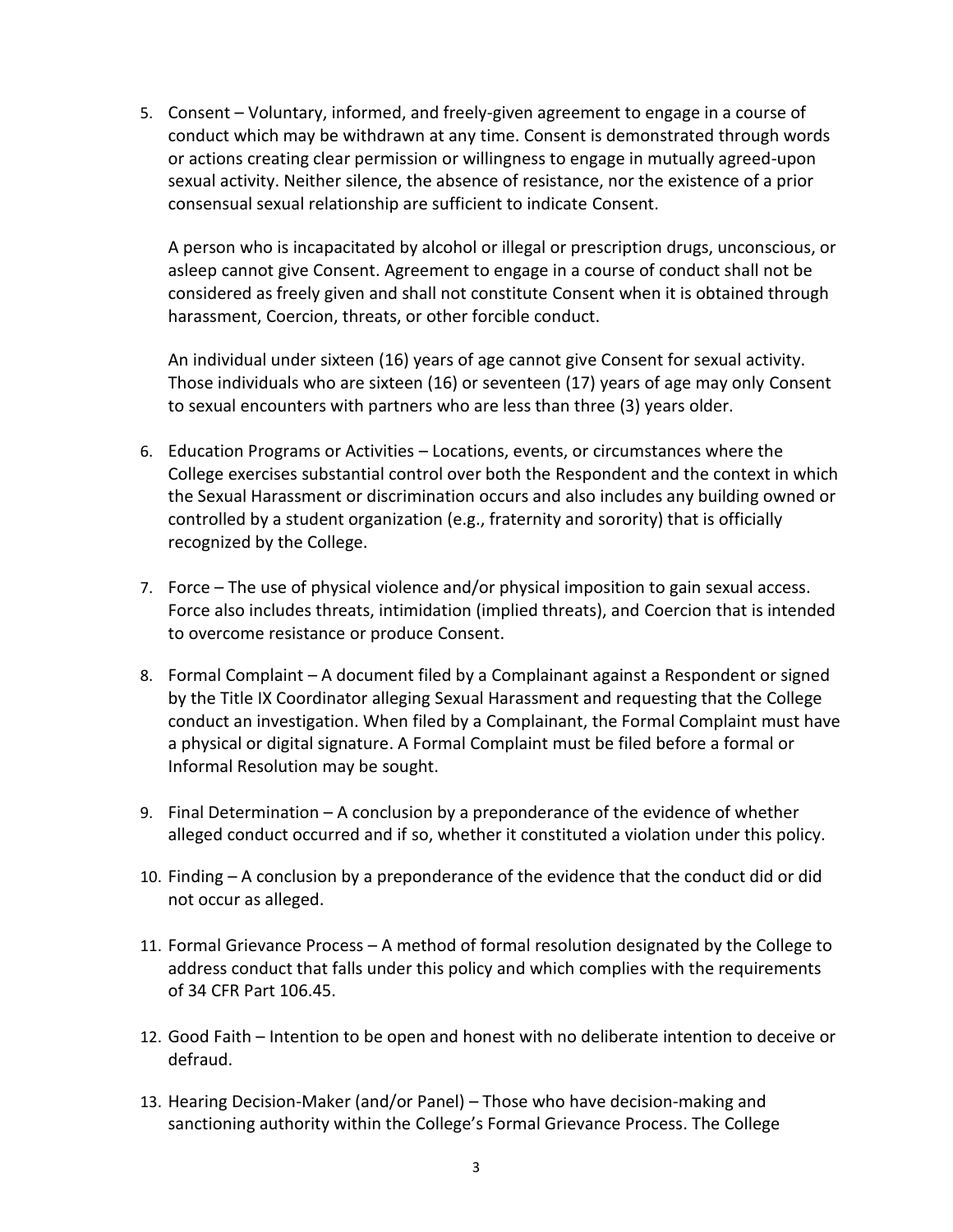reserves the right to hire external, neutral experts to serve this function when necessary.

14. Incapacitation – The physiological and/or cognitive inability, temporarily or permanently, to make informed, rational judgments and decisions including giving Consent. States of Incapacitation may include unconsciousness, sleep, and blackouts. An individual is incapacitated if it is demonstrated that the individual was unaware at the time of the incident where they were, how they got there, or why or how they became engaged in a sexual interaction. A determination of Incapacitation does not turn on technical or medical definitions, but instead focuses on whether a Complainant has the ability to make informed, rational judgments and decisions including giving Consent. Common and obvious warning signs which indicate that a person may be Incapacitated or approaching Incapacitation may include slurred or incomprehensible speech, unsteady gait, combativeness, emotional volatility, vomiting, or incontinence.

For purposes of this policy, when alcohol is involved, Incapacitation is a state beyond drunkenness or intoxication, and when drug use is involved, Incapacitation is a state beyond being under the influence or impaired by use of the drug. A person is not incapacitated merely because they have been drinking or using drugs. Alcohol and drug use impact each individual differently, and determining whether an individual is incapacitated requires a case-by-case determination.

A Respondent's intoxication is never an excuse for or a defense to conduct prohibited under this policy, and it does not diminish their responsibility to determine whether Consent was present.

- 15. Informal Resolution Process whereby an allegation is resolved informally, without a hearing. Informal Resolution can include but is not limited to facilitated dialogue, mediation, negotiated resolutions, and restorative justice. The Title IX Coordinator, or designee, will make the ultimate determination of whether an informal resolution option is available in a given case.
- 16. Investigator The person or persons charged to impartially gather facts about an alleged violation under this policy, compile evidence into an investigation report, and create a file of related evidence.
- 17. Live Hearing Every institution must provide live hearings for Title IX grievance proceedings. A trained hearing officer must oversee the hearing and determine which questions and evidence are relevant. The parties' Advisors must be allowed to crossexamine witnesses and the other party, with certain restrictions.
- 18. Members of the College Community College employees, students, affiliates, affiliate faculty, volunteers, contractors, vendors, customers, visitors, and participants in a College-sponsored program or activity.
- 19. No-Contact Order At the request of either Party, the Title IX Coordinator may institute a mutual No-Contact Order preventing either Party from contacting the other while the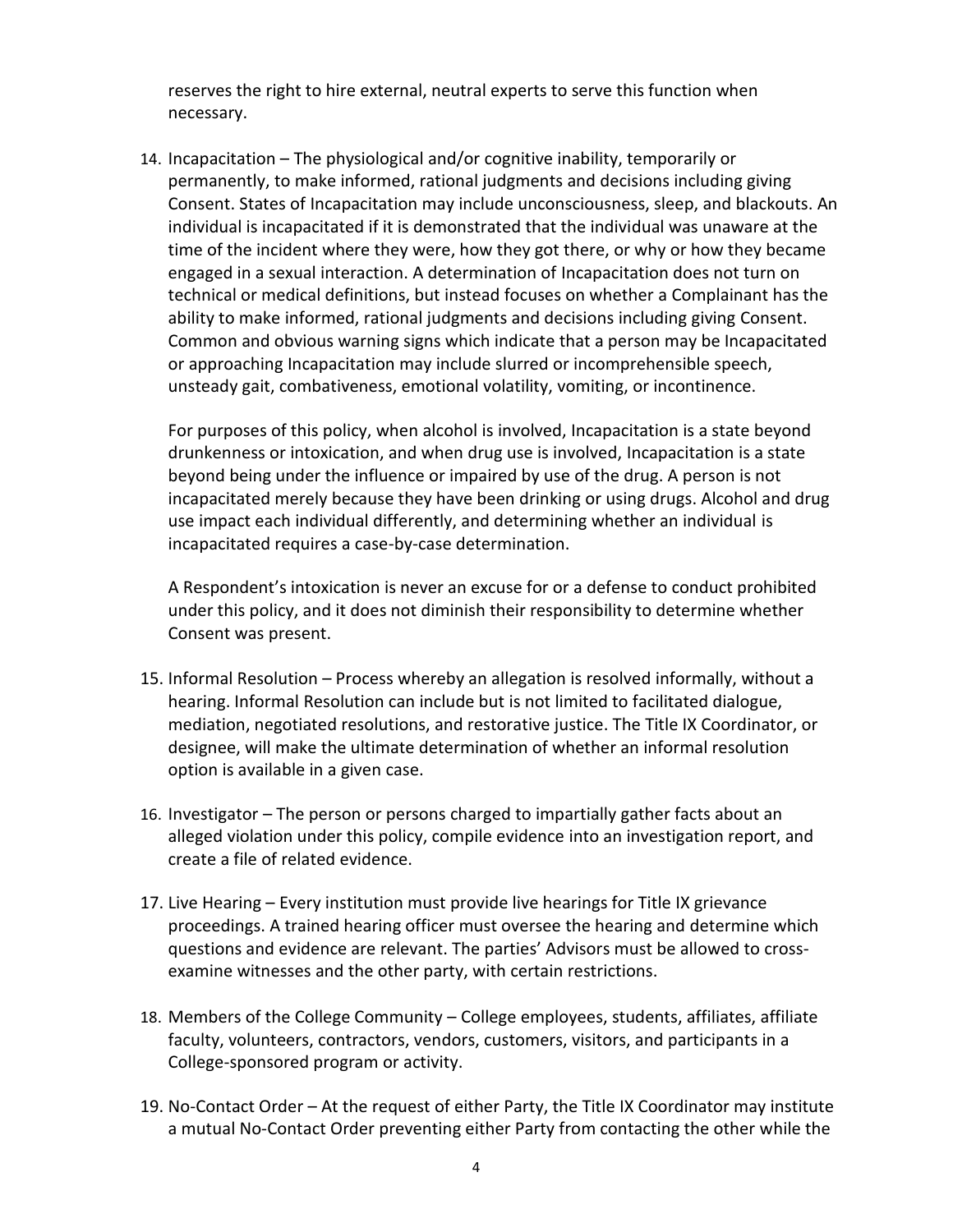resolution process is pending, or longer depending on the outcome.

- 20. Notice When an employee, student, or third party informs the Title IX Coordinator, Official with Authority, or Responsible Employee of the alleged occurrence of harassing, discriminatory, and/or retaliatory conduct.
- 21. Officials with Authority An employee of the College explicitly vested with the responsibility to implement corrective measures for Sexual Harassment, discrimination, and/or Retaliation on the basis of sex on behalf of the College.
- 22. Party/Parties Refers to a Complainant(s), Respondent(s), or both Complainant and Respondent collectively.
- 23. Remedies Post-Finding actions directed to the Complainant and/or the community as mechanisms to address safety, prevent recurrence, and restore access to the College's Education Programs or Activities.
- 24. Reporter An individual who reports alleged prohibited conduct but who is not the individual who is alleged to have experienced the prohibited conduct.
- 25. Respondent The individual(s) or group alleged to have engaged in conduct prohibited under this policy.
- 26. Responsible Employee All employees of the College (other than Confidential Resources), including faculty, staff, and students, have the duty to report harassment or other types of misconduct to the Title IX Coordinator as soon as practical after learning of the potentialviolation.
- 27. Resolution The result of an Informal Resolution or Formal Grievance Process.
- 28. Retaliation This policy prohibits retaliation against a person for: reporting discrimination and harassment; filing a complaint of discrimination or harassment; or participating in the investigation or adjudication of such a complaint. Retaliation includes, but is not limited to, acts or words that constitute intimidation, threats, or coercion intended to pressure any individual to participate, not participate, or provide false or misleading information during any proceeding under this policy. Retaliation may include abuse or violence, other forms of harassment, and/or making false statements about another person in print or verbally with intent to harm their reputation.
- 29. Sanction A consequence imposed by the College on a Respondent who is found to have violated this policy.
- 30. Sexual Harassment Conduct on the basis of sex that satisfies one or more of the following:
	- a. An employee of the College conditions the provision of an aid, benefit, or service of the College on an individual's participation in unwelcome sexual conduct. This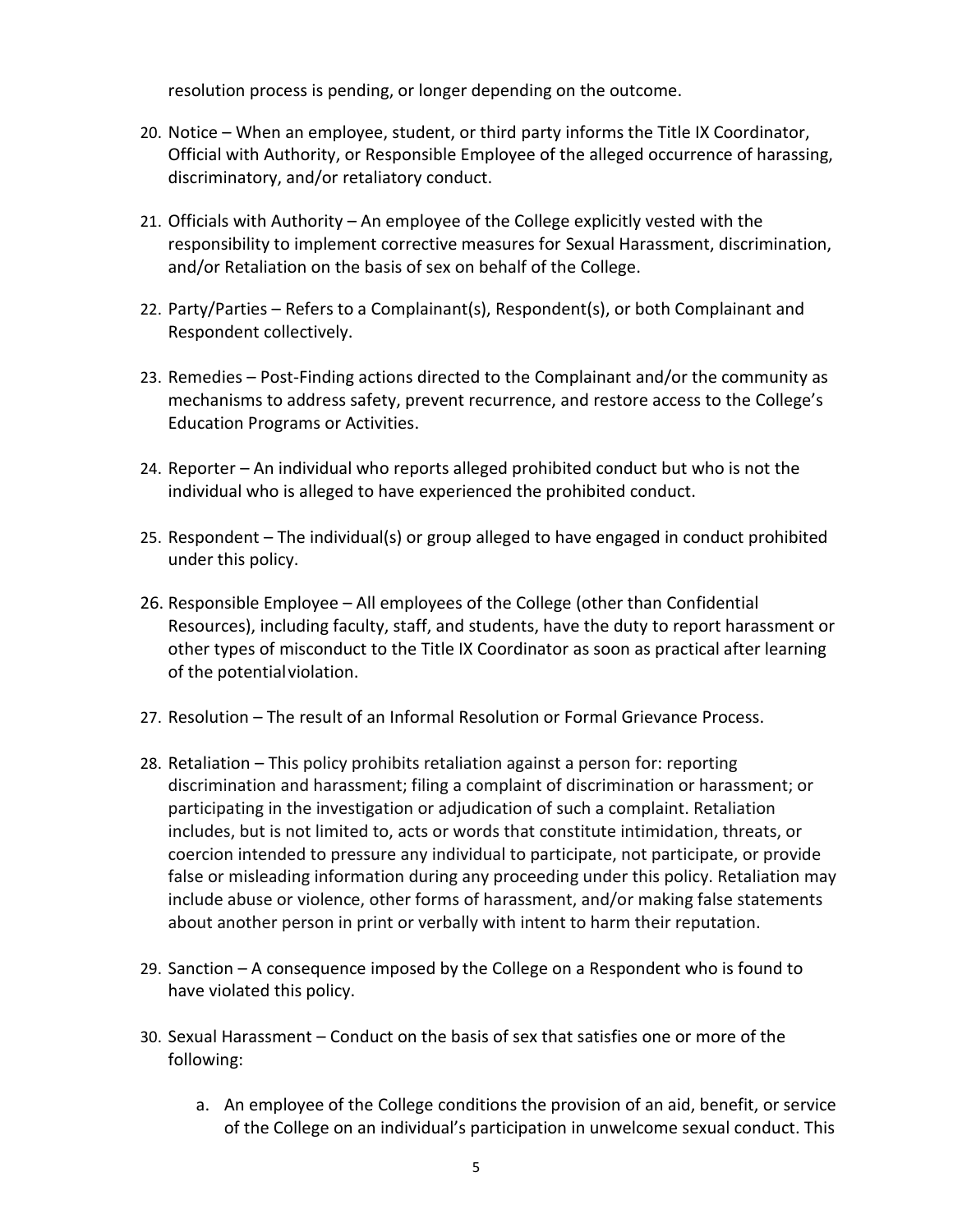is commonly referred to as a quid pro quo.

b. Unwelcome conduct determined by a reasonable person to be so severe and pervasiveand objectively offensive that it effectively denies a person equal access to the College's Education Programs or Activities. A non-inclusive list of examples can be found in Appendix B of this policy.

Where an allegation concerns an employee, it is necessary to analyze Sexual Harassment under Title VII of the Civil Rights Act of 1964 as well, as that legislation prohibits conduct that is so severe, pervasive, or persistent that it creates an environment that (1) would cause a reasonable person substantial emotional distress and undermine the person's ability to work, study, learn, or otherwise participate in College programs or services; and (2) actually does cause the harassed person(s) any of these difficulties.

- 31. Sexual Assault Sexual Assault is a form of Sexual Harassment which includes:
	- a. Sex Offenses, Forcible Any sexual act directed against another person, without their Consent, including instances in which the Complainant is not able to give Consent.
		- i. Forcible Rape Penetration, no matter how slight, of the vagina or anus with any body part or object, or oral penetration by a sex organ of another person, without the Consent of the Complainant.
		- ii. Forcible Sodomy Oral or anal sexual intercourse with another person, forcibly, and/or against that person's will (non-consensually), or not forcibly against the person's will in instances in which the Complainant is incapable of giving Consent because of age or because of temporary or permanent mental or physical Incapacitation.
		- iii. Sexual Assault with an Object The use of an object or instrument to penetrate, however slightly, the genital or anal opening of the body of another person, forcibly, and/or against that person's will (nonconsensually).
		- iv. Forcible Fondling The touching of the private body parts of another person (buttocks, groin, breasts), for the purpose of sexual gratification, forcibly, and/or against that person's will (non-consensually), or not forcibly against the person's will in instances in which the Complainant is incapable ofgiving Consent because of age or because of temporary or permanent mental or physical Incapacitation.
	- b. Sex Offenses, Non-forcible
		- i. Incest Non-forcible sexual intercourse, between two persons who are related to each other, within the degrees wherein marriage is prohibited by Idaho state law.
		- ii. Statutory Rape Non-forcible sexual intercourse with a person who is under the statutory age of Consent in the state of Idaho.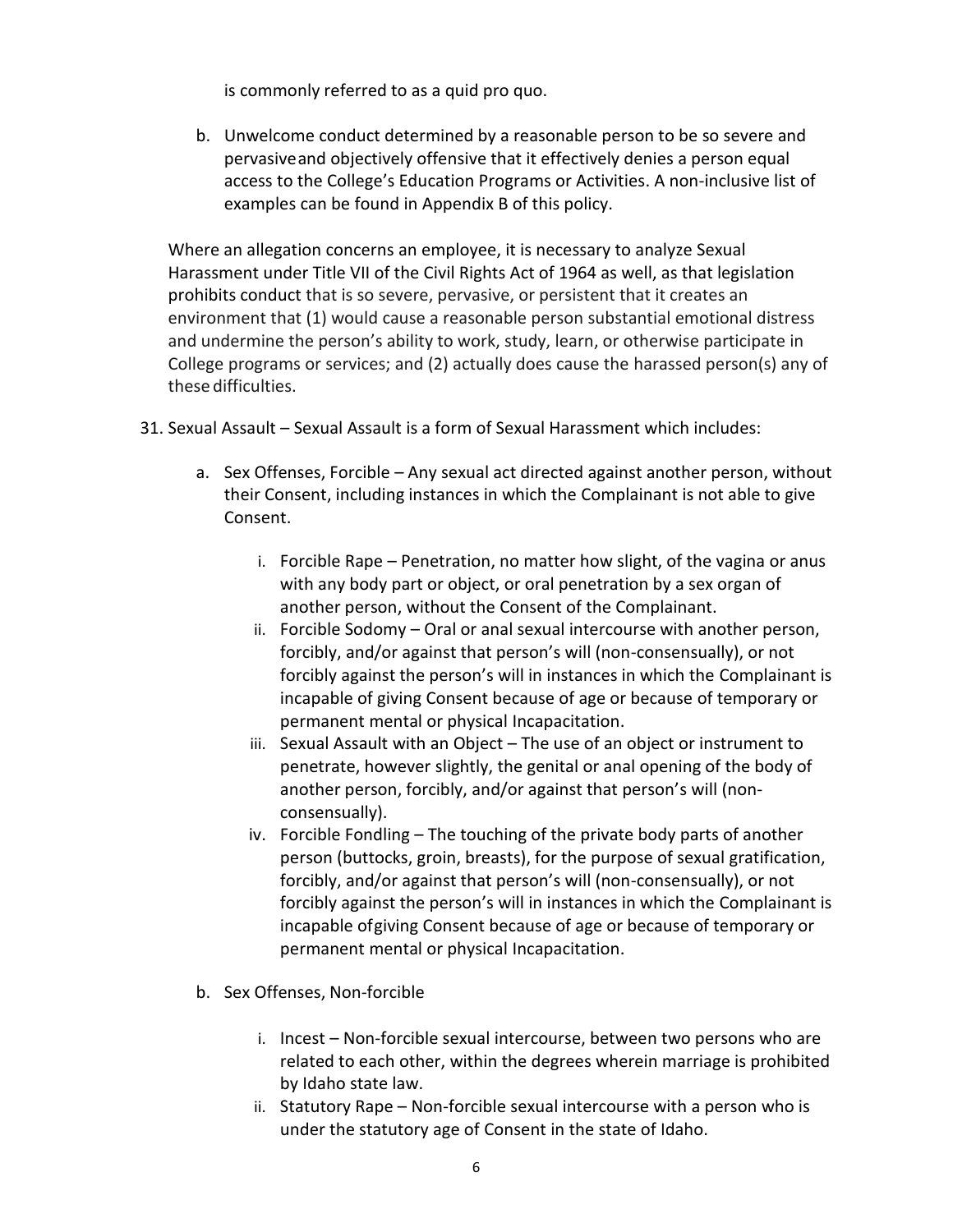- iii. Dating Violence Violence, on the basis of sex, committed by a person, who is in or has been in a social relationship of a romantic or intimate nature with the Complainant. The existence of such a relationship shall be determined based on the available evidence with consideration of the length of the relationship, the type of relationship, and the frequency of interaction between the persons involved in the relationship. For the purposes of this definition, dating violence includes, but is not limited to, sexual or physical abuse or the threat of such abuse. Dating violence does not include acts covered under the definition of domestic violence.
- iv. Domestic Violence Violence, on the basis of sex, committed by a current or former spouse or intimate partner of the Complainant, by a person with whom the Complainant shares a child in common, or by a person who is cohabitating with, or has cohabitated with, the Complainant as a spouse or intimate partner, or by a person similarly situated to a spouse of the Complainant under the domestic or family violence laws of Idaho, or by any other person against an adult or youth.
- v. Stalking Engaging in a course of conduct, on the basis of sex, directed at a specific person, which would cause a reasonable person to fear for the person's safety, or the safety of others; or suffer substantial emotional distress. For purposes of this definition, course of conduct means two or more acts. A list of examples of Stalking are included in Appendix B of this policy.
- 32. Support Measures Non-disciplinary, non-punitive individualized services provided to Complainants or Respondents regardless of whether a Formal Complaint has been filed. These measures are designed to restore or preserve equal access to Education Programs or Activities without unreasonably burdening the other Party.

These measures include, but are not limited to, counseling, extensions of deadlines or other course-related adjustments, modification of work or class schedules, mutual No-Contact Orders between Parties, change in work, parking, or housing locations, leaves of absence, increased security and monitoring in certain areas of campus, and other similar measures.

- 33. Working Days Monday through Friday, excluding weekends, official College holidays, and College closures.
- 34. Witness An individual who may have information relevant to a report of prohibited conduct.

#### <span id="page-8-0"></span>**V. SPECIFIC RESPONSIBILITIES**

#### **A. Title IX Coordinator**

1. The Title IX Coordinator is responsible for overseeing the College's Title IX compliance efforts, including but not limited to: (1) the intake, investigation, Resolution, and implementation of Supportive Measures to stop, remediate, and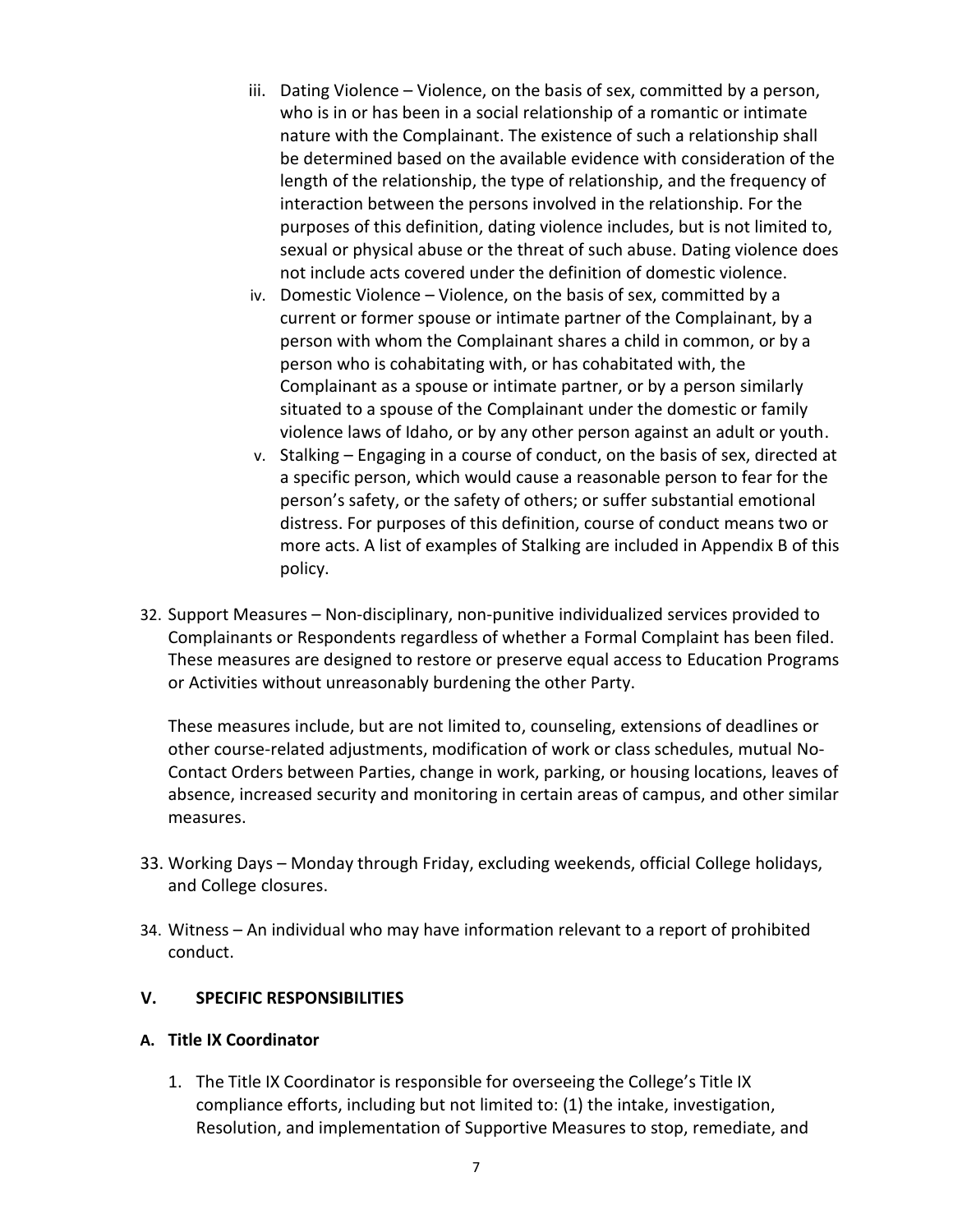prevent discrimination, Sexual Harassment, and Retaliation prohibited under this policy by or against any Member of the College Community, and (2) identifying and addressing patterns or systemic problems that are identified during the review of these complaints.

- 2. The Title IX Coordinator is also responsible for the periodic review and assessment of this policy and any related policies and procedures.
- 3. Where a complaint involves a College employee, the Title IX Coordinator, or their designee, has responsibility for determining whether that complaint should be investigated under this policy, or whether it should be investigated pursuant to another College policy and/or Title VII of the Civil Rights Act.

#### **B. Independence and Conflict of Interest**

- 1. The Title IX Coordinator and any person involved in the Formal Grievance Process must act with independence and authority free from bias and any conflicts of interest.
- 2. To raise any concern involving bias, conflict of interest, misconduct, or discriminationby the Title IX Coordinator, contact the Vice President of High Impact Practices [\(lhaneykeith@collegeofidaho.edu](mailto:lhaneykeith@collegeofidaho.edu) / (208) 459-5009).
- 3. Concerns of bias, or a potential conflict of interest, misconduct, or discrimination by any other person involved in the Formal Grievance Process should be raised with the TitleIX Coordinator.

#### <span id="page-9-0"></span>**VI. RESOURCES FOR COMPLAINANTS**

| IN AN EMERGENCY, CALL CAMPUS SAFETY (208-459-5151) OR 911                                                     |                                     |                                                      |  |  |  |  |
|---------------------------------------------------------------------------------------------------------------|-------------------------------------|------------------------------------------------------|--|--|--|--|
| Preserving evidence for an offense may be helpful when seeking a protection order or prosecuting an offender. |                                     |                                                      |  |  |  |  |
| Information for victims of Sexual Assault can be found on the <b>FACES</b> of Hope Victim Center website.     |                                     |                                                      |  |  |  |  |
| <b>CAMPUS</b>                                                                                                 | Campus Safety                       | (208) 459-5151 (available 24 hours, 7 days per week) |  |  |  |  |
| <b>RESOURCES FOR</b>                                                                                          | Title IX Coordinator - Jodi Nafzger | jnafzger@collegeofidaho.edu / (208) 459-5139         |  |  |  |  |
| <b>STUDENTS</b>                                                                                               | Vice President of Student Affairs - | pbennion@collegeofidaho.edu / (208) 459-5841         |  |  |  |  |
|                                                                                                               | Paul Bennion                        |                                                      |  |  |  |  |
|                                                                                                               | Director Residence Life – Matt Gier | mgier@collegeofidaho.edu / (208) 459-5846            |  |  |  |  |
| <b>CONFIDENTIAL</b>                                                                                           | Advocates                           | (208) 459-5555 (available 24 hours, 7 days per week) |  |  |  |  |
| <b>RESOURCES FOR</b>                                                                                          | <b>Counseling Center</b>            | (208) 459-5561                                       |  |  |  |  |
| <b>STUDENTS</b>                                                                                               | <b>Campus Minister</b>              | (208) 459-5282                                       |  |  |  |  |
| <b>CAMPUS</b>                                                                                                 | Campus Safety                       | (208) 459-5151 (available 24 hours, 7 days per week) |  |  |  |  |
| <b>RESOURCES FOR</b>                                                                                          | Title IX Coordinator - Jodi Nafzger | jnafzger@collegeofidaho.edu / (208) 459-5139         |  |  |  |  |
| <b>EMPLOYEES</b>                                                                                              | Director of Human Resources -       | njohnsoncassulo@collegeofidaho.edu /                 |  |  |  |  |
|                                                                                                               | Nancy Johnson-Cassulo               | (208) 459-5680                                       |  |  |  |  |
| <b>CONFIDENTIAL</b>                                                                                           | IBH Employees Assistance Program    | (800) 395-1616 (available 24 hours, 7 days per week) |  |  |  |  |
| <b>RESOURCES FOR</b>                                                                                          |                                     |                                                      |  |  |  |  |
| <b>EMPLOYEES</b>                                                                                              |                                     |                                                      |  |  |  |  |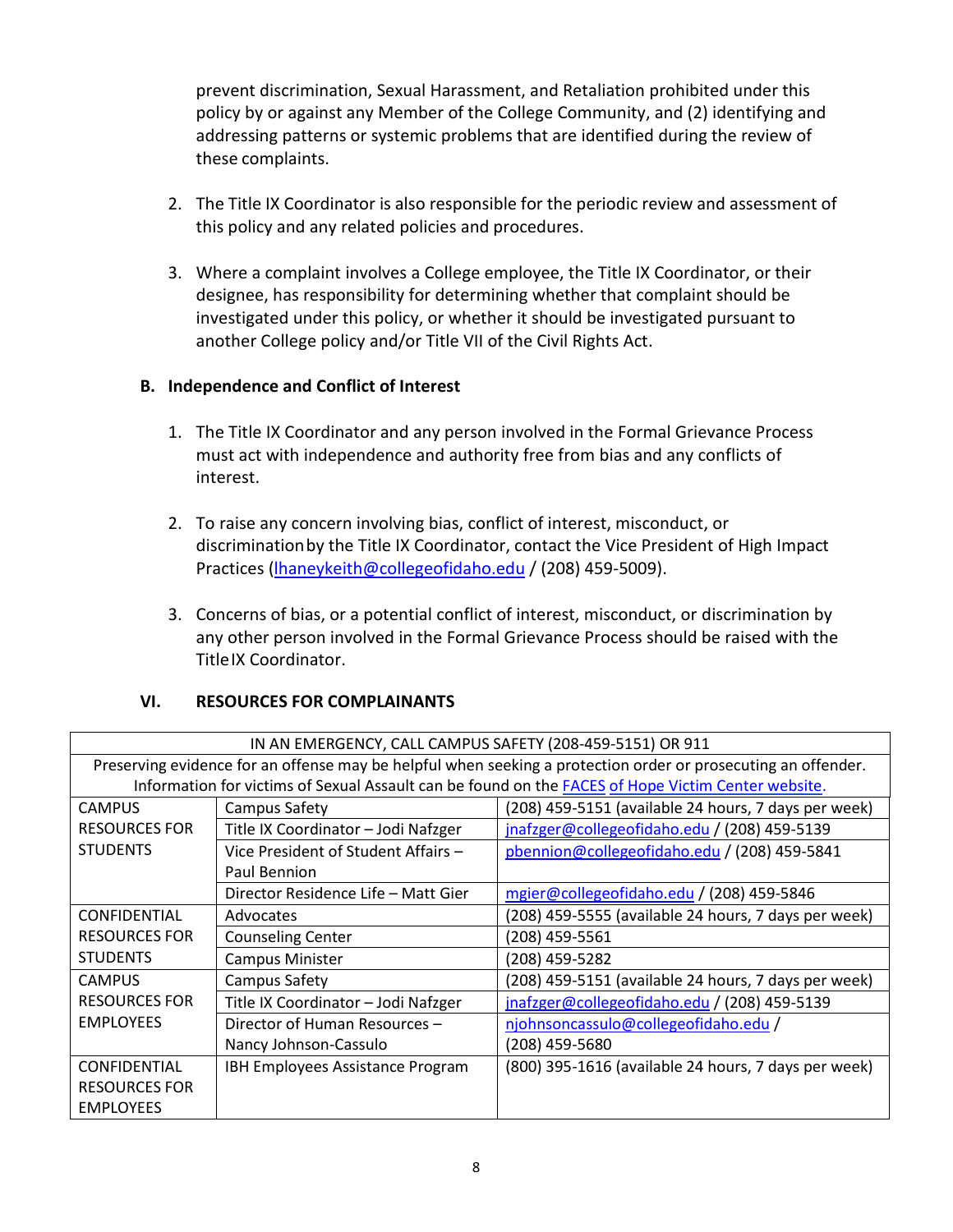| <b>COMMUNITY</b> | <b>WCA Rape Crisis Center</b>       | (208) 345-7273 |
|------------------|-------------------------------------|----------------|
| <b>RESOURCES</b> | <b>Caldwell City Victim Witness</b> | (208) 455-3112 |
|                  | Coordinator                         |                |
|                  | Canyon County Victim Witness Unit   | (208) 454-7391 |
|                  | Idaho Coalition Against Sexual and  | (208) 384-0419 |
|                  | Domestic Violence                   |                |
|                  | Idaho Council on Domestic Violence  | (208) 332-1540 |
|                  | and Victim Assistance               |                |

#### <span id="page-10-1"></span><span id="page-10-0"></span>**VII. COMPLAINT PROCEDURES**

#### **A. Authority**

- 1. Title IX mandates the College to investigate alleged violations of this policy when a Formal Complaint has been filed and:
	- i. Complainant is participating or attempting to participate in the Education Programs or Activities of the College;
	- ii. The activity in question took place in the United States;
	- iii. The activity in question took place on the campus or on property owned or controlled by the College, at a College-sponsored event, or in buildings owned or controlled by the College's recognized student organizations; and
	- iv. Respondent is a student, member of the faculty, staff, or an administrator for the College.
- 2. The College will investigate allegations of Sexual Harassment and discrimination that occur outside the jurisdiction of Title IX, under its own authority, including conductthat occurs in-person, outside of the United States, or online, pursuant to the Formal Grievance Process as outlined in this policy.
- 3. If the Respondent is unknown, or is not a member of the College community, the Title IX Coordinator will assist the Complainant in identifying appropriate campus and local resources and support options; and/or when criminal conduct is alleged, in contacting local law enforcement if the individual chooses to file a police report.

#### **B. Rights of the Parties**

<span id="page-10-3"></span><span id="page-10-2"></span>The rights of the Parties are detailed in Appendix A of this policy.

#### **C. Reporting Options**

Complaints of conduct that may violate this policy should be filed through one of the following:

- − Title IX Coordinator at [titleix@collegeofidaho.edu](mailto:titleix@collegeofidaho.edu) / (208) 459-5139
- − Campus Safety (208) 459-5151 (available 24 hours, 7 days per week)
- − Campus Incident Report: [collegeofidaho.edu/incident-report](https://www.collegeofidaho.edu/incident-report)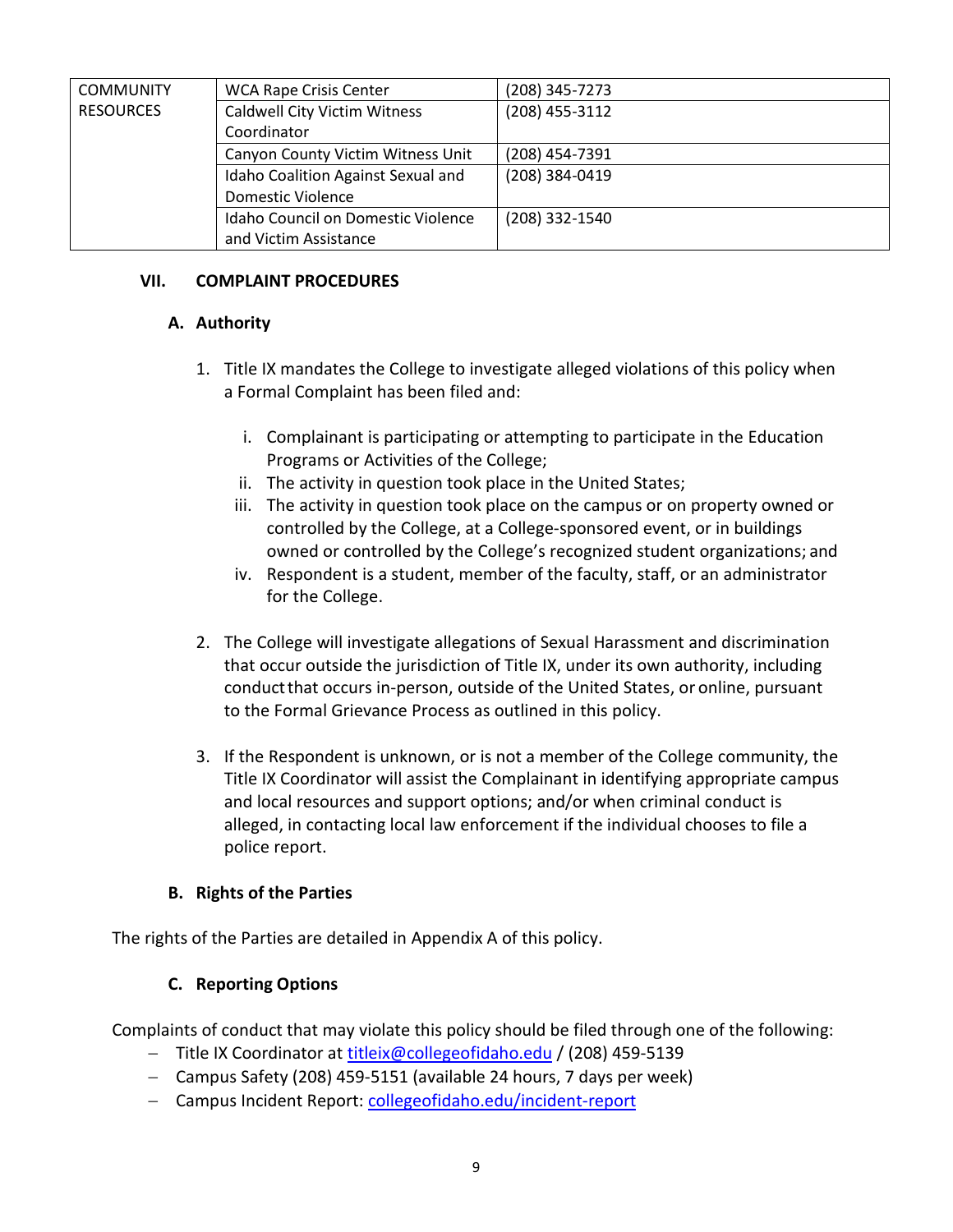### **D. Reports to Law Enforcement**

<span id="page-11-0"></span>Any individual who believes they have been a victim of a crime is encouraged to report the crime to the appropriate law enforcement agency. Individuals can reach the Caldwell Police Department a[t \(208\) 455-3115.](https://www.google.com/search?q=caldwell+police+department&rlz=1C1GCEB_enUS956US956&oq=caldwell+police+&aqs=chrome.0.0i355j46i175i199j0l8.2519j0j4&sourceid=chrome&ie=UTF-8) Reporting to the College does not start a police investigation.

### **E. Timing of Reporting**

<span id="page-11-1"></span>There is no time limitation on providing Notice/Formal Complaints to the Title IX Coordinator. However, if the Respondent is no longer subject to the College's jurisdiction and/or significant time has passed, the ability to investigate, respond, and provide Remedies may be more limited or impossible.

Acting on Notice/Formal Complaints significantly impacted by the passage of time (including, but not limited to, the rescission or revision of policy) is at the discretion of the Title IX Coordinator, who may document allegations for future reference, offer Supportive Measures and/or Remedies, and/or engage in informal or formal action, as appropriate. When a Notice/Formal Complaint is affected by a significant time delay, the Collegewill apply the policy in place at the time of the alleged incident(s).

### **F. Confidentiality**

<span id="page-11-2"></span>When a Formal Complaint alleging a violation of this policy is investigated, all Parties to the investigation, including Witnesses, will be notified of the College's expectation of confidentiality. The College will only release information obtained in the course of an investigation on a "need to know" basis to the extent permitted under this policy, any applicable law, and consistent with the College's thorough investigation of the Formal Complaint.

Investigation records are maintained in accordance with FERPA, Idaho law, and any other applicable laws or regulations (collectively "privacy laws"). Any public release of information, including a release to comply with the timely warning provisions of the Clery Act, will not include the name of a Complainant or information that could reasonably lead to a Complainant's identification.

# **G. Alcohol and Drug Amnesty**

<span id="page-11-3"></span>Because the College seeks to encourage individuals to report potential violations of this policy and fully participate in the investigation of potential violations under this policy, individuals will not, on the basis of evidence they provide in the course of an investigation, be charged with drug or alcohol violations under applicable College policies for offenses that occurred contemporaneously with the incident(s) under investigation.

# **H. Promptness**

<span id="page-11-4"></span>The College will act promptly on all allegations once it has received Notice or a Formal Complaint. Estimated timelines are provided in this policy.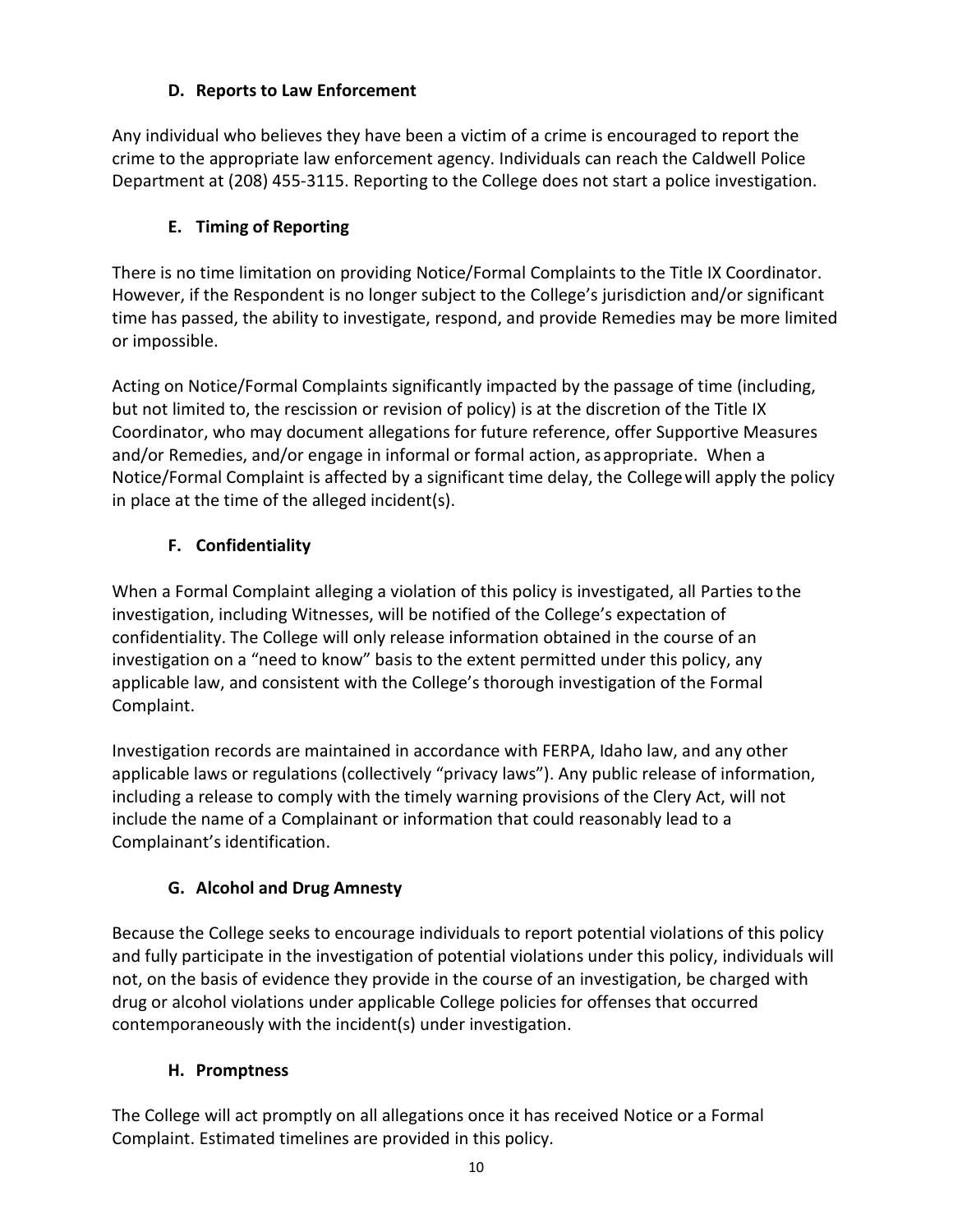### **I. Protection Against Retaliation**

<span id="page-12-0"></span>Title IX and the College prohibit Members of the College Community from retaliating against anyone who has in Good Faith filed a Formal Complaint under, or conducted or cooperated in an investigation of an alleged violation under this policy. The College will take all reasonable steps to prevent Retaliation or to remedy the effects, if it does occur.

Members of the College Community who retaliate against anyone who has participatedin an investigation conducted under this policy, including the Investigator, will be subject to appropriate disciplinary action up to and including dismissal from employment for an employee, or Sanctions up to and including expulsion for a student.

Complaints of Retaliation should be promptly reported to the Title IX Coordinator.

The exercise of rights protected under the First Amendment does not constitute Retaliation.

# <span id="page-12-1"></span>**VIII. INVESTIGATIVE & RESOLUTION PROCESS - OVERVIEW**

### **A. Notice and/or Formal Complaint**

<span id="page-12-2"></span>Upon Notice to the Title IX Coordinator or upon receipt of a Formal Complaint of an alleged violation under this policy, the College will perform an initial assessment to determine the next steps, which may include:

- i. Offering Supportive Measures because the Complainant does not want to proceed formally; and/or
- ii. Seeking an Informal Resolution, where both Complainant and Respondent agree; and/or
- iii. Investigating fully and going through the Formal Grievance Process including an investigation and a hearing (in the case of an alleged Title IX violation).

The investigation and Formal Grievance Process will determine if this policy was violated. The College will promptly implement effective Remedies for any policy violation.

# **B. Initial Assessment**

<span id="page-12-3"></span>Following receipt of Notice or following receipt of a Formal Complaint of an alleged violation of this policy, the Title IX Coordinator, or designee, will perform an initial assessment. The initial assessment will typically take up to five (5) Working Days. The steps in an initial assessment can include:

- i. If Notice is given, the Title IX Coordinator will seek to determine if the individual impacted wishes to make a Formal Complaint and will assist them as needed;
- ii. If the person impacted does not wish to make a Formal Complaint, the Title IX Coordinator will determine whether, based on a violence risk assessment, the Title IX Coordinator will initiate a Formal Complaint;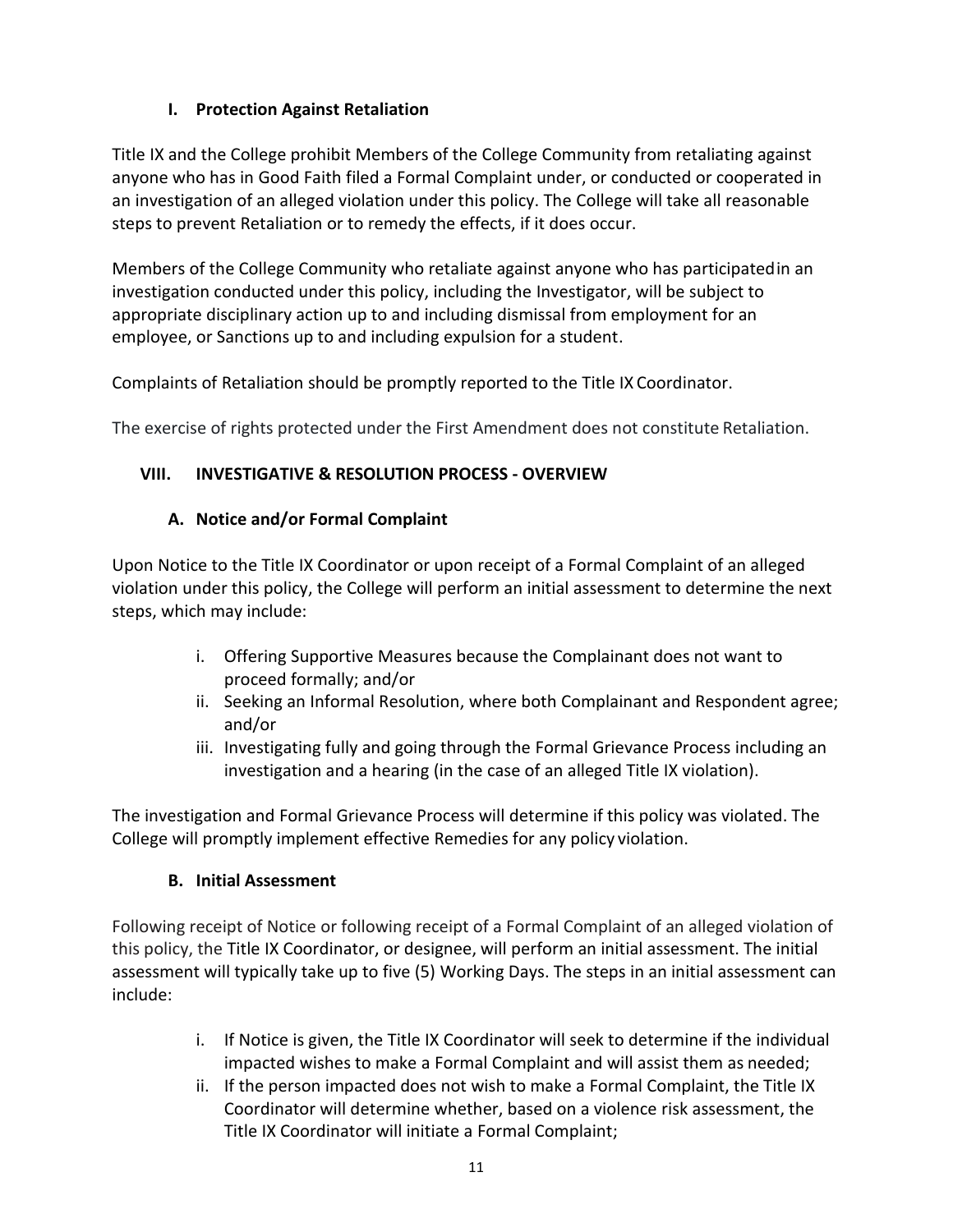- iii. If a Formal Complaint is received, the Title IX Coordinator will assess the Formal Complaint's sufficiency;
- iv. The Title IX Coordinator will reach out to the Complainant to offer Support Measures;
- v. The Title IX Coordinator will work with the Complainant to ensure they are aware of their right to have an Advisor; and/or
- vi. The Title IX Coordinator will work with the Complainant to determine if the Complainant prefers a supportive and remedial response, an Informal Resolution option, or the Formal Grievance Process.

### **C. Supportive and Remedial Response**

<span id="page-13-0"></span>If a supportive and remedial response is preferred, the Title IX Coordinator will work with the Complainant to gain an understanding of what outcome they are seeking and will then work to facilitate implementation of their desired outcome, as appropriate. While no Formal Grievance Process is initiated when a supportive and remedial response is preferred, the Complainant can elect to initiate one later, if desired.

### **D. Informal Resolution**

<span id="page-13-1"></span>If an Informal Resolution option is preferred, the Title IX Coordinator will assess whether the Formal Complaint is suitable for Informal Resolution, which informal mechanism may serve the situation best, and may seek to determine if the Respondent is also willing to engage in Informal Resolution. A Respondent always has the right to decline any Informal Resolution and request a Formal Grievance Process.

### **E. Formal Grievance Process**

<span id="page-13-2"></span>If a Formal Grievance Process is preferred, the Title IX Coordinator will determine if the alleged misconduct falls under the scope of Title IX and/or this policy. If the alleged misconduct falls under the scope of Title IX and/or this policy, the Title IX Coordinator will initiate the formal investigation and Formal Grievance Process directingthe investigation to address the following:

- i. An incident; and/or
- ii. A pattern of alleged misconduct; and/or
- iii. A culture/climate issue based on the nature of the complaint.

<span id="page-13-3"></span>If the alleged misconduct does not fall under the scope of Title IX, and the Title IX Coordinator determines that Title IX does not apply, the Formal Complaint under Title IX will be "dismissed." However, a determination that a Formal Complaint does not fall under the jurisdiction of Title IX does not limit the College's authority to address the Formal Complaint under this policy or any other applicable College policy. As such, if the alleged misconduct falls under the scope of this policy, the matter will proceed pursuant to the conduct process articulated in Section XVII below. Additionally, the Title IX Coordinator will assess if any other policies may apply to the allegations and will refer the matter accordingly.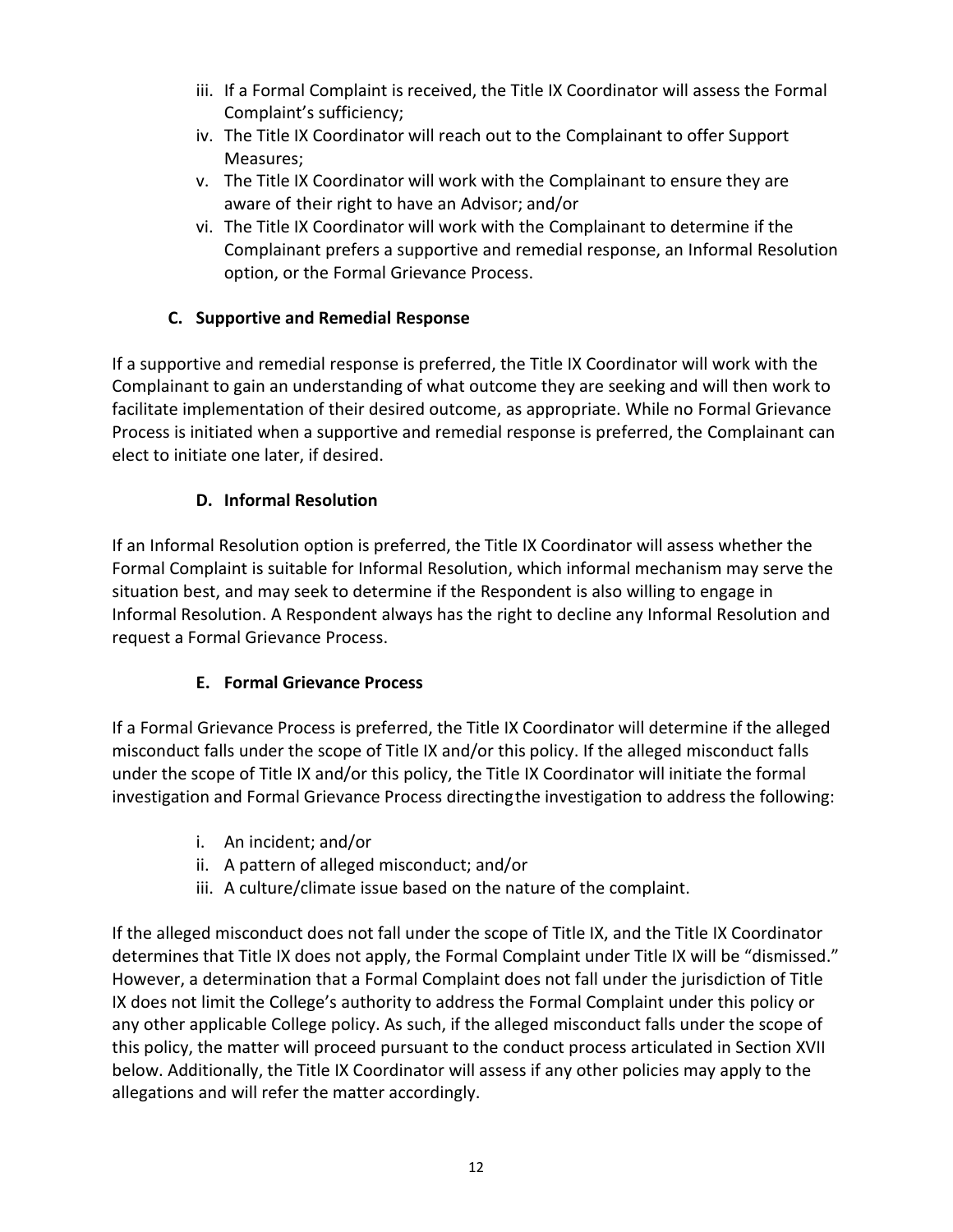### **F. Emergency Removal or Administrative Leave**

The College may remove a Respondent entirely or partially from its Education Programs or Activities on an emergency basis. Removal may only occur when an individualized safety and risk analysis has determined that an immediate threat to the physical health or safety of any individual justifies removal.

The emergency situation must arise from the alleged conduct that could constitute Sexual Harassment or sexual misconduct under this policy. The College will implement the least restrictive emergency actions possible in light of the circumstances and safety concerns. This also applies to any restrictions that a coach or athletic administrator may place on a student athlete arising from allegations related to Title IX. A non-student employee Respondent may be placed on administrative leave with pay pending the Resolution of the Formal Grievance Process.

In all cases in which an emergency removal is imposed, the Respondent will be given written notice of the action and the option to request to meet with the Title IX Coordinator as soon as reasonably possible, to show cause why the action/removal should not be implemented or should be modified. Any objections to the emergency removal must be raised within three (3) Working Days of receiving the notice or it will be deemed waived. Subsequent to the show cause meeting with the Title IX Coordinator, there is no appeal process for emergency removal decisions pending the outcome of the Formal Grievance Process.

### **G. Witnesses**

<span id="page-14-0"></span>If a formal investigation is initiated and/or if a matter proceeds to a hearing, Witnesses (as distinguished from the Parties), who are employees of the College, are expected to cooperate with and participate in the College's investigation and Resolution process. Failure of such Witnesses to cooperate with and/or participate in the investigation or Resolution process may warrant discipline or corrective action. Though not preferred, Witnesses may also provide written statements in lieu of interviewsor choose to respond to written questions, if deemed appropriate by the Investigator(s).

### **H. Ensuring Impartiality**

<span id="page-14-1"></span>Any individual materially involved in the administration of the Resolution process – including the Title IX Coordinator, Investigator(s), and Decision-Maker(s) – must be free from conflicts of interest and biases.

The Parties may, at any time during the Resolution process, raise a concern regarding bias or conflict of interest, and the Title IX Coordinator will determine whether the concern has merit. If so, the individual with the conflict or bias will be removed from the process.

The College operates with the presumption that the Respondent is not responsible forthe reported misconduct unless and until the Respondent is determined to be responsible for a policy violation by a preponderance of evidence under the Formal Grievance Process.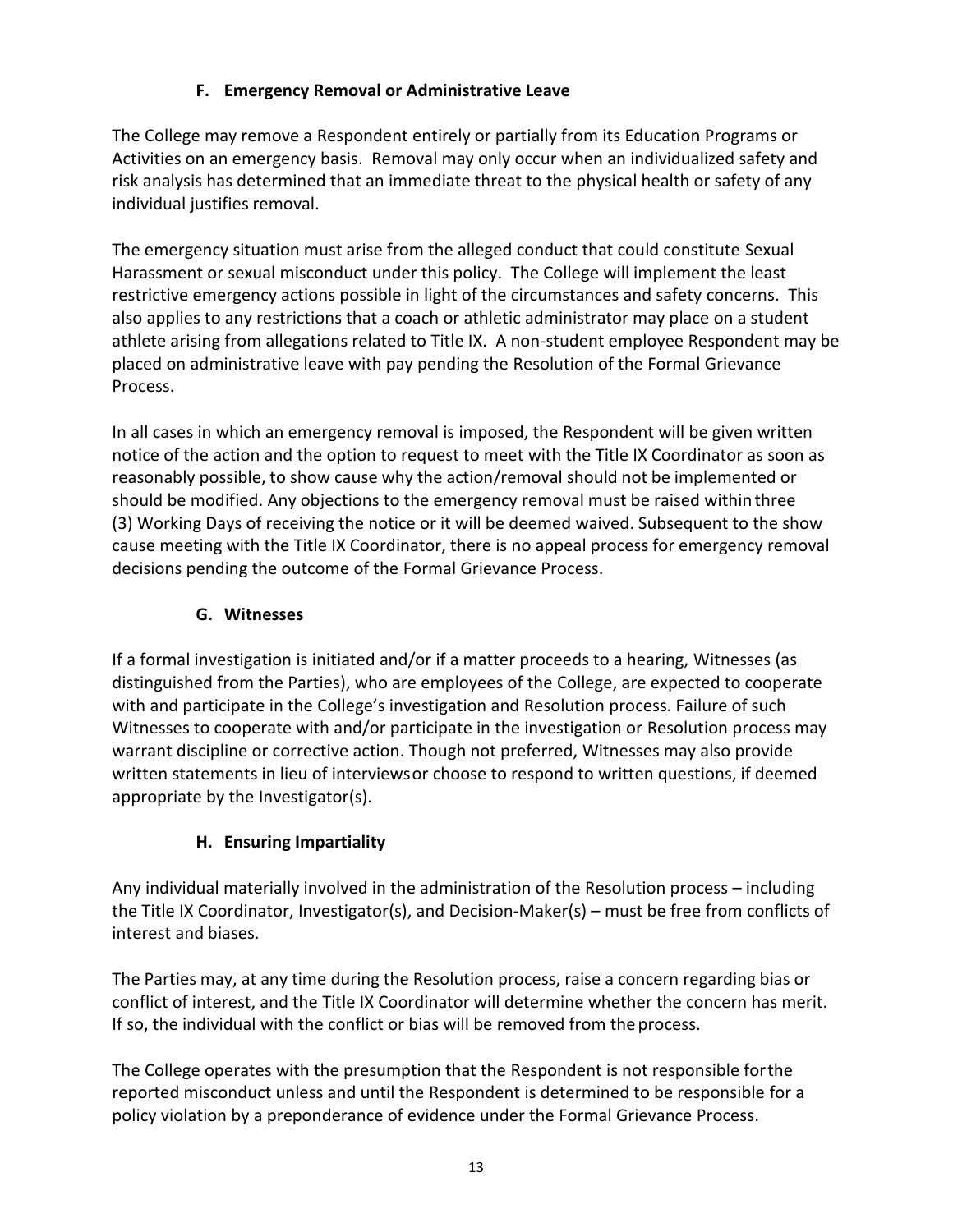### **I. Resolution Team**

<span id="page-15-0"></span>The College relies on College employees to carry out the Resolution process. The College reserves the right to hire external consultants to carry out the Formal Grievance Process. All Resolution team members are trained annually (see Appendix E of this policy) and can serve in any of the following roles at the discretion of the Title IX Coordinator.

- 1. Investigator
- 2. Facilitator in Informal Resolution
- 3. Conduct Officer
- 4. Hearing Facilitator
- 5. Hearing Decision-Maker
- 6. Appeal Decision-Maker

#### **J. Resolution Timeline**

<span id="page-15-1"></span>The College will make a Good Faith effort to complete the Resolution process within 60-90 Working Days, including appeals, which can be extended as necessary for appropriate cause by the Title IX Coordinator. The Title IX Coordinator will provide Notice and rationale for any extensions or delays to the Parties as appropriate, as well as an estimate of how much additional time will be needed to complete the Formal Grievance Process.

The College may undertake a short delay in its investigation if circumstances require. Such circumstances include, but are not limited to, a request from law enforcement to temporarily delay the investigation, the need for language assistance, the absence of Parties and/or Witnesses, and/or accommodations for disabilities or health conditions.

The College will communicate, in writing, the reason for and anticipated duration of the delay to the Parties and provide the Parties with status updates, if necessary. The College will promptly resume its investigation and Resolution process as soon asfeasible.

#### <span id="page-15-2"></span>**IX. NOTICE OF INVESTIGATION**

Upon the filing of a Formal Complaint, the Title IX Coordinator will notify the Respondent of the nature of the allegations by issuing a notice of investigation, typically sent by email upon commencement of the Formal Grievance Process. A copy of the notice of the investigation will also be simultaneously sent to the Complainant. The notice will include the allegations of Sexual Harassment including, if known at the time of the notice:

- 1. A summary of the allegations of conduct prohibited under this policy including the date, location, and a description of the conduct alleged to violate this policy;
- 2. The name of the Reporter and/or the Complainant;
- 3. A clear statement on whether a mutual No-Contact Order is being implemented atthat time;
- 4. The prohibition on Retaliation for individuals who report in Good Faith or who cooperate during an investigation;
- 5. Information regarding the investigation and grievance process, including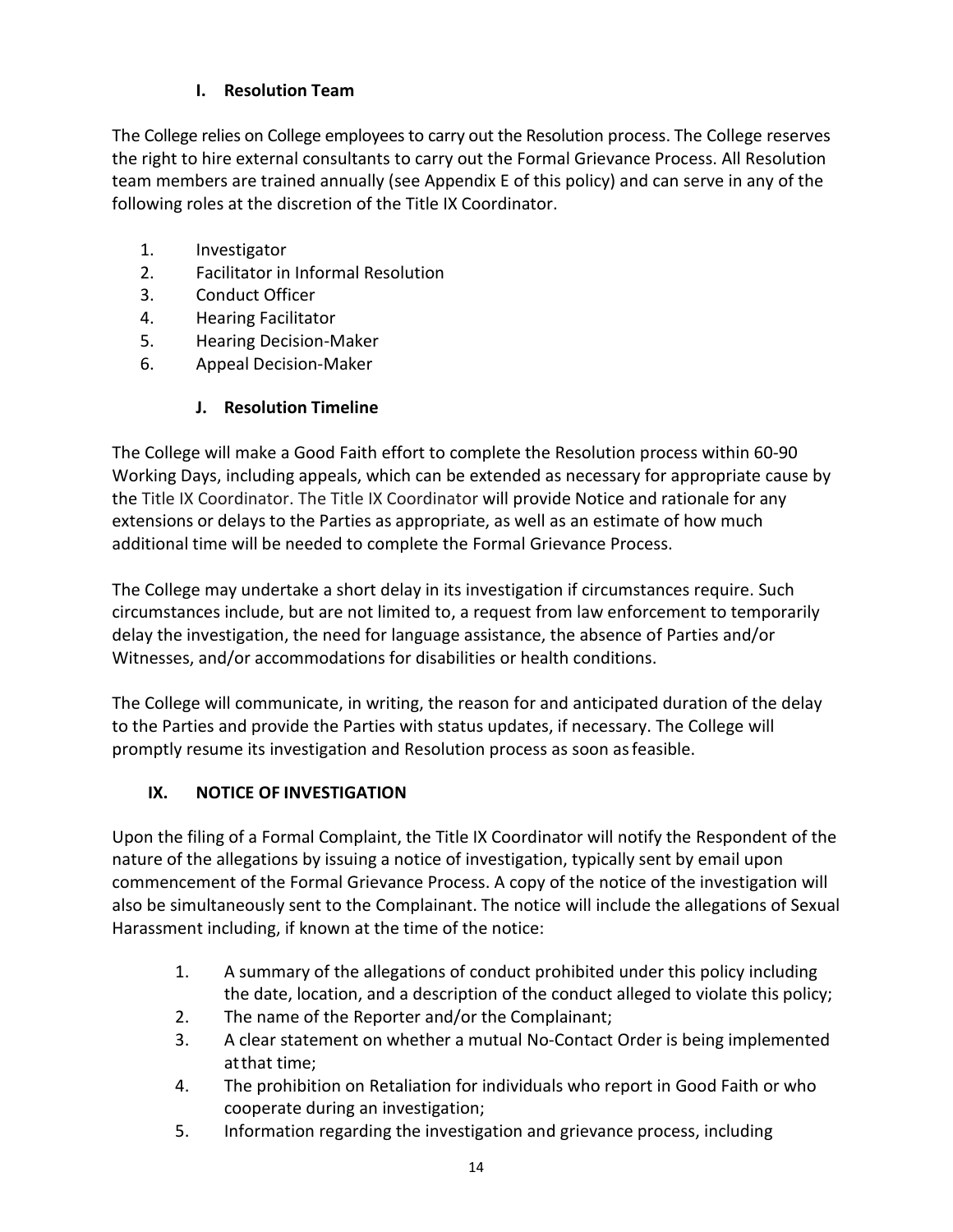timelines;

- 6. Information regarding investigation timelines;
- 7. Notice of the Respondent's rights under this policy, including the right to an Advisorof the Respondent's choice at all stages of the Formal Grievance Process;
- 8. Notice that Respondent is presumed not responsible, and that the determination of responsibility will be reached at the end of the Formal Grievance Process;
- 9. That the College Student Code of Conduct and this policy prohibit knowingly making false statements, or knowingly submitting false information during the Formal Grievance Process;
- 10. The right to inspect and review evidence gathered in the course of the investigation;
- 11. Information regarding Support Measures;
- 12. Information about potential Sanctions and/or responsive actions that could result;
- 13. Information about the privacy of the Formal Grievance Process;
- 14. Information on how a Party may request disability accommodations during the Formal Grievance Process;
- 15. The name of the Investigator;
- 16. Information on how to report any suspected conflicts of interest that the Investigator(s) may have; and
- 17. Instructions to preserve any evidence that is related to the allegations.

The notice will be made in writing to help ensure an efficient investigation. Respondent has five (5) Working Days from receipt of the notice to contact the Title IX Coordinator to schedule a meeting to discuss the allegations set forth in the notice. While scheduling the meeting, the Respondent will be provided a reasonable amount of time before being interviewed to secure an Advisor and prepare for the interview. If the notice is sent via email, the notice will be considered received on the date that it is sent. If a notice is sent via certified mail, it is considered received three (3) Working Days after the date it is mailed. If a student Respondent does not respond within seven (7) Working Days of receiving the notice, the Investigator may proceed with the investigation without input from the Respondent. If an employee Respondent does not respond within seven (7) Working Days of receiving the notice, the College may initiate disciplinary action.

If, in the course of an investigation, it is determined that there are additional allegations that should be investigated which were not included in the initial notice of investigation, the College will provide an amended notice of investigation in writing to both Parties.

### <span id="page-16-0"></span>**X. ADVISORS OF CHOICE**

Both Complainant and Respondent have the right to be accompanied by an Advisor of their choice when attending any meeting, interview, or proceeding that takes place pursuant to this policy. Choosing an Advisor who is also a Witness or other Party involved in the investigation or adjudication process is allowed, but creates the potential for bias and conflicts of interests. During the investigation, an Advisor may take notes and quietly confer with the Party being advised, but may not speak on behalf of the Party or in any way disrupt any meeting or proceeding. Each Advisor is required to adhere to these requirements or they will be asked to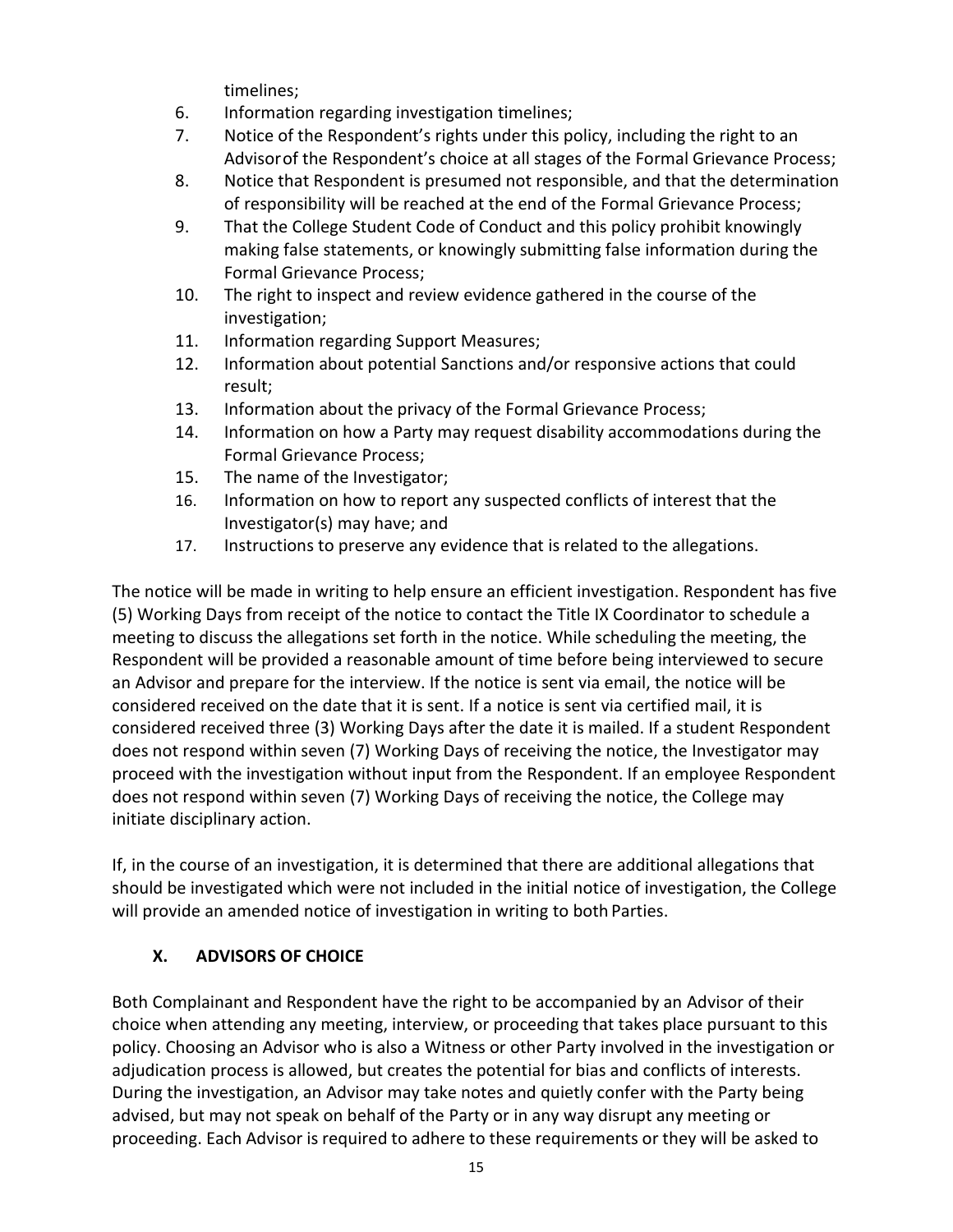leave the meeting or proceeding. A Party who chooses an Advisor who is also a Witness can anticipate that issues of potential bias will be explored by the Hearing Decision-Maker(s).

Complainant or Respondent may choose to retain an attorney or other paid professional to act as an Advisor. However, each Party will be solely responsible for paying any fees charged by the Advisor. All Advisors are required to adhere to the requirements above regardless of their professional qualifications.

The Title IX Coordinator will appoint an Advisor for any Party that does not have an Advisor at the hearing stage. All Advisors appointed by the Title IX Coordinator will be trained by the College regarding the Formal Grievance Process.

During the hearing, if a Party's Advisor of choice refuses to comply with the College's established rules of decorum for the hearing, the College may require the Party to use a different Advisor. Ifa College-provided Advisor refuses to comply with the rules of decorum, the College may provide that Party with a different Advisor to conduct cross-examination on behalf of that Party.

### <span id="page-17-0"></span>**XI. SUPPORT MEASURES**

Both Complainant and Respondent will promptly be offered appropriate and reasonable Support Measures upon Notice of the alleged Sexual Harassment, and/or Retaliation, including confidential counseling for students and/or employees. The Title IX Coordinator will assist both Parties to ensure they have access to all available resources. These Support Measures are nondisciplinary, non-punitive, individualized services offered without charge to the Parties to restore or preserve access to the College's Education Programs or Activities.

The College will maintain a Party's privacy while providing Support Measures, provided it does not impair the College's ability to provide the measures. The College will act to ensure that Support Measures have the least academic impact possible and do not unreasonably burden either Party.

Support Measures may include interim measures, including mutual No-Contact Orders between the Parties which may be applied when the Notice of investigationis issued, or at any time thereafter during the course of the investigation. A violation of a No-Contact Order should be immediately reported to the Investigator to determine whether it will result in an additional charge of Retaliation under this policy. In that event, the Retaliation charge may, at the discretion of the Title IX Coordinator, be added to an ongoing investigation, or it may result in a new complaint under this policy being initiated. The violation of a No-Contact Order may be considered when determining Sanctionsor disciplinary action.

Support Measures may also necessitate an emergency removal. For additional information about support services and a list of examples, see AppendixC.

### <span id="page-17-1"></span>**XII. INFORMAL RESOLUTION**

If both Parties wish to resolve the matter through an Informal Resolution after the Formal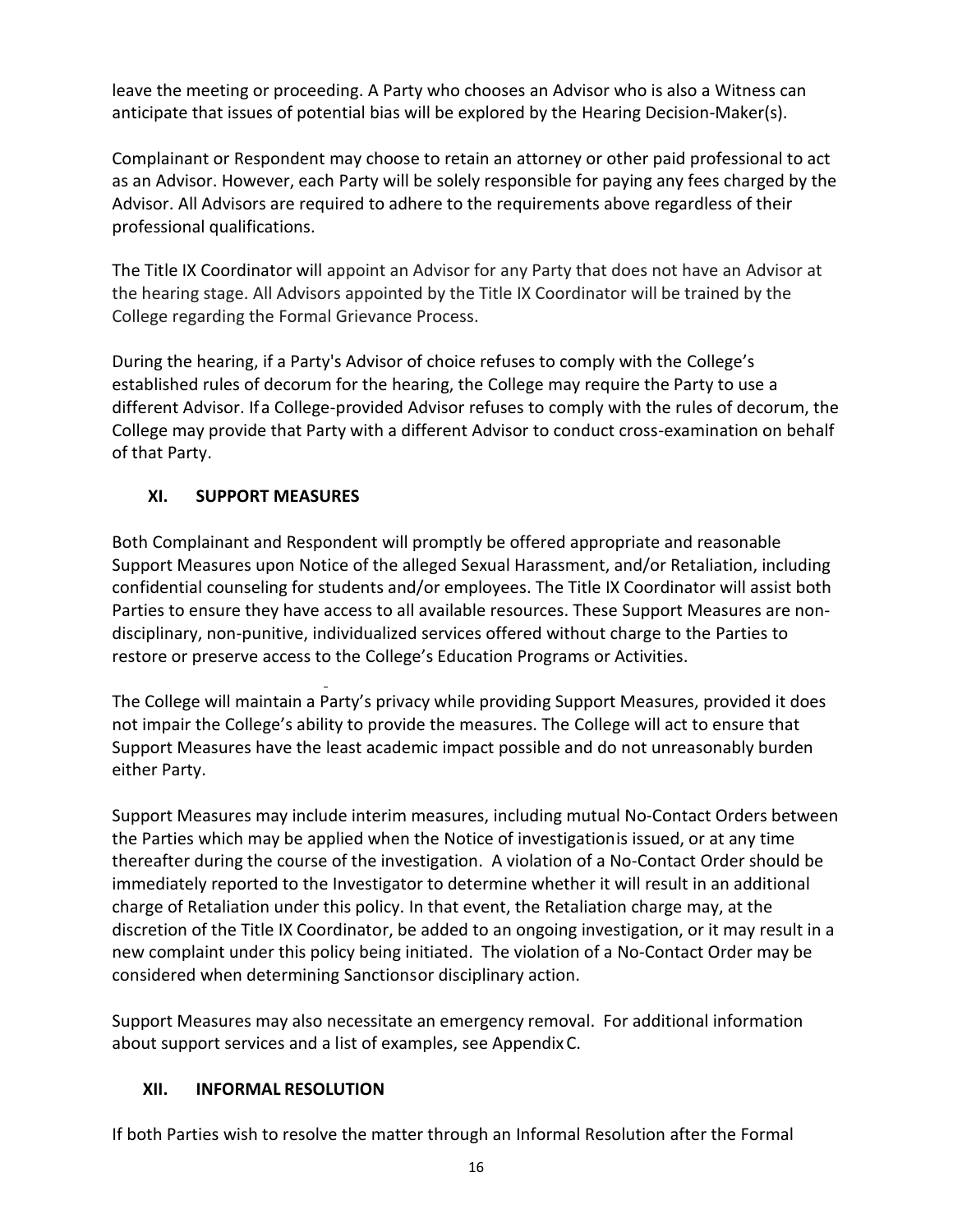Complaint is filed, the Title IX Coordinator, or designee, will explain to the Parties that an Informal Resolution is not mandatory and that they are not obligated to participate in the informal process. If an Informal Resolution is reached, it will become binding once both Parties have voluntarily signed the agreement.

Types of Informal Resolutions can include but are not limited to facilitated dialogue, mediation, negotiated Resolutions, and restorative justice. The Title IX Coordinator, or designee, will make the ultimate determination of whether an Informal Resolution option is available in a given case.

Any Party participating in Informal Resolution can stop the process at any timebefore the Informal Resolution is signed and can begin or resume the Formal Grievance Process. The Title IX Coordinator maintains records of any Resolution that is reached. Failureto abide by the Resolution agreement freely entered into may result in appropriate responsive, disciplinary, or corrective actions.

Results of Informal Resolutions are not appealable after both Parties have signed the Resolution.

### <span id="page-18-0"></span>**XIII. RESPONDENT ACCEPTS RESPONSIBILITY FOR ALLEGED VIOLATIONS**

The Respondent may accept responsibility for all or part of the alleged policy violations at any point during the Resolution process. If the Respondent indicates an intent to accept responsibility for all of the alleged misconduct, the Formal Grievance Process will bepaused.

If an Informal Resolution is appropriate, the Title IX Coordinator will determine whether all Parties and the College are able to agree on responsibility, Sanctions, and/or Remedies. If so, the Title IX Coordinator will implement the accepted Finding that the Respondent is in violation of College policy and will implement agreed-upon Sanctions and/or Remedies in coordination with other appropriate administrator(s), as necessary.

This result is not subject to appeal once all Parties indicate their written assent to all agreed upon terms of Resolution. When the Parties cannot agree on all terms of Resolution, the Formal Grievance Process will resume at the same point where it was paused.

### <span id="page-18-1"></span>**XIV. FORMAL GRIEVANCE PROCESS - INVESTIGATION**

After both Parties have received copies ofthe notice of allegations, the Title IX Coordinator, or designee, will appoint at least one Investigator. The Investigator will then set up interviews with both the Complainant and Respondent after providing both Parties with enough time to prepare for the investigation process. The College will make a Good Faith effort to complete investigations in a timely fashion and will communicate with the Parties to update them on the progress and timing of the investigation.

The Investigator serves in a non-advocacy role as a neutral finder of fact. In the course of the investigation, each Party will have the opportunity to provide information, including Witnesses and evidence (e.g., text messages, emails, written documents, photographs, social media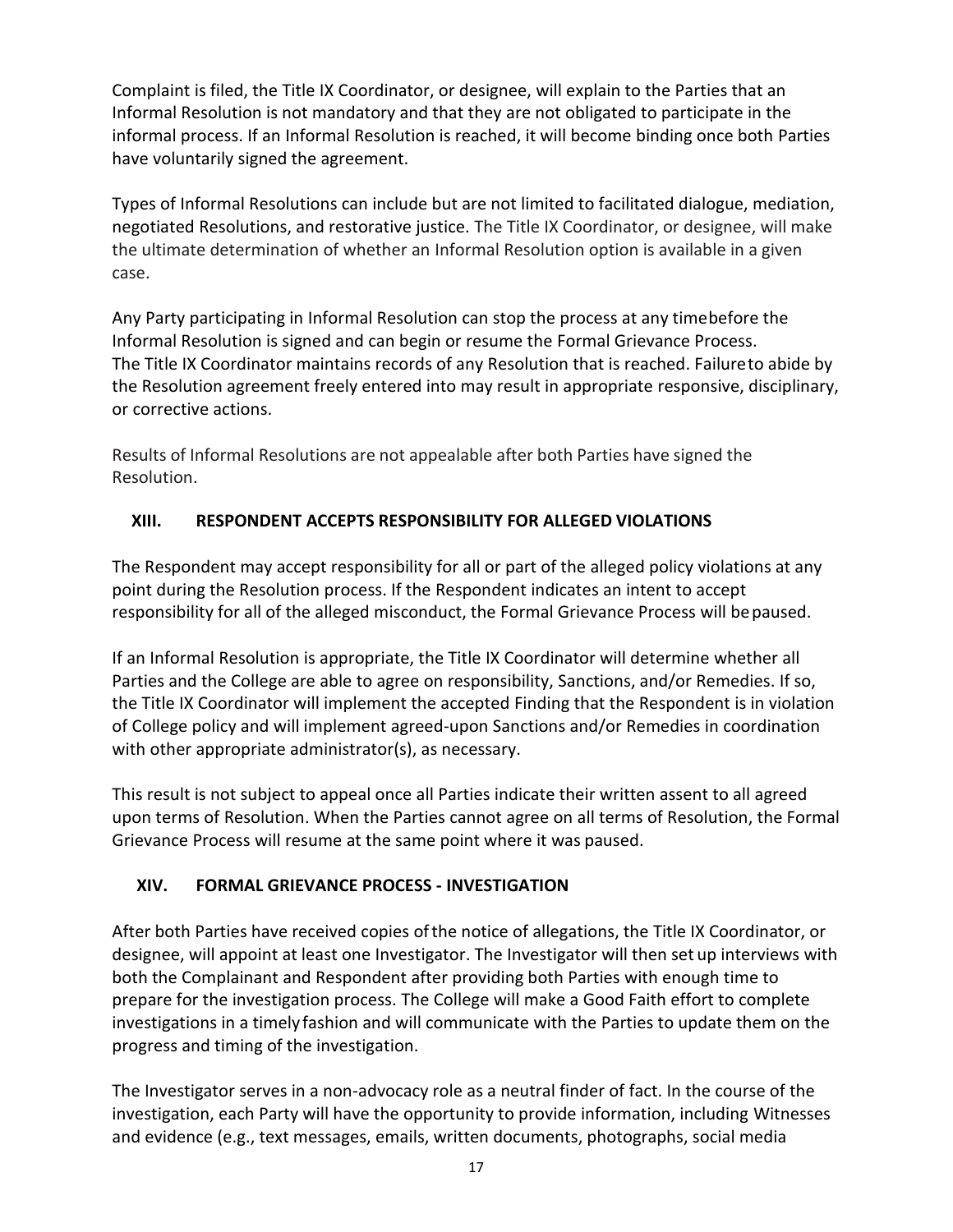posts), relevant to the allegations set forth in the notice. The Investigator may need to meet with Complainant and Respondent more than once for each Party to have an adequate opportunity to respond to new information obtained in the course of the investigation. The Investigator must not require, allow, rely upon, or otherwise use questions or evidence that constitute, or seek disclosure of, information protected under a legally-recognized privilege (such as physician-patient or attorney-client), unless the person holding such privilege has waived it.

The investigation does not consider: 1) incidents not directly related to the possible violation, unless they demonstrate a pattern; 2) the character of the Parties; or 3) questions and evidence about the Complainant's sexual predisposition or prior sexual behavior, unless such questions and evidence about the Complainant's prior sexual behavior are offered to prove that someone other than the Respondent committed the conduct alleged by the Complainant; or if the questions and evidence concern specific incidents of the Complainant's prior sexual behavior with respect to the Respondent and are offered to prove Consent.

The Investigator will prepare an investigation summary, which will include relevant information from each interview and other evidence gathered in the course of the investigation. Information regarding the Parties' medical, physical, or mental health that are not relevant to the complaint will not be included in the investigation summary.

Investigators will record interviews with Parties and Witnesses to ensure accuracy. Investigators will provide a summary of the interviews as part of the investigation summary. Parties and Witnesses are not permitted to make their own audio or video recordings of interviews.

Both Complainant and Respondent will be sent a written copy of the investigation summary simultaneously. Each Party will be given ten (10) Working Days to submit a written response to the investigation summary to the Investigator.

After receiving the response from both Parties, the Investigator may elect to respond in writing to the Parties' responses and/or to share the responses between the Parties for additional responses. The Investigator(s) will incorporate relevant elements of the Parties' written responses into the final investigation report, include any additional relevant evidence, make any necessary revisions, and finalize the report.

The final report is then shared with all Parties and their Advisors through secure electronic transmission or hard copy at least ten (10) Working Days prior to the hearing. The Parties will be provided with a file of any directly-related evidence that was not included in the report.

<span id="page-19-0"></span>Any effort by either Party to distribute, reproduce, alter, post, or circulate the investigative summary may result in a policy violation and Sanctions pursuant to the processes outlined in this policy.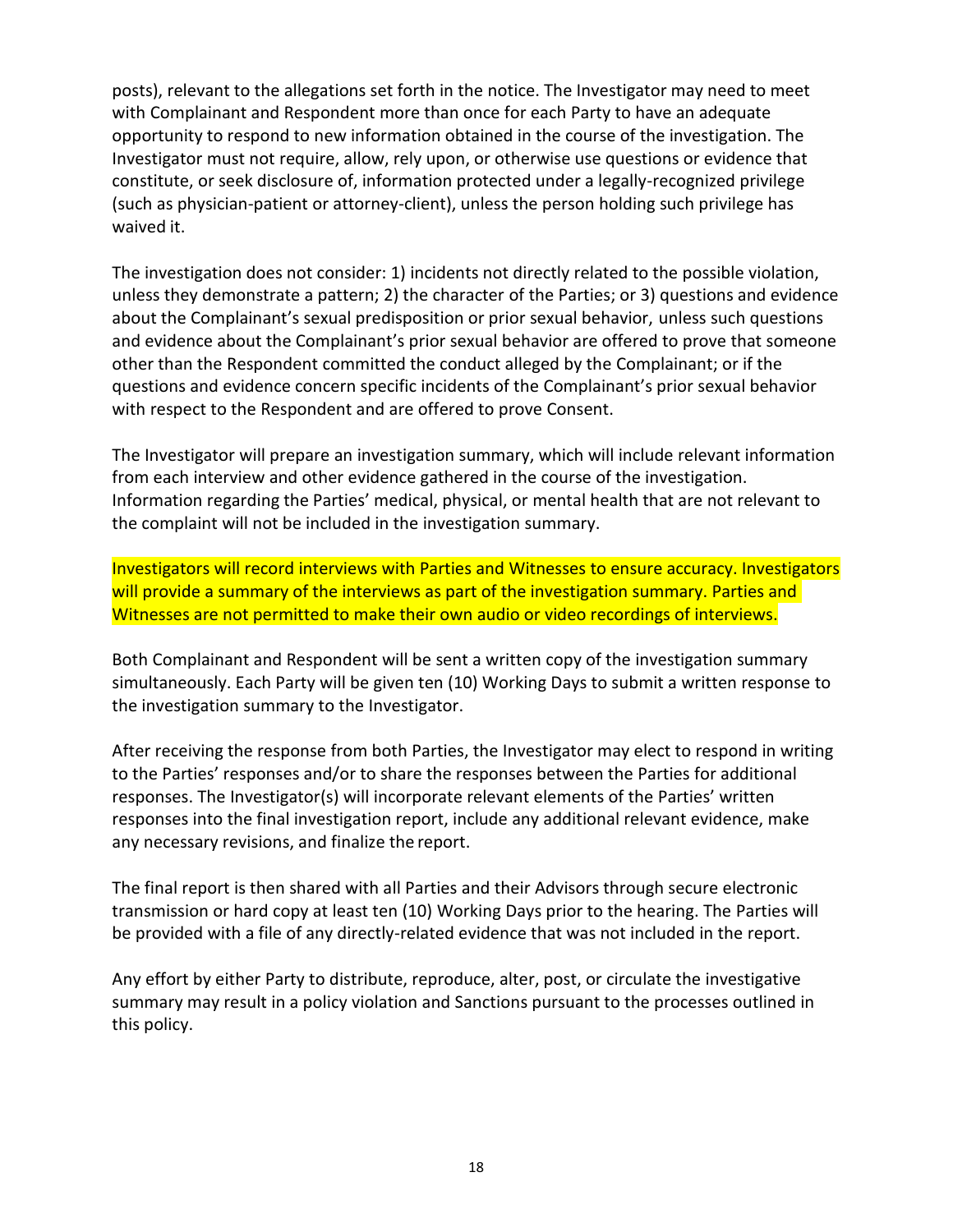### **XV. MANDATORY DISMISSAL OF FORMAL COMPLAINT UNDER TITLE IX**

Upon completion of the investigation, if the Title IX Coordinator determines that the allegations, if true, would not constitute a Title IX policy violation, or otherwise are outside of the authority of Title IX, the College must dismiss the Formal Complaint for purposes of Title IX.

If the allegations must be dismissed under Title IX, the College will simultaneously issue both Parties an amended notice of investigation in writing that explains that theCollege is dismissing the allegation under Title IX, and will indicate whether it is pursuing the conduct process as articulated in Section XVII below based on a violation of this policy or whether it is referring this matter for review under any other College policy.

Where an employee is involved, the Title IX Coordinator will consider whether the allegations would constitute a violation of another College policy and will direct that the allegations be investigated pursuant to that policy.

#### <span id="page-20-0"></span>**XVI. PERMISSIVE DISMISSAL OF FORMAL COMPLAINT UNDER TITLE IX**

The College may dismiss a Formal Complaint, or any allegations therein if:

- 1. At any time during the investigation or hearing a Complainant notifies the Title IX Coordinator in writing that they would like to withdraw the Formal Complaint or any allegations therein;
- 2. The Respondent is no longer enrolled at, or employed by, the College; or
- 3. Specific circumstances prevent the College from gathering evidence sufficient to reach a determination as to the Formal Complaint and the allegations therein.

If a Formal Complaint, or any allegations therein are dismissed, the College will promptly send written notice of the dismissal to all Parties simultaneously. This dismissal decision is appealable by any Party under the procedures for appeal.

#### <span id="page-20-1"></span>**XVII. OTHER SEX-BASED CONDUCT – CONDUCT PROCESS**

If after initial assessment by the Title IX Coordinator followed by an investigation, or after completion of an investigation and a mandatory dismissal pursuant to Title IX, a violation of this policy is still indicated, the Title IX coordinator may refer the matter to a hearing according to the following conduct process:

- 1. Notice of Hearing A Notice of Hearing letter is sent to the individuals involved requesting they appear before a conduct officer. If Respondent fails to appear, a hearing takes place without the Respondent in accordance with campus policy regarding Failure to Appear and Finding Without Response (below).
- 2. Hearing During the hearing, the Complainant and Respondent will have an opportunity to make a statement.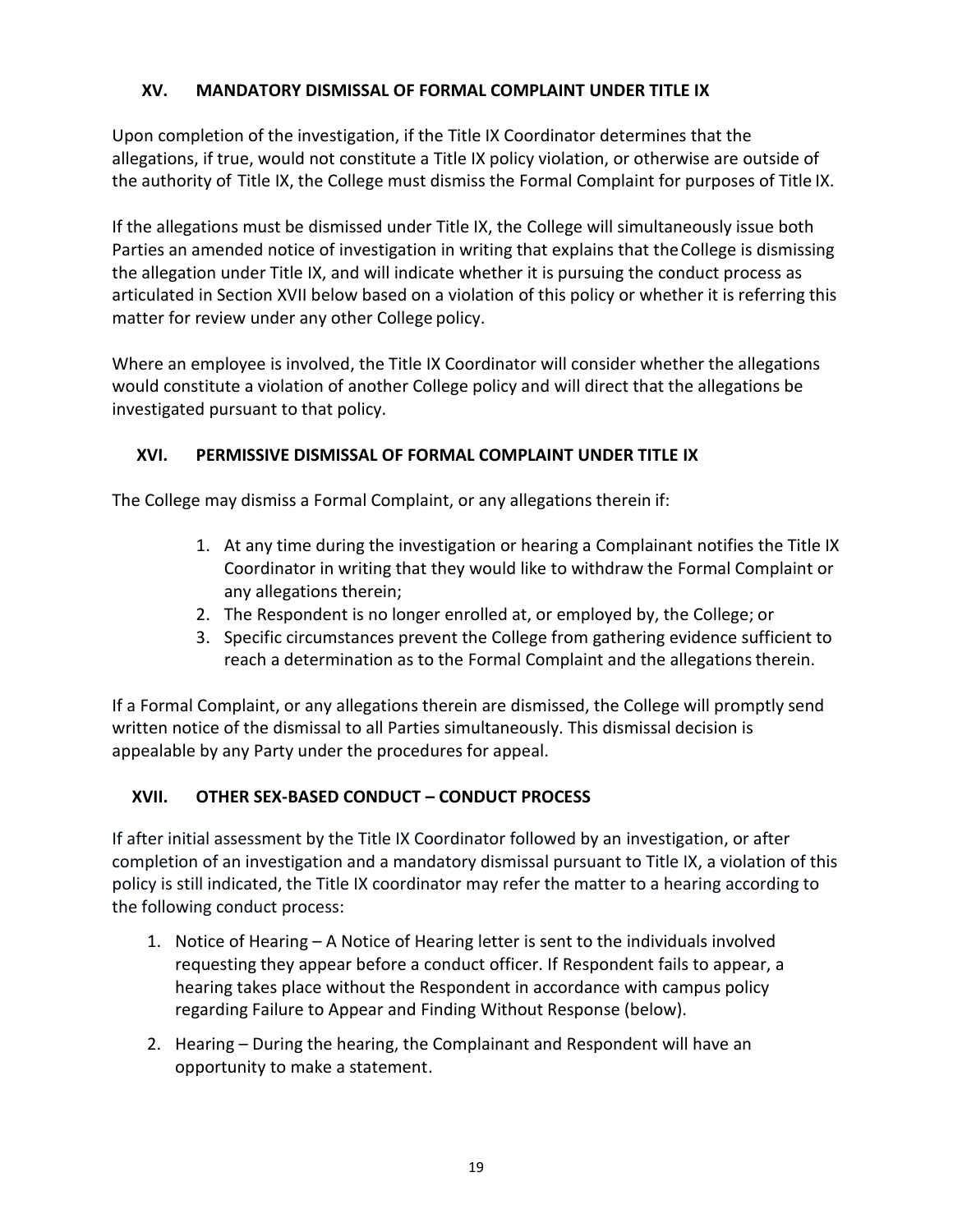- 3. Conclusion In cases where a hearing has taken place, the conduct officer makes a decision based upon preponderance of evidence (more likely than not) and a Notice of Findings letter is sent, indicating Sanctions, if any.
- 4. Failure to Appear and Conclusion Without Response Respondents are required to appear for conduct proceedings when requested to do so by an Investigator or conduct officer. The failure of any Respondent to appear for a conduct proceeding could be grounds for disciplinary action. If a Respondent fails to appear for a conduct proceeding, the conduct officer may move forward with reviewing the available evidence and make a determination.
- 5. Interim Action Pending Investigation The Vice President of Student Affairs (or designee) has the discretion to temporarily suspend a student from the College and/or from the residence halls or reassign a resident to another facility and restrict the student from specific facilities pending an investigation and conclusion whenever in the Dean's judgment the continued presence of a student constitutes a danger to the student or the safety of persons or property, or the seriousness of the allegations warrants such action. The Director of Human Resources (or designee) has the discretion to temporarily suspend or reassign an employee pending the outcome of these proceedings whenever in the Director's judgment the continued presence of the employee constitutes a danger to persons or property, or the seriousness of the allegations warrants such action.
- 6. Sanctions Sanctions depend upon the severity of the misconduct, previous conduct violations, the attitude of the individual(s) involved, and the impact upon the College and greater community. (For more information, *see* Section XIX Sanctions below.)
- 7. Appeal Both complainant and respondent have the right to appeal the hearing officers' decision. (For more information, *see* Section XX Appeals below.)

### <span id="page-21-0"></span>**XVIII. TITLE IX – LIVE HEARING**

If following a Title IX investigation, the Title IX Coordinator determines that the matter must proceed to a Live Hearing, and if the matter is not or cannot be resolved via Informal Resolution, the matter will move to a Live Hearing.

# **A. Timing**

<span id="page-21-1"></span>The Live Hearing will take place at least ten (10) Working Days after the investigation report is transmitted to the Parties and the Hearing Decision-Maker unless all Parties and the Hearing Decision-Maker agree to an expedited timeline.

# **B. Hearing Decision-Maker**

<span id="page-21-2"></span>The College will designate Hearing Decision-Maker(s) to chair the hearing. The College may choose to use a three (3)-member panel or a single Hearing Decision-Maker for the hearing, at the discretion of the Title IX Coordinator. When a panel is used, one of the three (3) members will be appointed to chair the hearing and act asthe Hearing Decision-Maker by the Title IX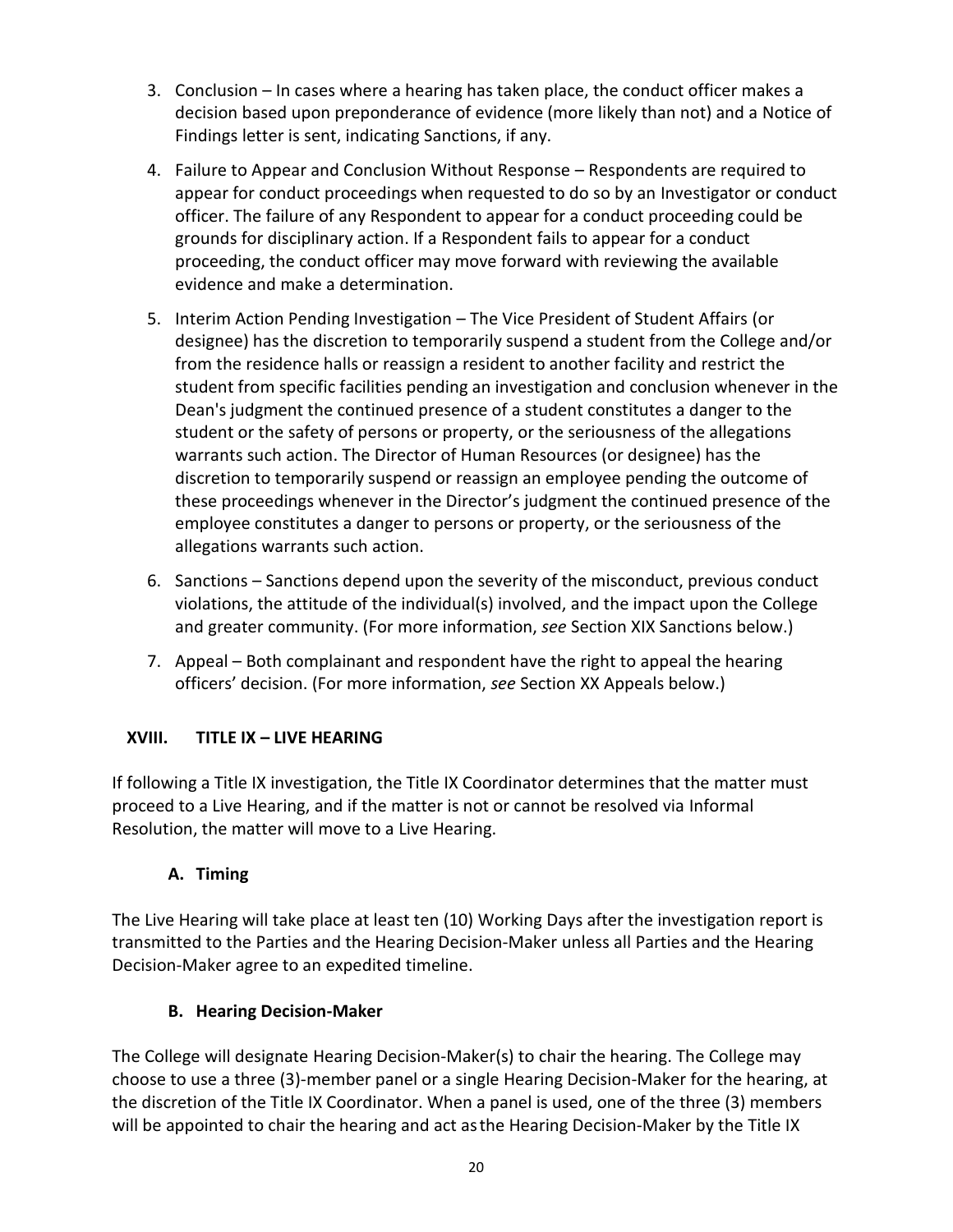Coordinator. The Hearing Decision-Maker will rule on the relevance of questions raised during the Live Hearing by the Parties. The Hearing Decision-Maker(s) must not have had any previous involvement with the investigation.

The Title IX Coordinator may not serve as a Hearing Decision-Maker in the matter, but may serve as an administrative facilitator of the hearing if their previous role(s) in the matter do not create a conflict of interest. Otherwise, a designee may fulfill this role. The hearing will convene at a time determined by the Hearing Decision-Maker.

### **C. Evidence**

<span id="page-22-0"></span>Any evidence that the Hearing Decision-Maker(s) determine(s) is relevant and credible may be considered. The hearing does not consider: 1) incidents not directly related to the possible violation, unless the incident(s) demonstrate a pattern; 2) the character of the Parties; or3) questions and evidence about the Complainant's sexual predisposition or prior sexual behavior, unless such questions and evidence about the Complainant's prior sexual behavior are offered to prove that someone other than the Respondent committed the conduct alleged by the Complainant, or if the questions and evidence concern specific incidents of the Complainant's prior sexual behavior with respect to the Respondent and are offered to prove Consent.

Previous disciplinary action of any kind involving the Respondent may be considered in determining an appropriate Sanction upon a determination of responsibility. This information is only considered at the Sanction stage of the process.

### **D. Standard**

<span id="page-22-1"></span>Live Hearings shall utilize the preponderance of the evidence standard for determining whether a policy has been violated. Additional procedures and protocols for the Live Hearing can be found in Appendix G of this policy.

# **E. Notice of Outcome**

<span id="page-22-2"></span>The Title IX Coordinator will work with the Hearing Decision-Maker to prepare a notice of outcome. The Title IX Coordinator will then share the Notice, including the Final Determination, rationale, and any applicable Sanction(s) with the Parties and their Advisors within seven (7) Working Days of receiving the Hearing Decision-Maker(s)' decision.

The notice of outcome will then be shared with the Parties simultaneously. Notification will be made in writing and may be delivered by one or more of the following methods: in person, mailed to the local or permanent address of the Parties as indicated in official College records, or emailed to the Parties' College-issued email or otherwise approved account. Once mailed, emailed, and/or received in-person, notice will be presumptively delivered. The notice of outcome will identify the specific policy(ies) reported to have been violated, including the relevant policy section(s), and will contain a description of the proceduralsteps taken by the College from the receipt of the misconduct report to the determination, including any and all notifications to the Parties, interviews with Parties and Witnesses, site visits, methods used to obtain evidence, and hearings held.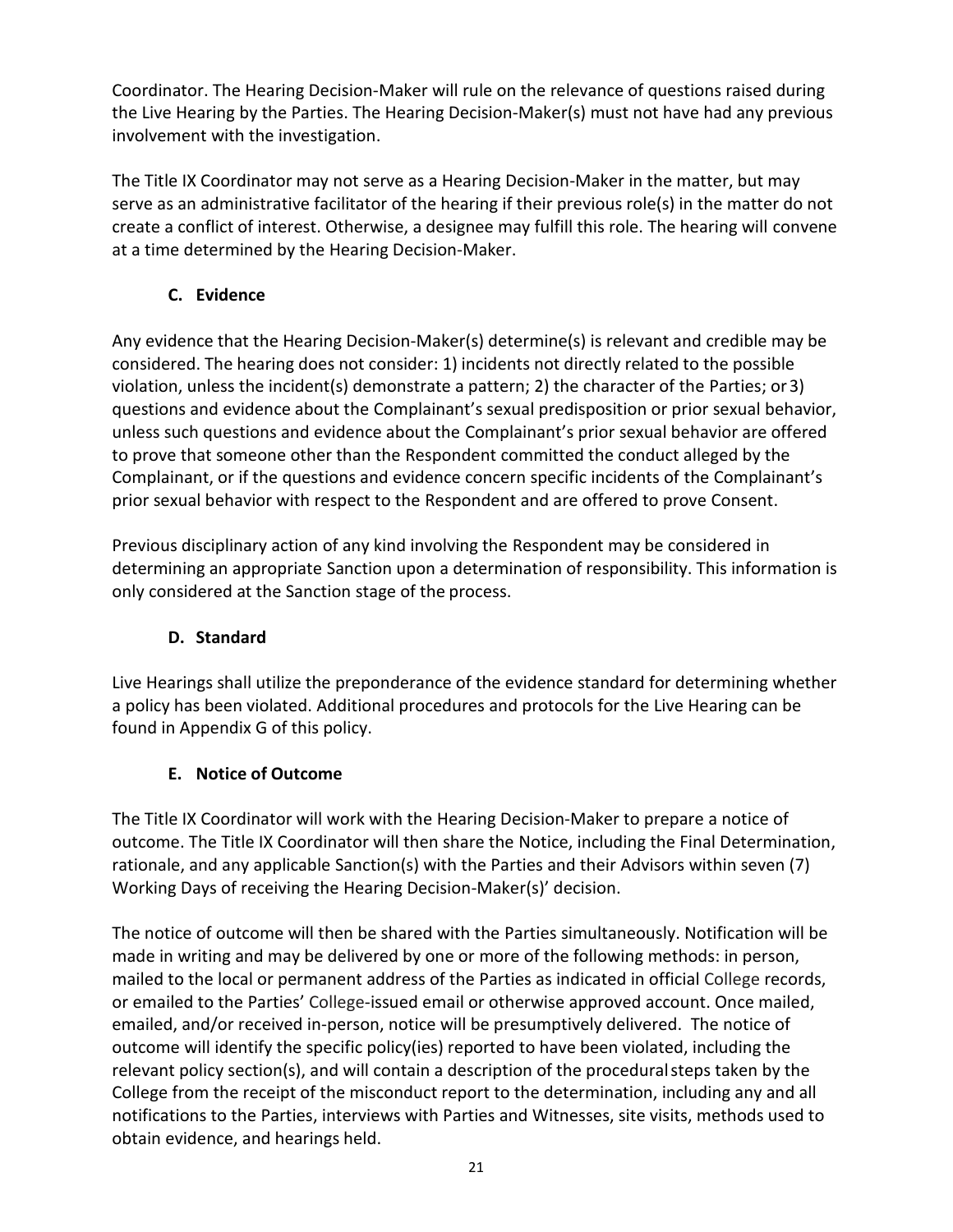The notice of outcome will specify the Finding on each alleged policy violation; the Findings of fact that support the determination; conclusions regarding the application of the relevant policy to the facts at issue; a statement of, and rationale for, the result of each allegation to the extent the College is permitted to share such information under state or federal law; any Sanctions issued which the College is permitted to share according to state or federal law; and any Remedies provided to the Complainant designed to ensure access to the College's Education Programs or Activities, to the extent the College is permitted to share such information under state or federal law (this detail is not typically shared with the Respondent unless the remedy directly relates to the Respondent).

The Notice of outcome will also include information on appeal rights and associated timelines.

If an appeal is not filed by the deadline, the results of the Formal Grievance Processare considered final.

#### <span id="page-23-0"></span>**XIX. SANCTIONS**

Factors considered when determining a Sanction/responsive action may include, but are not limited to:

- 1. The nature, severity of, and circumstances surrounding the violation(s);
- 2. The Respondent's disciplinary history;
- 3. Previous allegations or allegations involving similar conduct;
- 4. The need for Sanctions/responsive actions to bring an end to Sexual Harassment and/or Retaliation;
- 5. The need for Sanctions/responsive actions to prevent the future recurrence of Sexual Harassment and/or Retaliation;
- 6. The need to remedy the effects of the Sexual Harassment and/or Retaliation on the Complainant and the community;
- 7. The impact on the Parties; and
- 8. Any other information deemed relevant by the decision-maker(s)

Sanctions will be implemented as soon as is feasible, either upon the outcome of any appeal, or upon the expiration of the appeal request window. The Sanctions described in this policy are not exclusive of, and may be in addition to, other actions taken or Sanctions imposed by external authorities. For a list of possible student and employee Sanctions, *see* Appendix F in this policy.

### <span id="page-23-1"></span>**XX. APPEALS**

Any Party may file a request for appeal. The request must be submitted in writing to the Title IX Coordinator within five (5) Working Days of the delivery of the notice of outcome.

There will be a single appeal decision-maker. The appeal decision-maker will not have been involved in the process previously, including any dismissal appeal that may have been heard earlier in the process. The request for appeal will be forwarded to the appeal decision-maker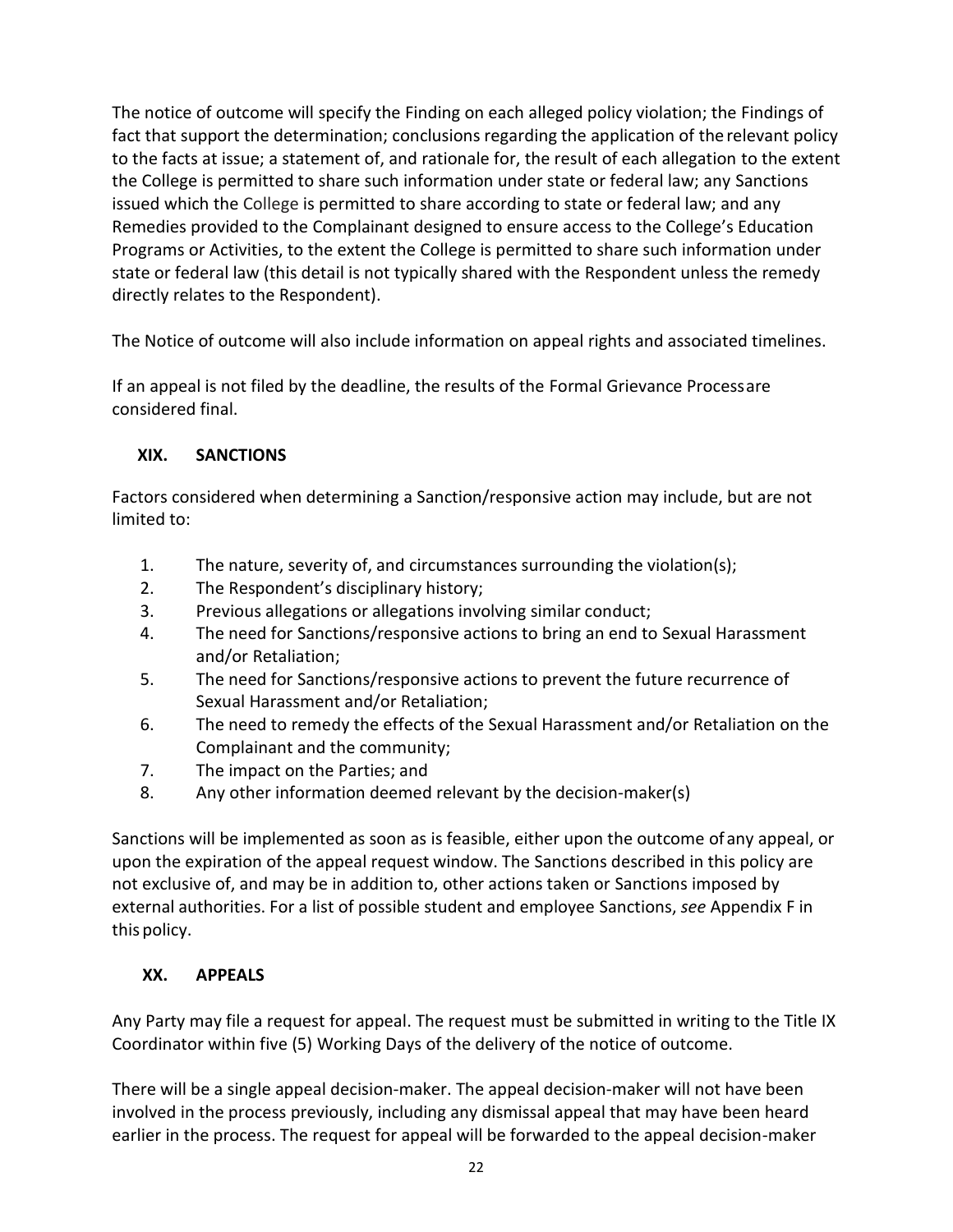for consideration to determine if the request meets the grounds for appeal (a review for standing).

<span id="page-24-0"></span>This review is not a review of the merits of the appeal, but solely a determination as to whether the request meets the requirements for an appeal to be considered, including timeliness.

#### **A. Grounds for Appeal**

Appeals are limited to the following grounds:

- i. Procedural irregularity that affected the outcome of the matter;
- ii. New evidence that was not reasonably available at the time the determination of responsibility or dismissal was made that could affect the outcome of the matter; and
- iii. The Title IX Coordinator, Investigator(s), or Hearing Decision-Maker(s) had a conflict of interest or bias for or against Complainants or Respondents generally or the specific Complainant or Respondent that affected the outcome of the matter.

If any of the grounds in the request for appeal do not meet the grounds in this section, the request will be denied by the appeal decision-maker and the Parties and their Advisors will be notified in writing of the denial and the rationale.

If any of the grounds in the request for appeal meet the grounds in this section, then the appeal decision-maker will notify the Party(ies) and their Advisors, the Title IX Coordinator, and, when appropriate, the Investigator(s), and/or the original appeal decision-maker(s).

The other Party(ies) and their Advisors, the Title IX Coordinator, and, when appropriate, the Investigator(s), and/or the original Hearing Decision-Maker(s) will be mailed, emailed, and/or provided a hard copy of the request, which will include the approved grounds, and will then be given five (5) Working Days to submit a response to the approved portion of the appeal. All responses will be forwarded by the appeal decision-maker for all Parties to review and comment.

The non-appealing Party (if any) may also choose to raise a new ground for appeal at this time, which will be reviewed for standing by the appeal decision-maker and either denied or approved. If approved, it will be forwarded to the Party who initially requested an appeal, the Investigator(s), and/or the original Hearing Decision-Maker(s) who will submit their responses within five (5) Working Days, which will be circulated for review and comment by all Parties.

Neither Party may submit any new requests for appeal after this time period. The appeal decision-maker will collect any additional information needed and all documentation regarding the approved grounds and the subsequent responses. The appeal decision-maker will render a decision within no more than five (5) Working Days, barring exigent circumstances. All decisions apply the preponderance of the evidence standard.

To the extent possible, a notice of appeal outcome will be sent to all Parties simultaneously, including the decision on each approved ground and rationale for each decision. The Notice of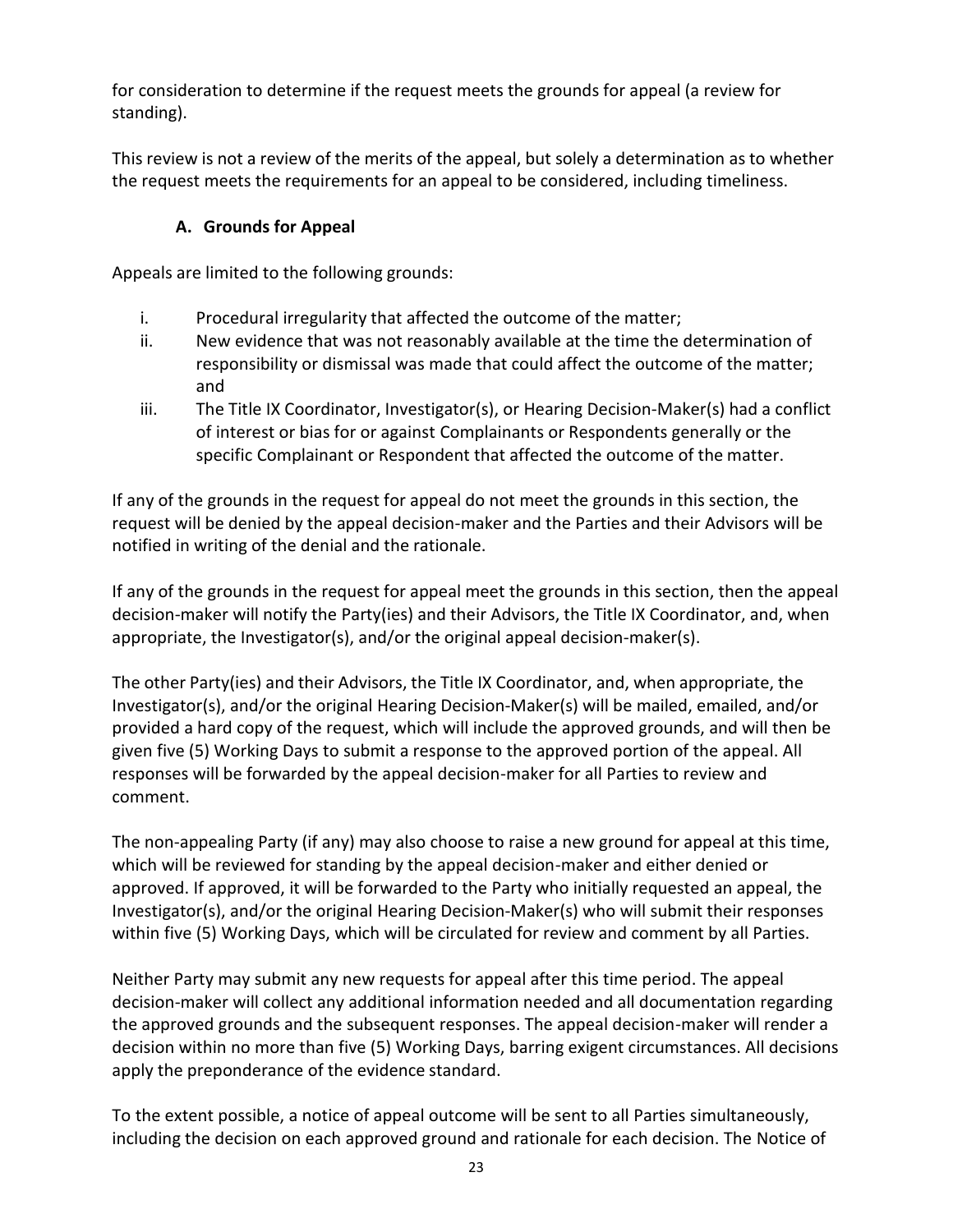appeal outcome will specify the Finding on each ground for appeal, any specific instructions for remand or reconsideration, and the rationale supporting the essential Findings to the extent the College is permitted to share under state or federal law.

Notification will be made in writing and may be delivered by one or more of the following methods: in person, mailed to the local or permanent address of the Parties as indicated in official institutional records, or emailed to the Parties' College-issued email addresses or otherwise approved accounts. Once mailed, emailed, and/or received in-person, Notice will be presumptively delivered.

### **B. Appeal Considerations**

<span id="page-25-0"></span>Appeal decision-makers should show deference to the judgment of the Hearing Decision-Makers, making changes to the Finding only when there is clear error and to the Sanction(s)/responsive action(s) only if there is a compelling justification to do so.

Appeals are not intended to provide for a full, complete (de novo) re-hearing of the allegation(s). In most cases, appeals are confined to a review of the written documentationor record of the original hearing and pertinent documentation regarding the specific grounds for appeal.

The appeal decision-makers may consult with the Title IX Coordinator on questionsof procedure, rationale, or clarification, if needed.

Once an appeal is decided, the outcome is final and any further appeals of that decisionare not permitted. Any issues that arise on remand before the hearing panel are subject to the same appeals rights as the initial proceeding.

In rare cases where a procedural or substantive error cannot be cured by the original Hearing Decision-Maker(s) (as in cases of bias), the appeal decision-maker may order a new hearing with a new Hearing Decision-Maker(s).

The Hearing Decision-Maker's Finding, after reconsideration (remand) due to an appeal, is not subject to an appeal.

The results of a new hearing can be appealed once for any of the three available appeal grounds.

For cases in which the appeal results in Respondent's reinstatement to the College or resumption of privileges, all reasonable attempts will be made to restore the Respondent to their prior status, recognizing that some lost opportunities may be irreparable in the short term.

# <span id="page-25-1"></span>**XXI. RECORDKEEPING**

The following will be maintained by the College for a period of at least seven (7) years and/or in accordance with state or federal law: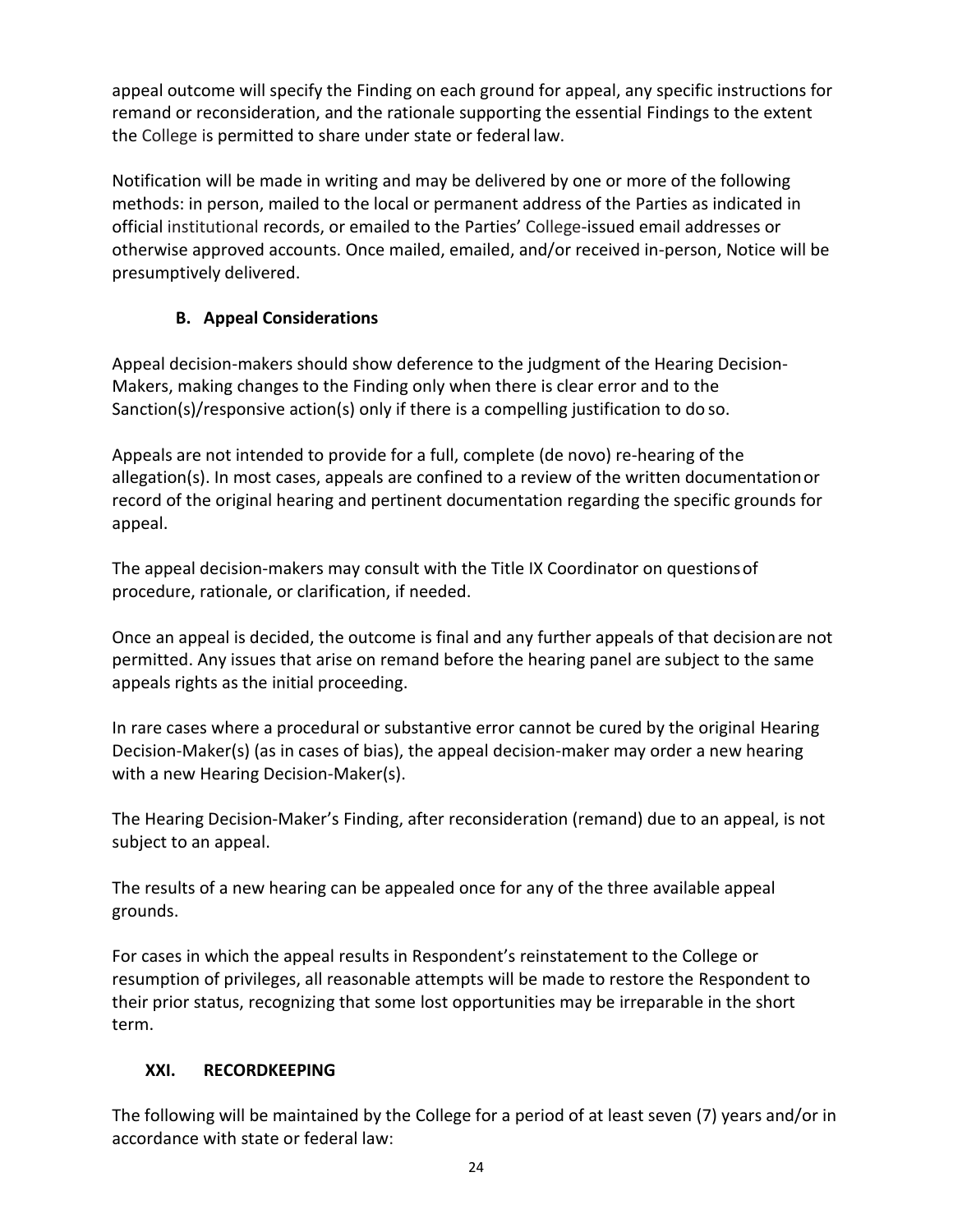- 1. Each Sexual Harassment investigation including any determination of responsibility and any audio or audiovisual recording required under federal regulation;
- 2. Any disciplinary Sanctions imposed on the Respondent;
- 3. Any Remedies provided to the Complainant designed to restore or preserve equal access to the College's Education Programs or Activities;
- 4. Any appeal and its result;
- 5. Any Informal Resolution and its result;
- 6. Any materials used to train the Title IX Coordinator, Investigators, decision-makers, and any person who facilitates an informal Resolution process. The College will make these training materials publicly available on the College's website; and
- 7. Any actions, including any Support Measures, taken in response to a report or Formal Complaint of Sexual Harassment, including: the basis for all conclusions that the response was not deliberately indifferent; and any measures designed to restore or preserve equal access to theCollege's Education Programs or Activities

#### <span id="page-26-0"></span>**XXII. COMPLAINANT OR RESPONDENT RIGHT TO FILE COMPLAINT**

If a student Complainant or Respondent believes the College has failed to investigate the alleged policy violation in accordance with law or policy, a complaint may be filed with:

Office for Civil Rights U.S. Department of Education 915 Second Avenue, Room 3310 Seattle, WA 98174-1099 (206) 607-1600 <https://www.ed.gov/ocr>

An employee Complainant or Respondent may file a complaint with either of the following: Idaho Human Rights Commission 317 West Main Street Boise, ID 83702 (208) 334-2873 Toll Free: (888) 249-7025 [https://humanrights.idaho.gov](https://humanrights.idaho.gov/) 

Equal Employment Opportunity Commission 1-800-669-4000 [www.eeoc.gov](http://www.eeoc.gov/)

#### <span id="page-26-1"></span>**XXIII. TRAINING AND EDUCATIONAL PROGRAMMING AND NOTIFICATION OF SERVICES**

The College will provide primary prevention and awareness programming to all incoming students and new employees and will provide ongoing prevention and awareness campaigns throughout the year. Programming will, at a minimum, include the following:

- i. Information on all aspects of this policy and its application at the College;
- ii. A statement of the College's prohibition of domestic violence, dating violence,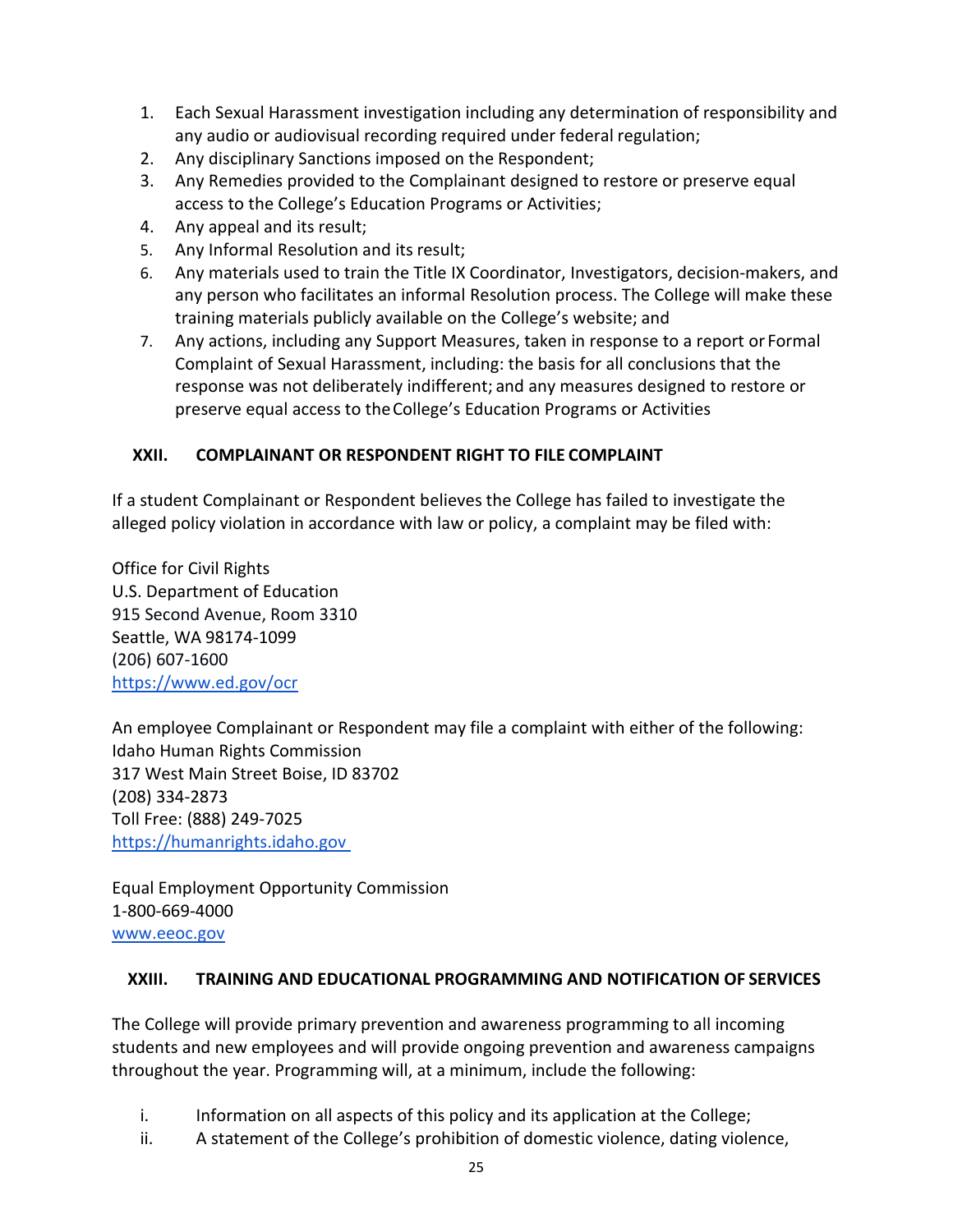Sexual Assault and stalking, Consent, and definitions of each, as they are defined under Idaholaw and in College policy;

- iii. Bystander intervention training covering safe and positive options for intervention that may be carried out by a bystander to prevent harm when there is a risk of domestic violence, dating violence, Sexual Assault, or Stalking occurring. Programs will also offer information on risk reduction including how to recognize warning signs of abusive behavior and how to avoid potential attacks; and
- iv. Information for victims of sex offenses, domestic violence, dating violence, and/or stalking, including services and assistance available to victims, how to report an offense, the importance of preserving evidence, and the rights of victims.

#### <span id="page-27-0"></span>**ATIXA 2020 ONE POLICY, TWO PROCEDURES MODEL USE AND ADAPTATION OF THIS MODEL WITH CITATION TO ATIXA ISPERMITTED THROUGH A LIMITED LICENSE TO THE COLLEGE OF IDAHO ALL OTHER RIGHTS RESERVED. ©2020.**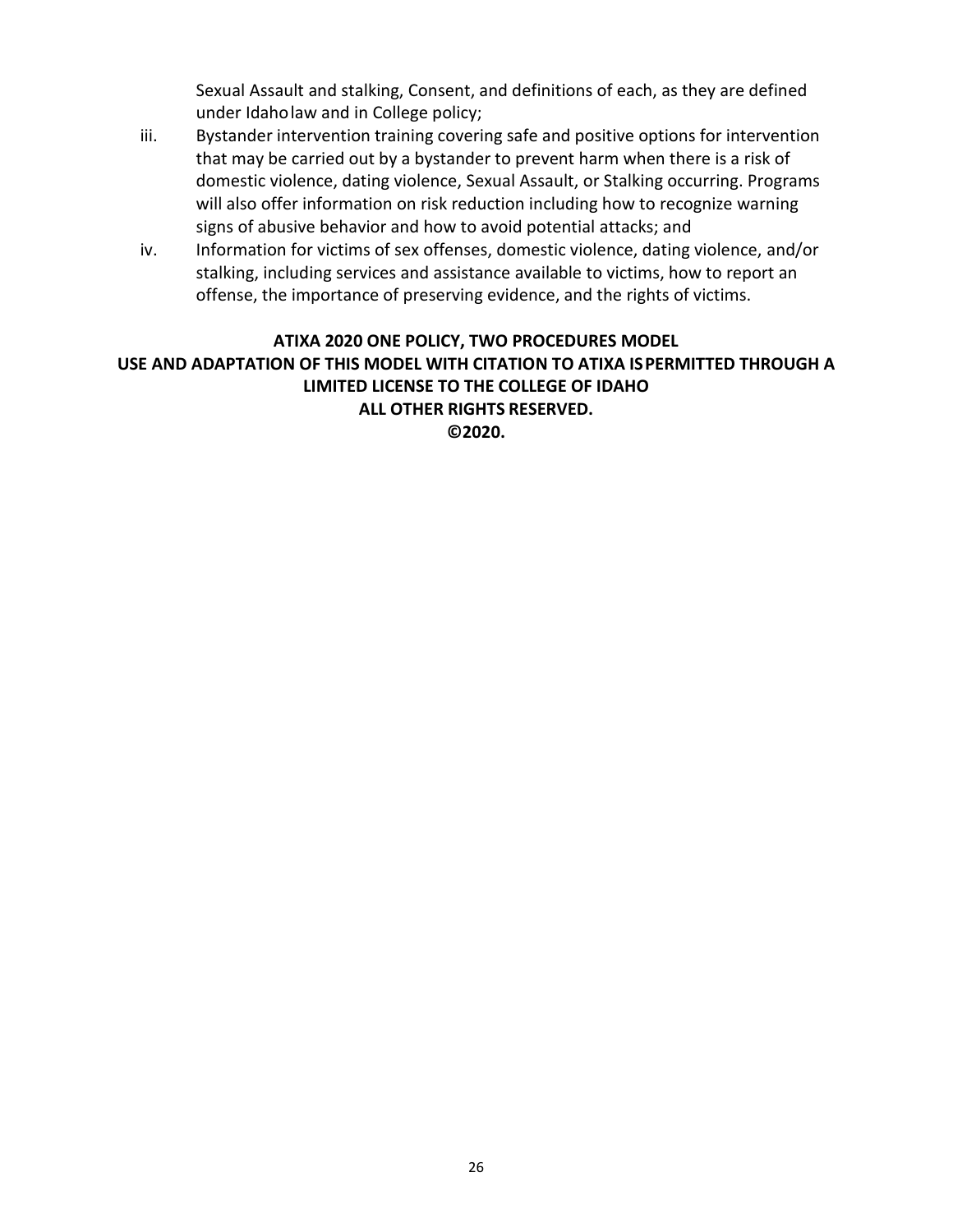#### **APPENDICES**

#### **Appendix A: Statement of the Rights of the Parties**

<span id="page-28-0"></span>The Parties each have the right to:

- 1. Be treated with respect and dignity.
- 2. An equitable investigation and resolution of all credible allegations of prohibited Sexual Harassment made in Good Faith to College officials.
- 3. Timely written notice of all alleged violations, including the identity of the Parties involved (if known), the precise misconduct being alleged, the date and location of the alleged misconduct (if known), the implicated policies and procedures, and possible sanctions.
- 4. Timely, written notice of any material adjustments to the allegations (e.g., additional incidents or allegations, additional Complainants, unsubstantiated allegations) and any attendant adjustments needed to clarify potentially implicated policy violations.
- 5. Be informed in advance of any public release of information regarding the allegation(s) or underlying incident(s), whenever possible.
- 6. Not to have any personally identifiable information released to the public without their consent, except to the extent permitted by law.
- 7. Have the College policies and procedures followed without material deviation.
- 8. Be free from pressure to mediate or otherwise informally resolve any reported misconduct involving violence, including sexual violence.
- 9. To report Sexual Harassment to both on-campus and off-campus authorities.
- 10. Be informed by College officials of options to notify proper law enforcementauthorities, including on-campus and local police, and the option(s) to be assisted by College authorities in notifying such authorities, if the Party so chooses. This includes the right not to be pressured to report.
- 11. Have allegations of violations of this policy responded to promptly.
- 12. Be informed of available interim actions and Support Measures, such as counseling; advocacy; health care; legal, student financial aid, visa, and immigration assistance; or other services, both on campus and in the community.
- 13. To request a mutual No-Contact Order when a person has engaged in or threatens to engage in stalking, threatening, harassing, or other improper conduct that presents a danger to the welfare of the Party or others.
- 14. Be informed of available assistance in changing academic, living, and/or working situations after an alleged incident of discrimination, Sexual Harassment, and/or Retaliation, if such changes are reasonably available. No Formal Complaint or investigation needs to occur before this option is available.
- 15. Have the College maintain such actions for as long as necessary and for Support Measures to remain private so long as this does not impair the College's ability to provide the Support Measures.
- 16. Ask the Investigator(s) and Hearing Decision-Maker(s) to identify and question relevant Witnesses.
- 17. Provide the Investigator(s)/Hearing Decision-Maker(s) with a list of questions that, if deemed relevant by the Investigator(s)/Hearing Decision-Maker, may be asked of any Party or Witness.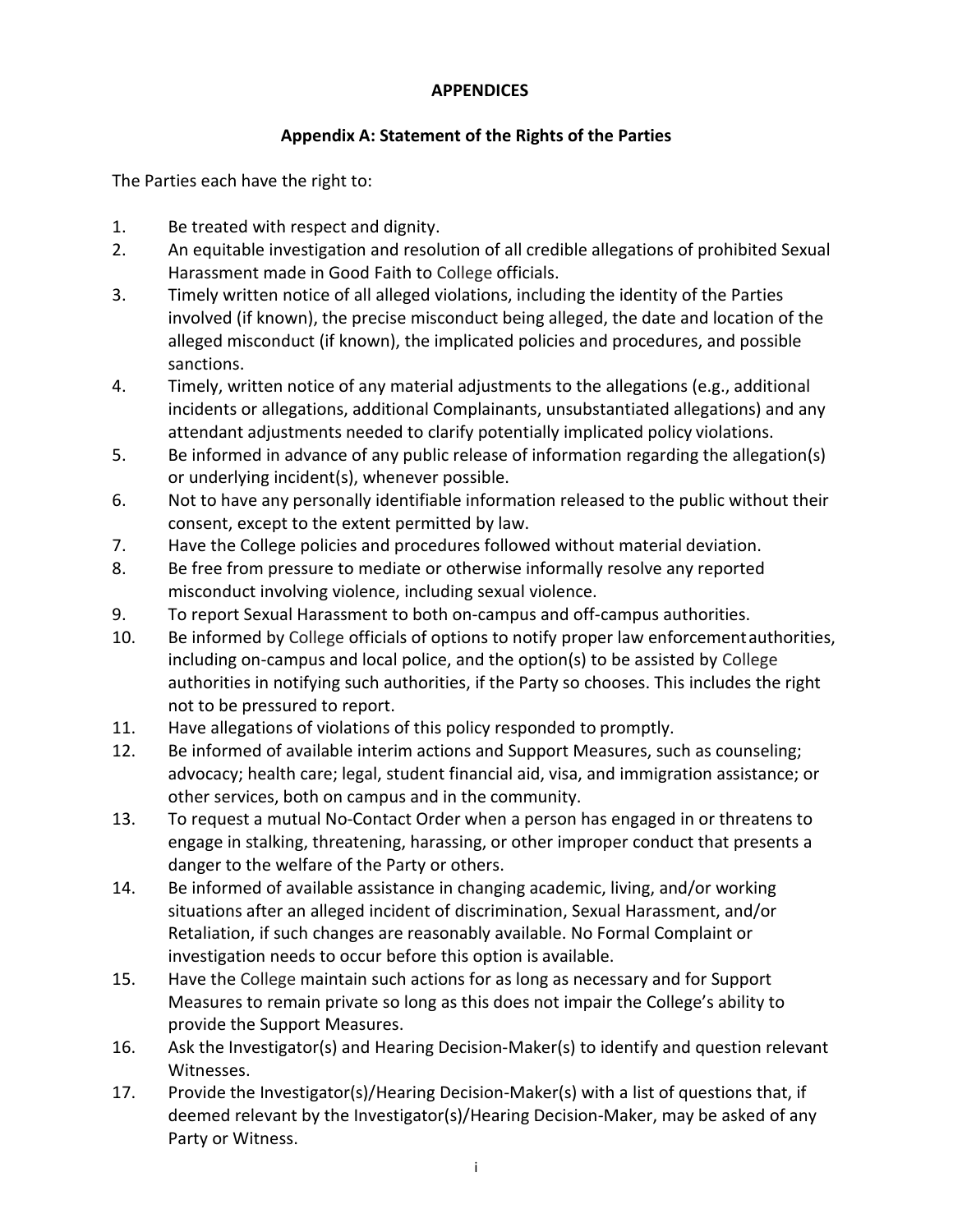- 18. Access relevant and directly-related evidence obtained and to respond to that evidence.
- 19. Provide the Investigator(s) with their account of the alleged misconduct and have that account be conveyed to the Hearing Decision-Maker(s).
- 20. Receive a copy of the investigation report, including all facts, policy, and all relevant and directly-related evidence available and used to produce the investigation report, subject to the privacy limitations imposed by state and federal law, prior to the hearing, and the rightto have at least ten (10) Working Days to review the report prior to the hearing.
- 21. Respond to the investigation report, including comments providing any additional relevant evidence after the opportunity to review the investigation report, and to have that response on the record.
- 22. Be informed of the names of all Witnesses whose information will be used to make a Finding, in advance of that Finding, when relevant.
- 23. Regular updates on the status of the investigation and/or resolution.
- 24. Have reports of alleged policy violations addressed by Investigator(s), the Title IX Coordinator, and Hearing Decision-Maker(s) who have received relevant annualtraining.
- 25. Preservation of privacy, to the extent possible and permitted by law.
- 26. Meetings, interviews, and/or hearings that are closed to the public.
- 27. Petition that any College representative in the process be recused on the basis of disqualifying bias and/or conflict of interest.
- 28. Have an Advisor of their choice to accompany and assist the Party in all meetings and/or interviews associated with the resolution process.
- 29. Have the College compel the participation of faculty and staff Witnesses in the investigation.
- 30. Be present, including via remote technology, during all testimony given and evidence presented during any formal grievance hearing.
- 31. Have an impact statement be considered by the Hearing Decision-Maker(s) following a determination of responsibility for any allegation, but prior to sanctioning.
- 32. Be promptly informed in a written notice of outcome letter of the Finding(s) and Sanction(s) of the resolution process and a detailed rationale (including an explanation of how credibility was assessed), delivered simultaneously (without undue delay) to the Parties.
- 33. Be informed in writing when a decision by the College is considered final and any changes to the Sanction(s) that occur before the decision is finalized.
- 34. Be informed of the opportunity to appeal the Finding(s) and Sanction(s) of the resolution process, and the procedures for doing so in accordance with the standards for appeal established by the College.
- <span id="page-29-0"></span>35. A fundamentally fair resolution as defined in this policy and its procedures.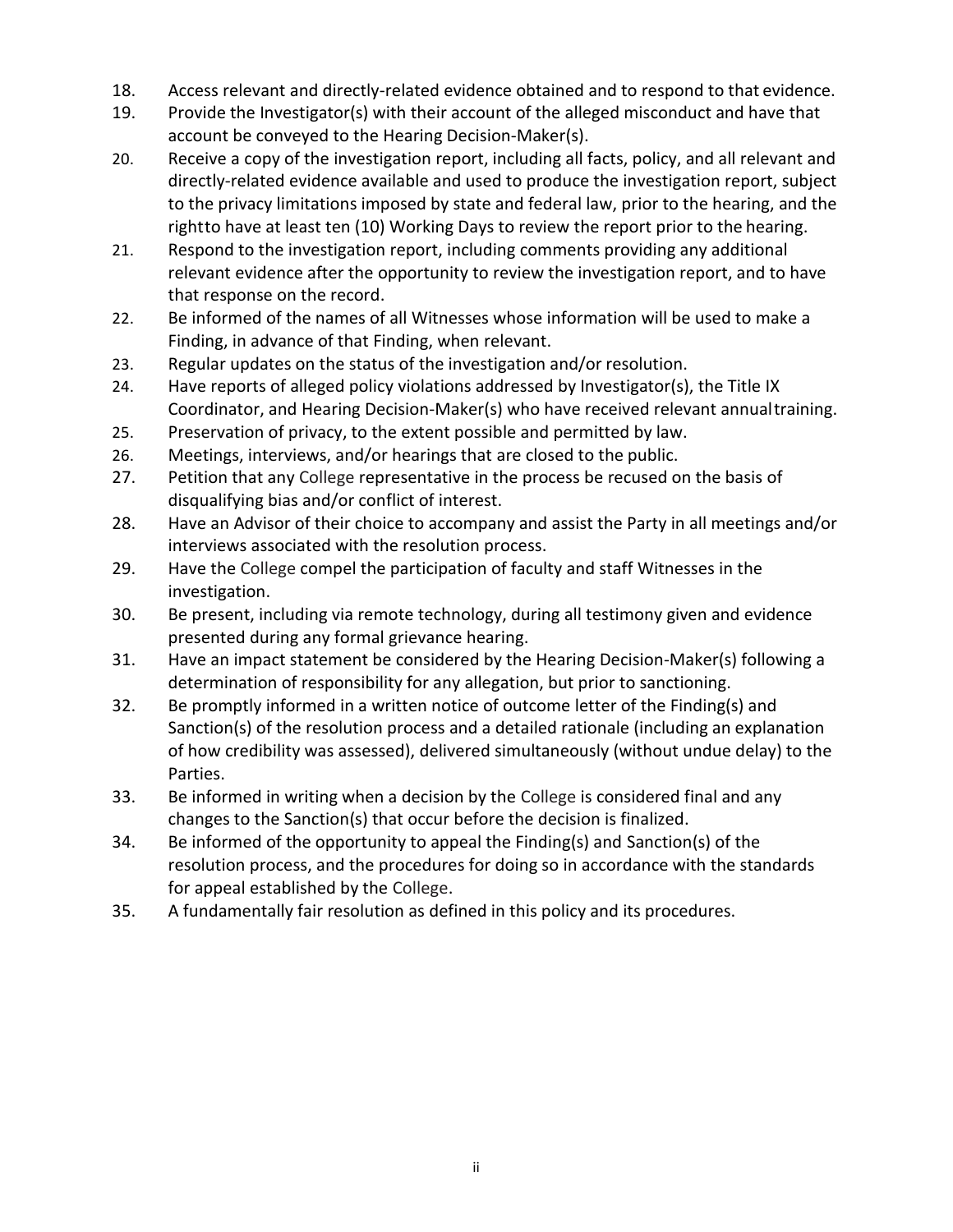#### **Appendix B: Examples of Unwelcome Conduct**

Unwelcome conduct may include but is not limited to:

- 1. Attempting to coerce an unwilling person into a sexual relationship;
- 2. Repeatedly subjecting a person to unwelcome sexual attention, unwanted comments, or communications or jokes of a sexual nature or about their sexual experiences or orientation;
- 3. Punishing a refusal to comply with a sexual request;
- 4. Conditioning a benefit on submitting to sexual advances;
- 5. Threatening sexual violence;
- 6. Bullying someone on the basis of sex or gender. This includes bullying someone for exhibiting what is perceived as a stereotypical characteristic for their sex, or for failing to conform to stereotypical notions of masculinity and femininity. This may include repeated use of degrading words, gestures, or sounds to describe a person; or
- 7. Sexual Exploitation on the basis of sex and/or gender. Examples of sexual exploitation include, but are not limited to:
	- a. Invasion of sexual privacy;
	- b. Prostituting a member of the College community;
	- c. Nonconsensual recording of a sexual activity, in any form or format;
	- d. Duplication, distribution, or publication of a consensually made recording of a sexual activity without the consent of all Parties involved in the recorded sexual act;
	- e. Going beyond the boundaries of Consent, including letting someone else watch a consensual sex act while hiding or without the other person's knowledge;
	- f. Knowingly viewing, photographing, or filming another person without that person's knowledge and consent, while the person being viewed, photographed, or filmed is ina place where there is a reasonable expectation of privacy;
	- g. Knowingly transmitting a sexually transmitted infection to a Member of the College Community; or
	- h. Exposing one's genitals or inducing another to expose their genitals in nonconsensual circumstances.
- 8. Stalking behaviors may include, but are not limited to:
	- i. Nonconsensual communication including in-person communication, telephone calls, voice messages, text messages, email messages, social networking site postings, instant messages, postings of images or information on websites, written letters or notes,gifts, or any other communications that are undesired and/or place another person infear;
	- ii. Following, pursuing, waiting, or showing up uninvited at a workplace, place of residence, classroom, or other location(s) frequented by the person being targeted;
	- iii. Surveillance and other types of observation, whether by physical proximity or electronic means;
	- iv. Trespassing;
	- v. Vandalism;
	- vi. Nonconsensual touching;
	- vii. Direct physical and/or verbal threats against a person being targeted or that person's friends, family members, or animals;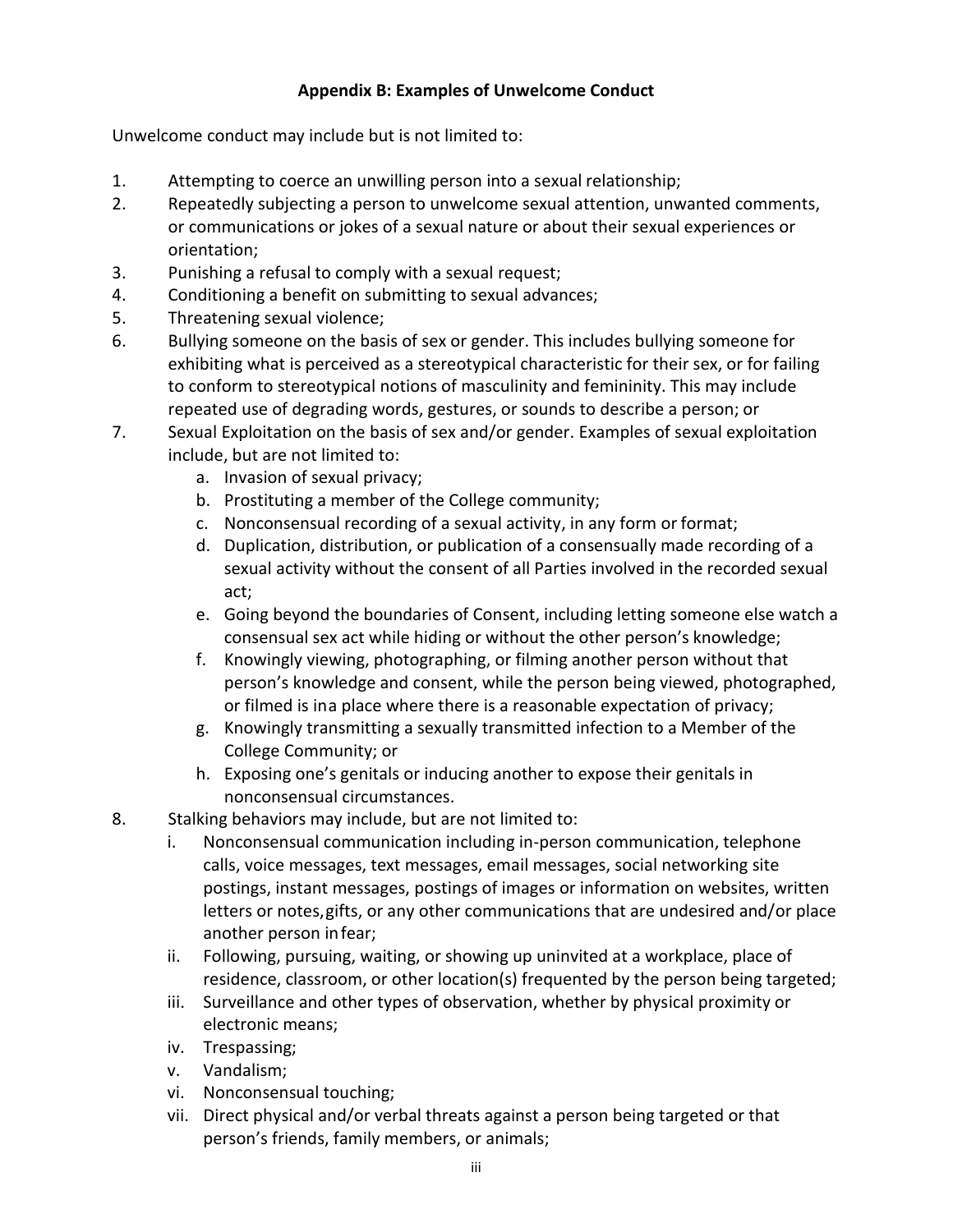- viii. Gathering of information about a person from that person's family, friends, coworkers, or classmates;
- ix. Manipulating and controlling behaviors such as threats to harm oneself or threats to harm someone close to the target of the behaviors; or
- x. Defamation or slander of the person being targeted.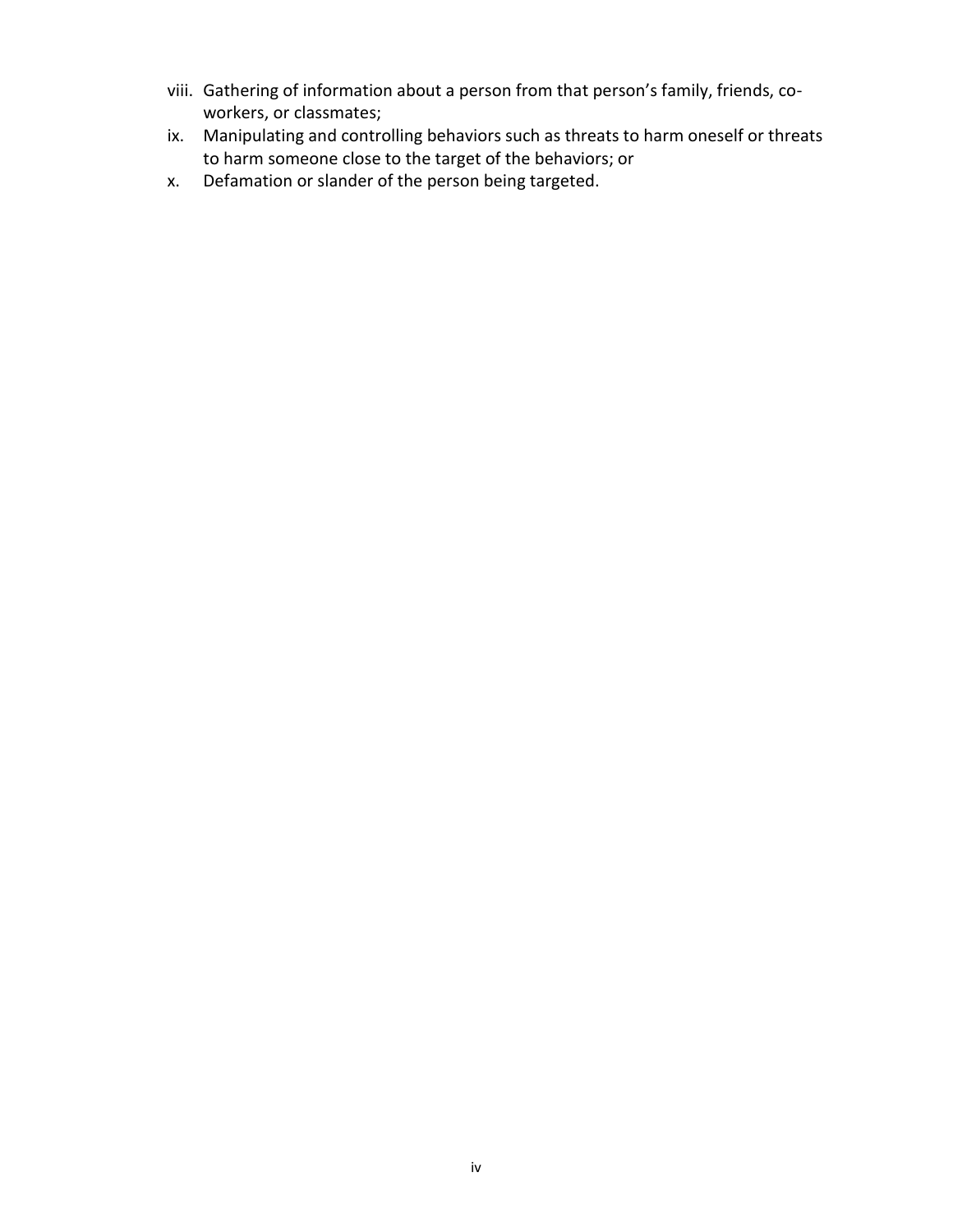#### **Appendix C: Support Measures**

<span id="page-32-0"></span>Support Measures may include, but are not limited to:

- 1. Referral to counseling, medical, and/or other healthcare services;
- 2. Referral to the Employee Assistance Program;
- 3. Referral to community-based service providers;
- 4. Visa and immigration assistance;
- 5. Student financial aid counseling;
- 6. Education to the community or community subgroup(s);
- 7. Altering campus housing assignment(s);
- 8. Altering work arrangements for employees or student employees;
- 9. Safety planning;
- 10. Providing campus safety escorts;
- 11. Providing transportation accommodations;
- 12. Implementing contact limitations (No-Contact Orders) between the Parties;
- 13. Academic support, extensions of deadlines, or other course/program-related adjustments;
- 14. Timely warnings;
- 15. Class schedule modifications, withdrawals, or leaves of absence;
- 16. Increased security and monitoring of certain campus areas; and/or
- 17. Any other actions deemed appropriate by the Title IX Coordinator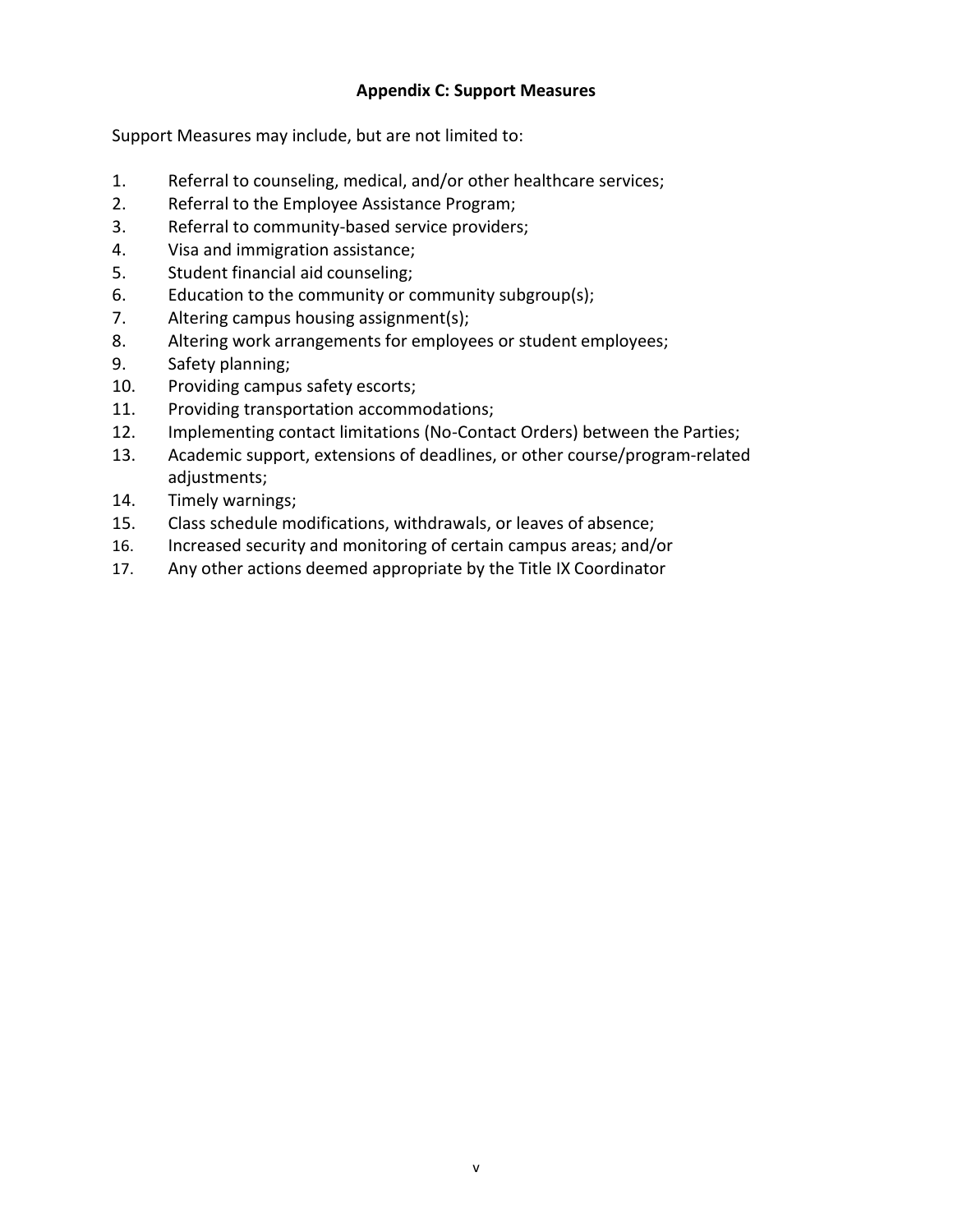#### **Appendix D: Support Services**

#### <span id="page-33-0"></span>**West Valley Medical Center**

1717 Arlington Ave, Caldwell, ID 83605 208-459-4641 Emergency medical care

#### **Nampa Family Justice Center**

1305 3rd St S, Nampa, ID 83651 *208-475-5700* Crisis Intervention, Case Management, Civil Protection Order Assistance, Safety Planning, Onsite Trauma-Informed Counseling, Offsite Trauma-Informed Counseling, Weekly Support Groups and Classes

#### **Idaho Legal Aid Hotline**

*(208) 746-7541* (low-income resource) Family Law, Agricultural and Migrant Farmworkers, Domestic Violence, Native American, Housing

# **Idaho 24-hour Domestic Violence Hotline**

*800-669-3176*

**National 24-hour Domestic Violence Hotline**

*800-799-7233*

#### **Advocates Against Family Violence (Caldwell)**

*(208) 459- 4779 (24-hr hotline) E*mergency Services, Victim and Family Counseling, Safety Planning, Applying for Legal Aid, Civil Protection Order, Custody/Divorce, Victim Impact Statement, Crime Victims Compensation, Legal Proceedings

**Hope's Door Shelter** *(208) 459- 6279* Emergency Housing

#### **Idaho Coalition Against Sexual & Domestic Violence**

208-384-0419 [www.idvsa.org](http://www.idvsa.org/) Domestic Violence, Sexual Assault, Stalking, Legal Aid, Workshops, Capacity Building Training

#### **Women's and Children's Alliance**

*24-Hour Domestic Abuse Hotline: 208.343.7025 24-Hour Sexual Assault Hotline: 208.345.7273 (RAPE)* Safe Shelter, Court Advocacy, Case Management, Rape Crisis Advocacy, Therapy & Support Groups, Financial Empowerment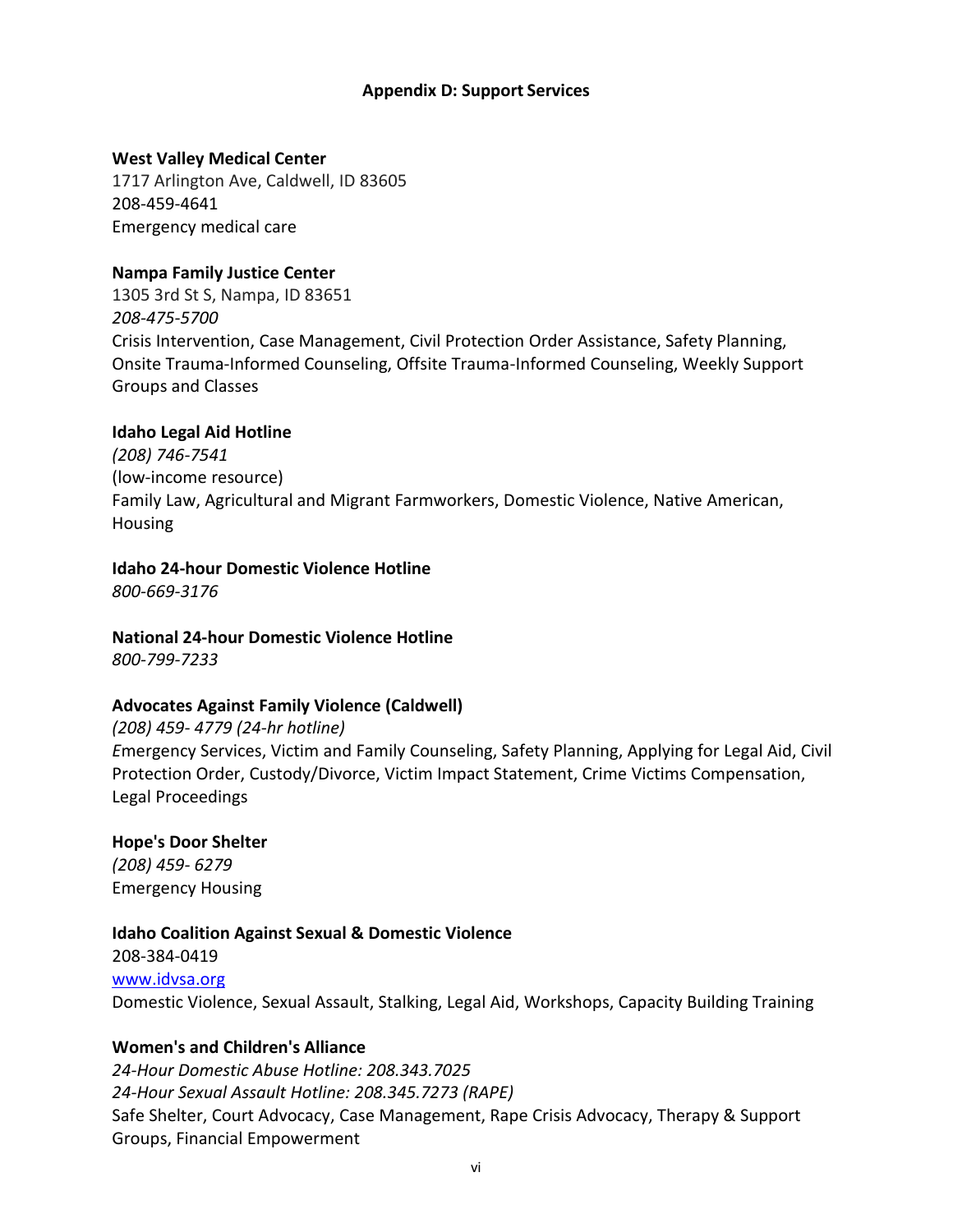**Sane Solutions - Terry Reilly** (208) 467-4431

**Casa de Esperanza** *24-hr bilingual domestic violence helpline: 651-772-1611*

**RAINN - Rape, Abuse and Incest National Network** *hotline (1.800.656.HOPE) <https://hotline.rainn.org/online>*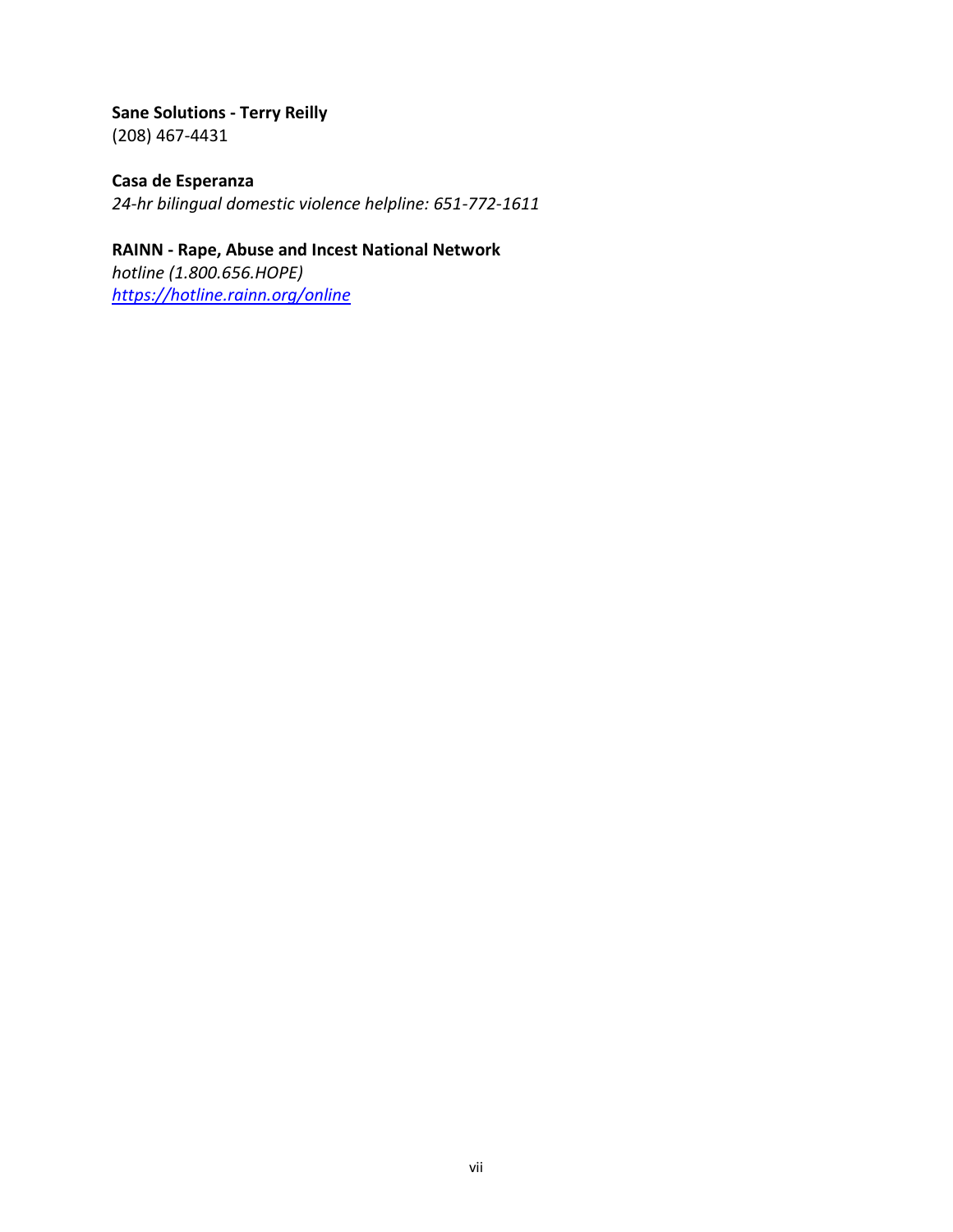#### **Appendix E: Resolution Team Training**

<span id="page-35-0"></span>Resolution team members involved in the investigation and resolution process receive annual training. This training includes, but is not limited to:

- a. The scope of the College's Sexual Misconduct Policy;
- b. How to conduct investigations and hearings that protect the safety of Complainantsand Respondents, and promote accountability;
- c. Implicit bias; disparate treatment and impact;
- d. Reporting, confidentiality, and privacy requirements;
- e. Applicable laws, regulations, and federal regulatory guidance;
- f. Impartiality and objectivity;
- g. How to generate clear, concise, evidence-based rationales;
- h. The definitions of all offenses;
- i. How to apply definitions used by the College with respect to Consent (or the absence or negation of Consent) consistently, impartially, and in accordance with policy;
- j. How to conduct an investigation and grievance process including hearings, appeals, and informal resolution processes;
- k. How to serve impartially by avoiding prejudgment of the facts at issue, conflicts of interest, and bias;
- l. Any technology to be used at a Live Hearing;
- m. Issues of relevance of questions and evidence;
- n. Issues of relevance to create an investigation report that fairly summarizes relevant evidence; and
- o. How to determine appropriate sanctions in reference to all forms of Sexual Harassment, Discrimination, and/or Retaliation allegations.

Specific training is also provided for appeal decision-makers, intake personnel, Advisors, and Hearing Decision-Makers. All team members are required to attend these trainings annually. The materials used to train all members of the team will be posted on the College's website.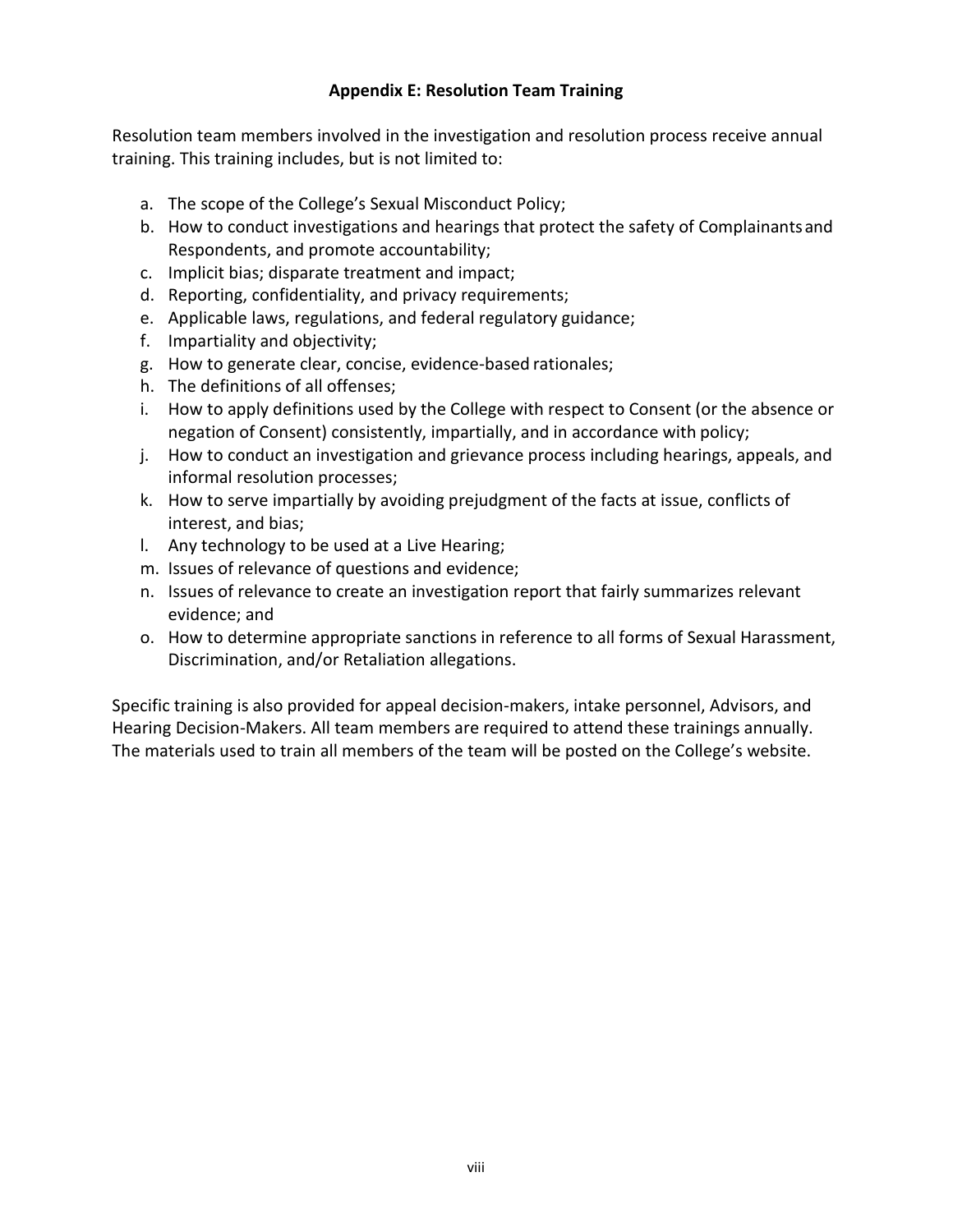#### <span id="page-36-0"></span>**A. Student Sanctions**

Sanctions that may be imposed upon students or student organizations singly, or in combination, could include but are not limited to:

- i. Warning: A formal statement that the conduct was unacceptable and a warning thatfurther violation of any College policy, procedure, or directive will result in more severe sanctions/responsive actions.
- ii. Required Mentorship: A mandate to meet with a mentor and complete a subsequent reflective essay.
- iii. Required Counseling: A mandate to meet with and engage in either Collegesponsoredor external counseling to better comprehend the misconduct and its effects.
- iv. Probation: A written reprimand for violation of College policy, providing for more severe disciplinary sanctions in the event that the student or organization is found in violation of any College policy, procedure, or directive within a specified period of time. Terms of the probation will be articulated and may include denial of specified social privileges,exclusion from co-curricular activities, exclusion from designated areas on campus, no-contact orders, and/or other measures deemed appropriate.
- v. Suspension: Termination of student status for a definite period of time not to exceed two (2) years and/or until specific criteria are met. Students who return from suspension are automatically placed on probation through the remainder of their tenure as a student at College.
- vi. Removal from Housing
- vii. Expulsion: Permanent termination of student status and revocation of rights to be on campus for any reason or to attend College-sponsored events.
- viii. Withholding Degree: The College may withhold a student's degree/diploma for a specified period of time and/or deny a student participation in commencement activities if the student is found responsible for an alleged violation.
- ix. Organizational Sanctions: Deactivation, loss of recognition, loss of some or all privileges (including College registration) for a specified period of time.
- x. Other Actions: In addition to or in place of the above sanctions, the College may assign any other sanctions as deemed appropriate such as community service and othereducational projects meant to address the harm to the College community.

In cases where suspension or expulsion is recommended by the Decision-Maker, a summary of Findings and a recommendation will be provided to the Vice President of Student Affairs, or designee, who will decide what kind of disciplinary action is warranted.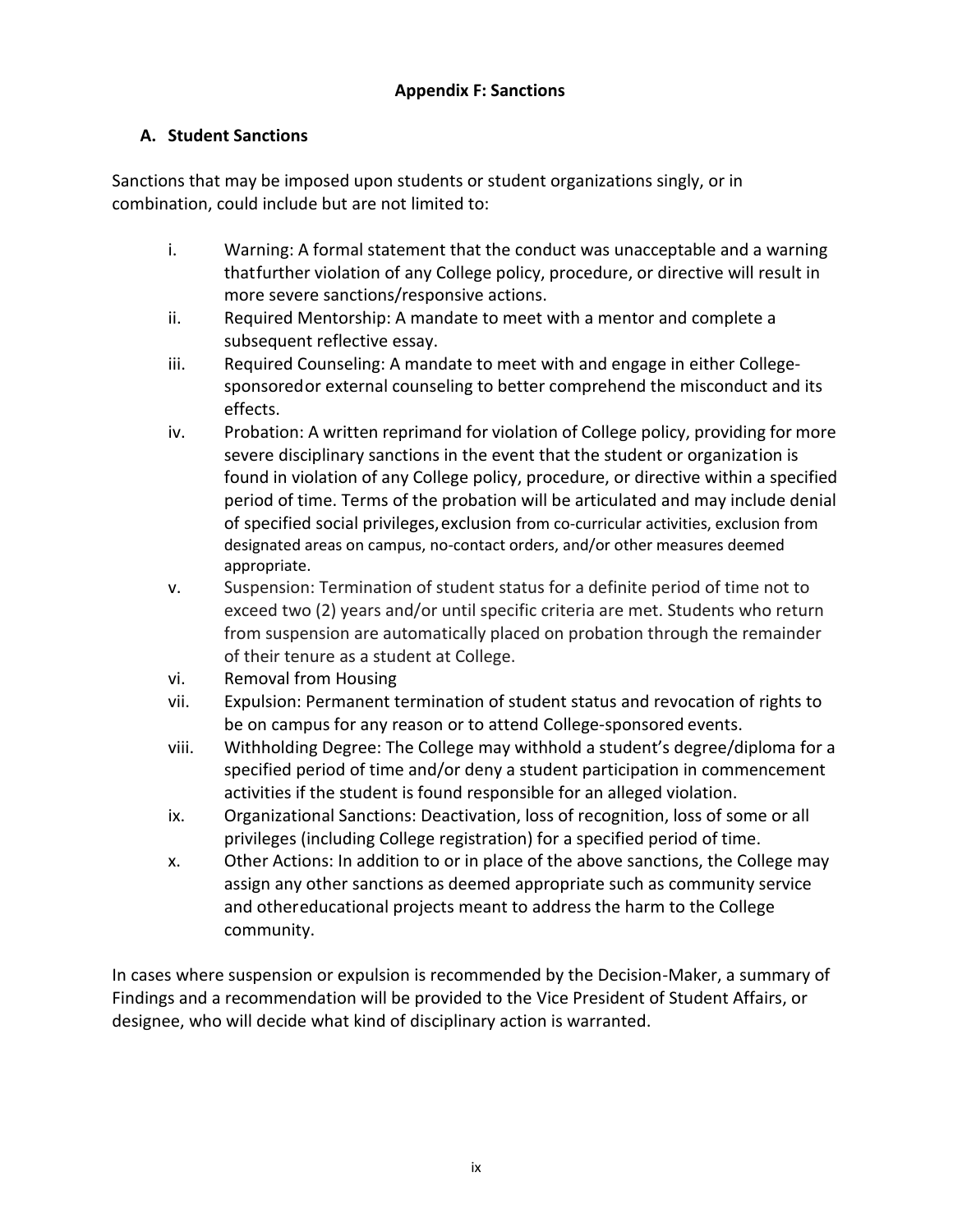#### **B. Employee Sanctions**

Responsive actions for an employee who has engaged in Sexual Harassment and/or Retaliation could include, but are not limited to:

- i. Warning verbal or written
- ii. Performance improvement/management process
- iii. Required counseling
- iv. Required training or education
- v. Mediation
- vi. Probation
- vii. Loss of oversight or supervisory responsibility
- viii. Demotion
- ix. Suspension with pay
- x. Suspension without pay
- xi. Termination
- xii. Other Actions: In addition to, or in place of the above sanctions, the College may assign any other sanctions as deemed appropriate.

In cases where the Respondent is a College employee and the Investigator determines a policy violation occurred, a summary of Findings will be provided to the Director of Human Resources, or designee, and the Respondent's hiring authority, who will together, in consultation with the decision-maker, determine whether disciplinary action is warranted. If disciplinary action is proposed, Human Resources will assist the hiring authorityin initiating the applicable process.

#### **C. Long-Term Remedies/Other Actions**

Following the conclusion of the resolution process, and in addition to any sanctions implemented, the Title IX Coordinator may implement additional long-term Remedies or Support Measures with respect to the Parties and/or the College community that are intended to stop the Sexual Harassment and/or Retaliation, remedy the effects, and prevent reoccurrence.

These Remedies/actions may include, but are not limited to:

- a. Referral to counseling and/or health services;
- b. Referral to the Employee Assistance Program;
- c. Education to the individual and/or the community;
- d. Permanent alteration of a housing assignment;
- e. Permanent alteration of work arrangements for an employee;
- f. Provision of campus safety escorts;
- g. Climate surveys;
- h. Policy modification and/or training;
- i. Provision of transportation accommodations;
- j. Implementation of long-term contact limitations between the Parties; and/or
- k. Implementation of adjustments to academic deadlines, course schedules, etc.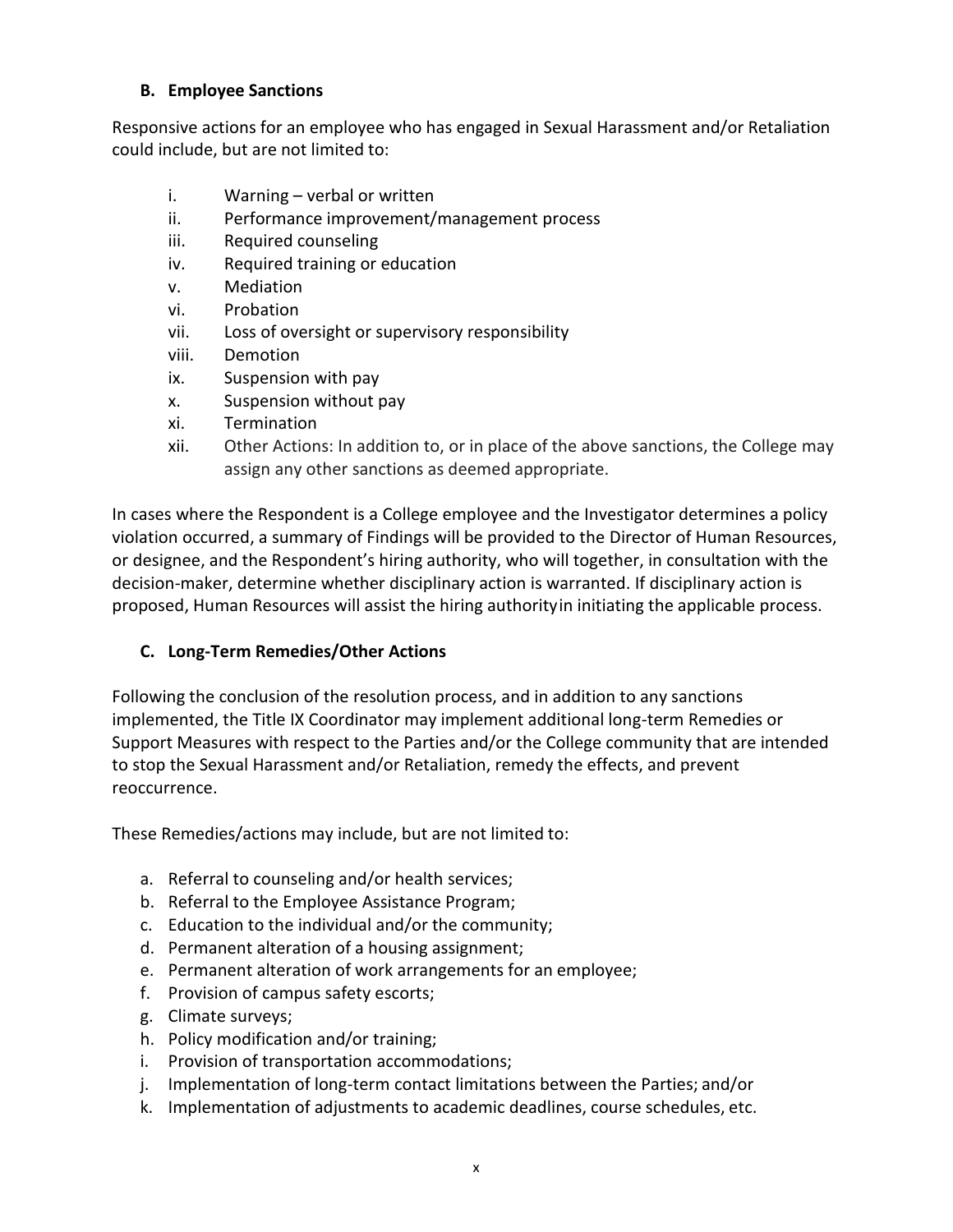#### **D. Failure to Comply with Sanctions and/or Interim and Long-term Remediesand/or Responsive Actions**

All Respondents are expected to comply with the assigned Sanctions, responsive actions, and/or corrective actions within the timeframe specified by the final Decision-Maker(s), (including the appeal decision-maker).

Failure to abide by the Sanction(s)/action(s) imposed by the date specified, whether by refusal, neglect, or any other reason, may result in additional Sanction(s)/action(s), including suspension, expulsion, and/or dismissal in employment from the College and may be noted on a student's official transcript.

A suspension will only be lifted when compliance is achieved to the satisfaction of theTitle IX Coordinator.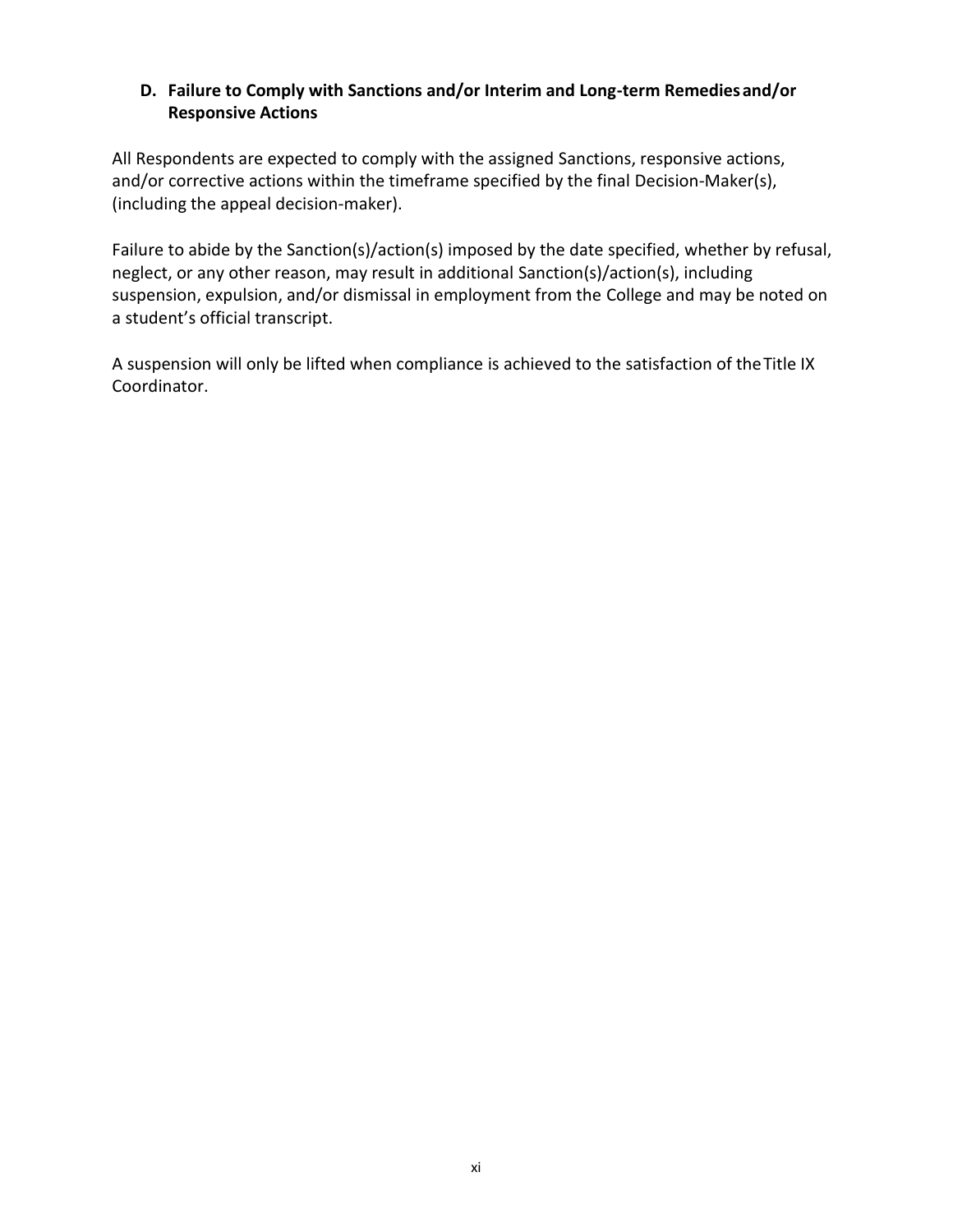#### **Appendix G: Live Hearing – Specific Rules**

#### <span id="page-39-0"></span>**A. Advisors in Hearings/College-Appointed Advisor**

Under U.S. Department of Education regulations applicable to Title IX, live questioning of both Parties is required during the hearing, but must be conducted by the Parties' Advisors. A Party cannot serve as their own Advisor. If a Party does not have an Advisor for a hearing, the College will appoint a trained Advisor for the limited purpose ofconducting questioning on that Party's behalf.

If the Party's Advisor will not conduct live questioning, the College will appoint an Advisor who will do so, regardless of the participation or non-participation of the Party during the hearing.

#### **B. Sharing Information, Privacy, and Expectations**

The College expects that the Parties may wish to have the College share documentation and evidence related to the allegations with their Advisors. Parties may share this information directly with their Advisor.

Advisors are expected to maintain the privacy of the records shared with them. These records may not be shared with third parties, disclosed publicly, or used for purposes not explicitly authorized by the College. The College may seek to restrict the role of any Advisor who does not respect the sensitive nature of the process or who fails to abide by the College's privacy expectations. These restrictions could include but are not limited to removing an Advisor from the investigative process or hearing. If an Advisoris removed, the College will appoint a new Advisor, or the Party may choose a new one.

The Parties are expected to provide timely notice to the Title IX Coordinator if theychange Advisors at any time. If either Party elects to change Advisors, the Party must notify the Title IX Coordinator at least two (2) Working Days prior to the next meeting, hearing, etc. The Title IX Coordinator reserves the right to reschedule a hearing when necessary due to any unforeseen circumstances.

#### **C. Notice of Hearing**

No less than ten (10) Working Days prior to the hearing, the Title IX Coordinator, or the Hearing Decision-Maker, will send a notice of the hearing to theParties. Once mailed, emailed, and/or received in-person, notice will be presumptively delivered.

The notice will contain:

- 1. A description of the alleged violation(s), a list of all policies allegedly violated, a description of the applicable procedures, and a statement of the potential sanctions/responsive actions that could result;
- 2. The time, date, and location of the hearing and a reminder that attendance is mandatory, superseding all other College activities;
- 3. Any technology that will be used to facilitate the hearing;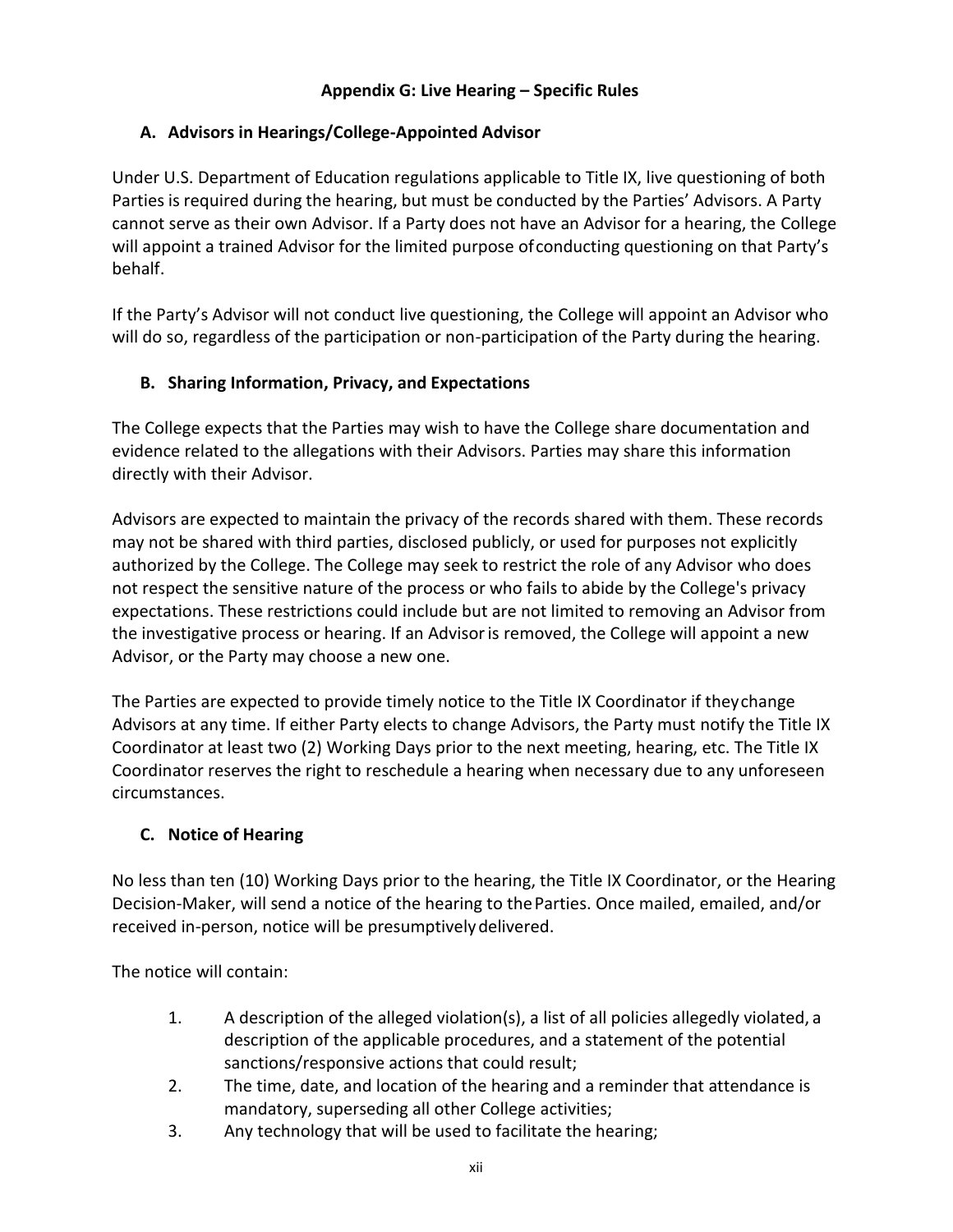- 4. Information about the option for the Live Hearing to occur with the Parties in separate rooms using technology that enables the Hearing Decision-Maker(s) and Parties to see and hear a Party or Witness answering questions. Such a request must be raised withthe Title IX Coordinator at least five (5) Working Days prior to the hearing;
- 5. A list of all individuals attending the hearing, along with an invitation to object to any Hearing Decision-Maker on the basis of demonstrated bias. This must be raised withthe Title IX Coordinator at least two (2) Working Days prior to the hearing;
- 6. Information on how the hearing will be recorded and how Parties can access the recording after the hearing;
- 7. A statement that if any Party or Witness does not appear at the scheduled hearing, the hearing may be held in their absence, and the Party's or Witness's testimony, and any statements given prior to the hearing, will not be considered by the Hearing Decision-Maker(s) in reaching a Finding;
- 8. Notice that for compelling reasons, the Hearing Decision-Maker may reschedule the hearing;
- 9. Notification that the Parties may have the assistance of an Advisor of their choosing at the hearing and will be required to have one present to ask any questions on their behalf. The Party must notify the Title IX Coordinator if they do not have an Advisor, and the College will appoint one. Each Party must have an Advisor present. There are no exceptions;
- 10. A copy of all the materials provided to the Hearing Decision-Maker(s) about the matter, unless they have been provided already;
- 11. An invitation to each Party to submit an impact statement to the Title IX Coordinator. The Title IX Coordinator will supply these statements to the Hearing Decision-Maker at the conclusion of the hearing to be opened only if a policy violation is found. The Hearing Decision-Maker will review the impact statements prior to working with the Vice President of Student Affairs on any Sanction determination;
- 12. An invitation to contact the Title IX Coordinator to arrange any disability accommodations, language assistance, and/or interpretation services that may be needed at the hearing, at least seven (7) Working Days prior to the hearing; and
- 13. That the Parties cannot bring mobile phones/devices into thehearing.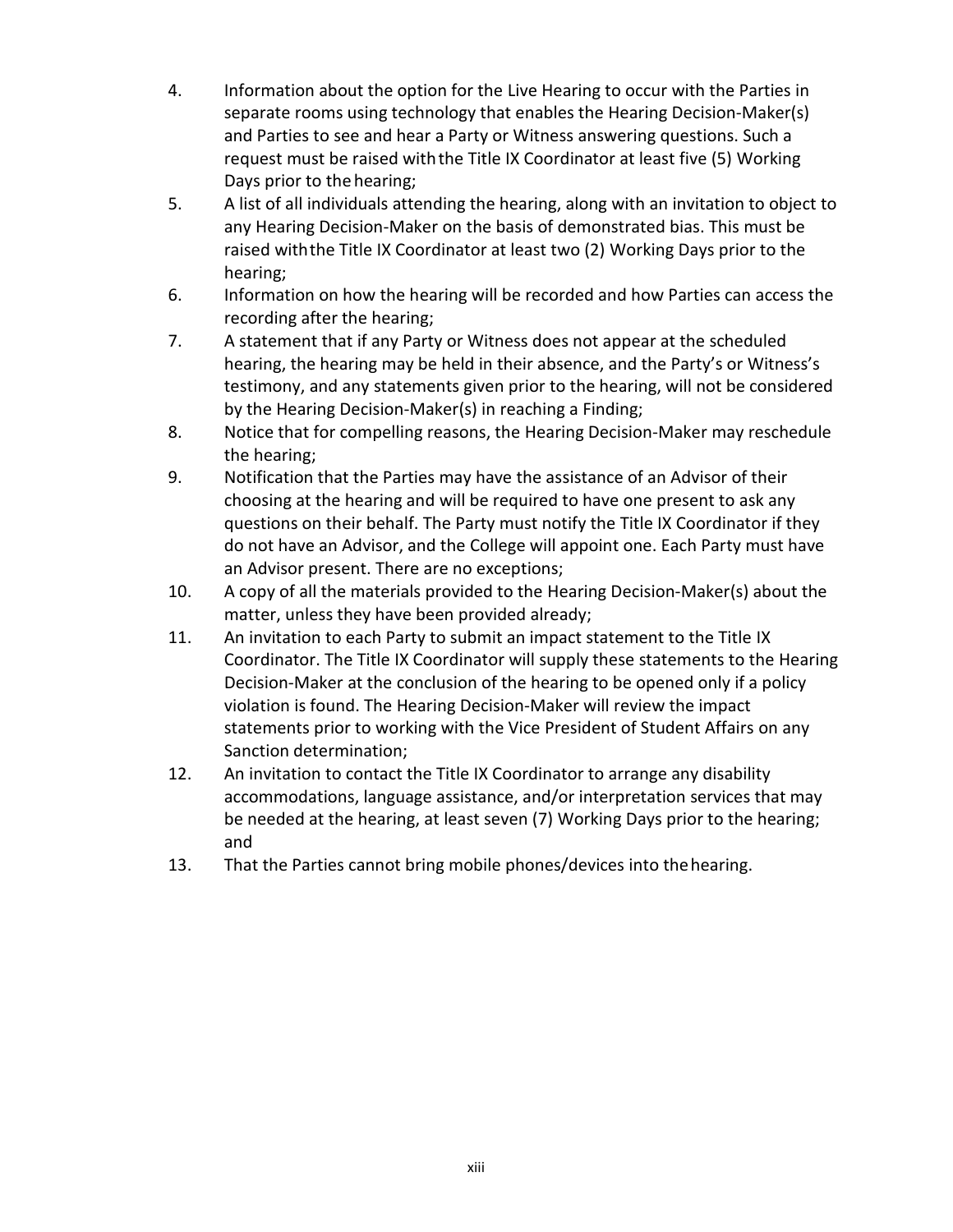#### **Appendix H: Hearing Procedures and Protocols**

#### <span id="page-41-0"></span>**A. Pre-Hearing Preparation**

Any individual scheduled to participate in the hearing must have first been interviewed by the Investigator(s) [or have proffered a written statement or answered written questions], unless all Parties and the Hearing Decision-Maker assent to the Witness's participation in the hearing. The same holds for any evidence that is first offered at the hearing. If the Parties and Hearing Decision-Maker do not assent to the admission of evidence newly offered at the hearing, the Hearing Decision-Maker will delay the hearing and instruct that the investigation needs to be re-opened to consider that evidence.

The Parties will be given a list of the names of the Hearing Decision-Maker(s) at least five (5) Working Days in advance of the hearing. All objections to any Hearing Decision-Maker must be raised in writing, detailing the rationale for the objection, and must be submitted to the Title IX Coordinator as soon as possible but in no event and no later than three (3) Working Days prior to the hearing. Hearing Decision-Makers will only be removed if the Title IX Coordinator concludes that their bias or conflict of interest precludes an impartial hearing of the allegation(s).

The Title IX Coordinator will give the Hearing Decision-Maker(s) a list of the names of all Parties, Witnesses, and Advisors at least five (5) Working Days in advance of the hearing. Any Hearing Decision-Maker who believes they cannot make an objective determination must recuse themselves from the proceedings when notified of the identity of the Parties, Witnesses, and Advisors in advance of the hearing. If a Hearing Decision-Maker is unsure of whether a bias or conflict of interest exists, they must raise the concern to the Title IX Coordinator as soon as possible.

During the ten (10) Working Day period preceding the hearing, the Parties have the opportunity for continued review and comment on the final investigation report and available evidence. That review and comment can be shared with the Hearing Decision-Maker at the pre-hearing meeting or at the hearing and will be exchanged between each Party by the Hearing Decision-Maker.

Parties and Advisors are not permitted to disseminate any of the evidence subject to inspection and review or to use such evidence for any purpose unrelated to this policy's grievance process, including Retaliation. This includes copying, taking photographs, etc.of the evidence and of the investigative report. If a Party or Advisor violatesthis provision, they will be subject to appropriate disciplinary action, up to and including dismissal from employment and/or sanctions pursuant to the Student Code of Conduct. If the Advisor is not a member of the College Community and violates this provision, the College may remove the Advisor from this process.

### **B. Pre-Hearing Meetings**

The Hearing Decision-Maker may choose to convene a pre-hearing meeting(s) with the Parties and their Advisors to invite them to submit the questions or topics the Parties wish to ask or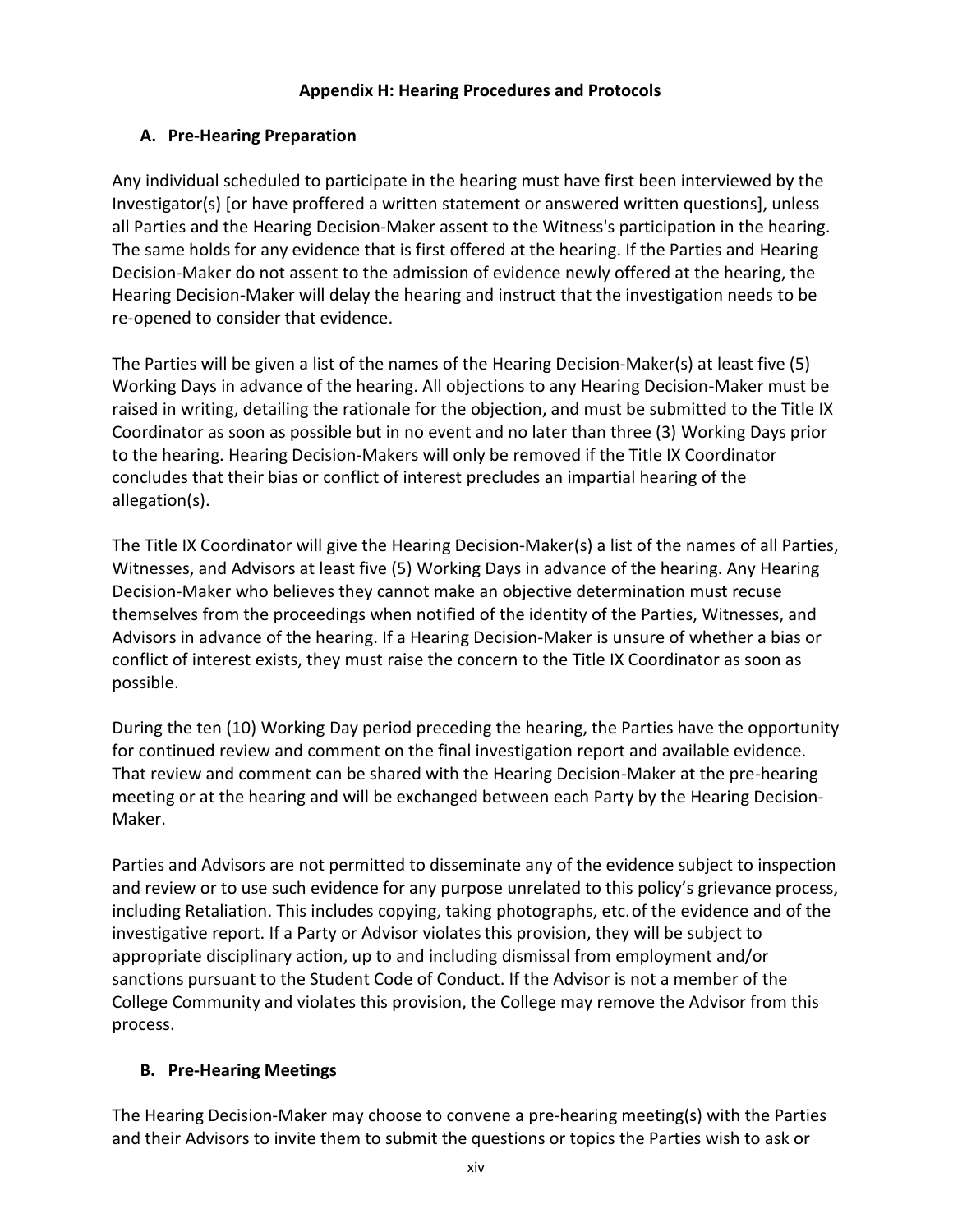discuss at the hearing. This ensures the Hearing Decision-Maker can rule on their relevance in advance to avoid any improper evidentiary introduction into the hearing or provide recommendations for more appropriate phrasing. However, this advance review opportunity does not preclude the Advisors at the hearing from asking for areconsideration based on any new information or testimony offered at the hearing. The Hearing Decision-Maker must document and share their rationale for any exclusion or inclusion at this pre- hearing meeting.

At each pre-hearing meeting with a Party and their Advisor, the Hearing Decision-Maker will consider arguments that evidence identified in the final investigation report as relevant is, in fact, not relevant. Similarly, evidence identified as directly related but not relevant by the Investigator(s) may be argued to be relevant. The Hearing Decision-Maker may rule on these arguments pre-hearing and will exchange those rulings between the Parties prior to the hearing to assist in preparation for the hearing.

The pre-hearing meeting(s) will be recorded.

### **C. Hearing Procedures**

At the hearing, the Hearing Decision-Maker(s) has the authority to hear and make determinations on all allegations of Sexual Harassment and/or Retaliation.

Participants at the hearing will include the Hearing Decision-Maker, any additional panelists, the hearing facilitator, the Investigator(s) who conducted the investigation, the Parties, Advisors to the Parties, any called Witnesses, and anyone providing authorized accommodations or assistive services.

The Hearing Decision-Maker will answer all questions of procedure. Anyone appearing at the hearing to provide information will respond to questions on their own behalf.

The Hearing Decision-Maker will allow Witnesses who have relevant information toappear at a portion of the hearing in order to respond to specific questions from the Hearing Decision-Maker(s) and the Parties and will then be excused.

### **D. Joint Hearings**

In hearings involving more than one Respondent, or in which two (2) or more Complainants have accused the same individual of substantially similar conduct, the default procedure will be to hear the allegations jointly.

The Title IX Coordinator may permit the investigation and/or hearings pertinent to each Respondent to be conducted separately if there is a compelling reason to do so. In joint hearings, separate determinations of responsibility will be made for each Respondent with respect to each alleged policy violation.

### **E. Order of the Hearing – Introductions and Explanation of Procedure**

The Hearing Decision-Maker will explain the procedures and introduce the participants.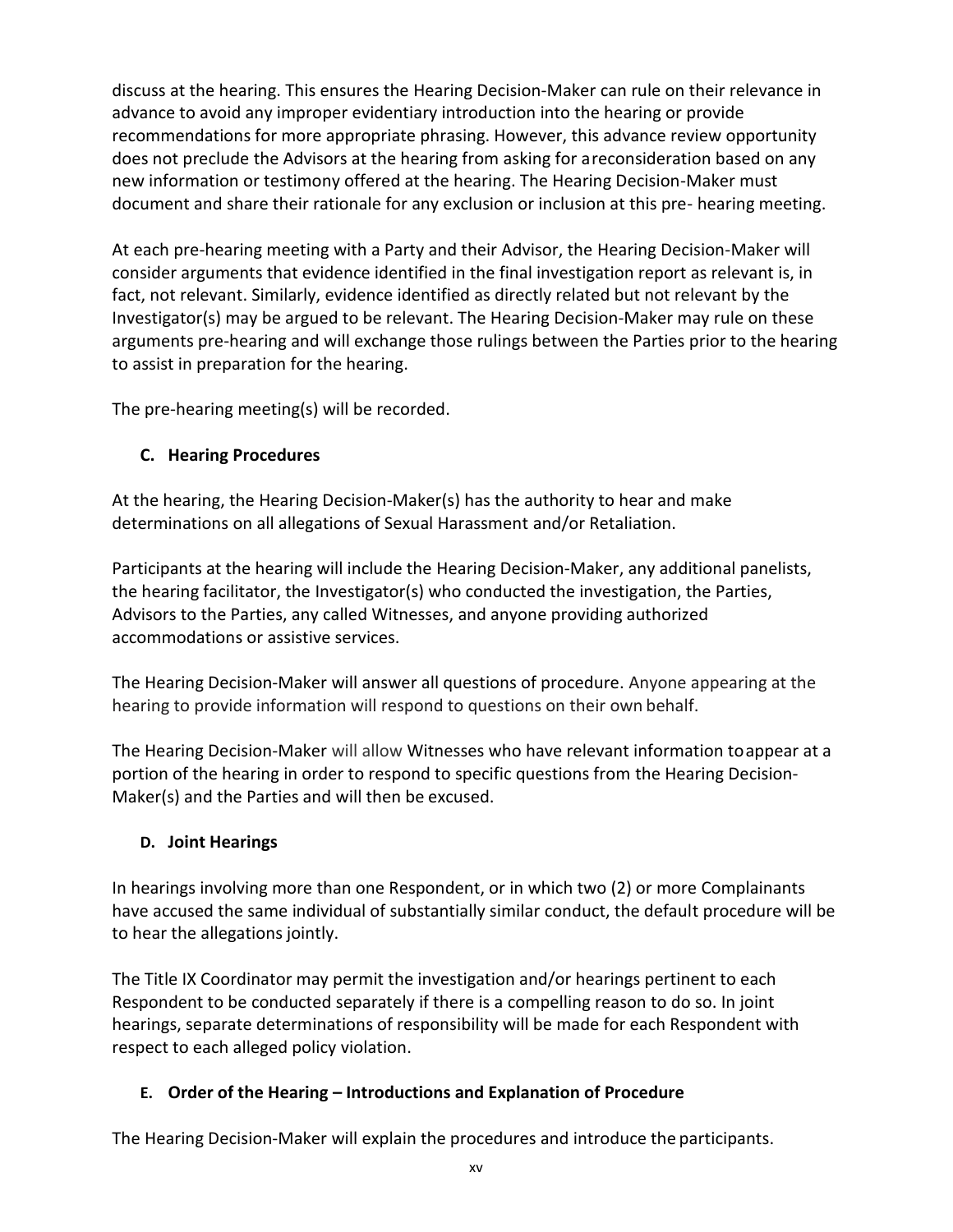At the hearing, recording, Witness logistics, Party logistics, curation of documents, separation of the Parties, and other administrative elements of the hearing process are managed by a nonvoting hearing facilitator appointed by the Title IX Coordinator. The hearing facilitator may attend to: logistics of rooms for various Parties/Witnesses as they wait; flow of Parties/Witnesses in and out of the hearing space; ensuring recording and/or virtual conferencing technology is working as intended; copying and distributing materialsto participants, as appropriate, etc.

### **F. Investigator Presents the Final Investigation Report**

The Investigator(s) will present a summary of the final investigation report, including items that are contested and those that are not, and will be subject to questioning by the Hearing Decision-Maker(s) and the Parties (through their Advisors). The Investigator(s) will be present during the entire hearing process, but not during deliberations.

Neither the Parties nor the Hearing Decision-Maker(s) may ask the Investigator(s) their opinions on credibility, recommended findings, or determinations; and the Investigators, Advisors, and Parties will refrain from discussion of or questions about these assessments. If such information is introduced, the Hearing Decision-Maker will direct that it be disregarded.

### **G. Testimony and Questioning**

Once the Investigator(s) present their report and are questioned, the Parties and Witnesses may provide relevant information in turn, beginning with the Complainant, and then inthe order determined by the Hearing Decision-Maker. The Parties/Witnesses will submit to questioning by the Hearing Decision-Maker(s) and then by the Parties' Advisors("crossexamination").

All questions are subject to a relevance determination by the Hearing Decision-Maker. The Advisor, who will remain seated during questioning, will pose the proposed question orally, electronically, or in writing (orally is the default, but other means of submission may be permitted by the Hearing Decision-Maker upon request or agreed to by the Parties and the Hearing Decision-Maker), the proceeding will pause to allow the Hearing Decision-Makerto consider it, and the Hearing Decision-Maker will determine whether the question will be permitted, disallowed, or rephrased.

The Hearing Decision-Maker will then state their decision on the question for the record and advise the Party/Witness to whom the question was directed, accordingly. The Hearing Decision-Maker will explain any decision to exclude a question as not relevant, or to reframe it for relevance.

The Hearing Decision-Maker will limit or disallow questions on the basis that they are irrelevant, unduly repetitious (and thus irrelevant), or abusive. The Hearing Decision-Maker has final say on all questions and determinations of relevance, subject to any appeal. The Hearing Decision-Maker may ask Advisors to frame why a question is or is not relevantfrom their perspective but will not entertain argument from the Advisors on relevance once the Hearing